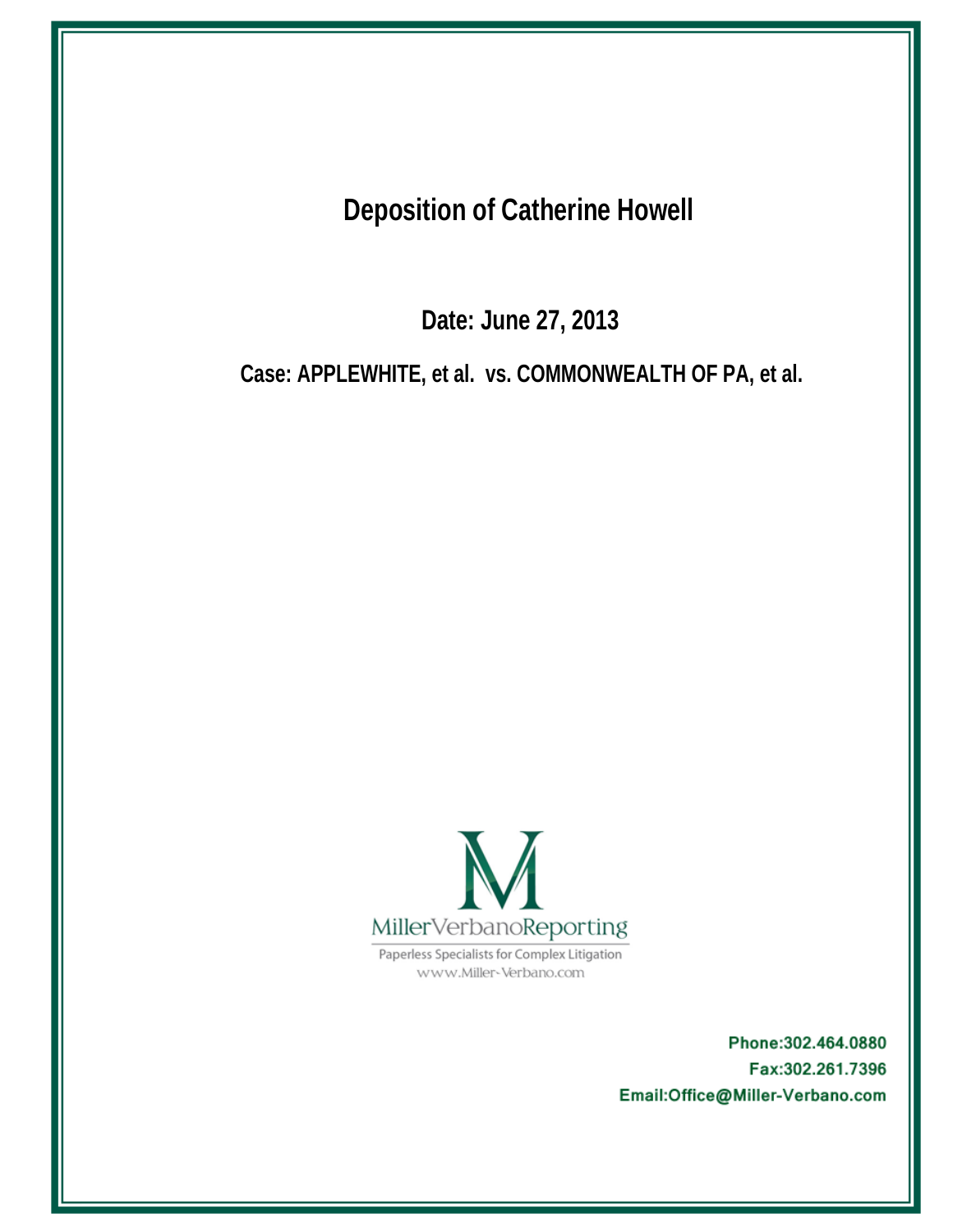| $\mathbf{1}$   | IN THE COMMONWEALTH COURT OF PENNSYLVANIA                                             |
|----------------|---------------------------------------------------------------------------------------|
| $\overline{2}$ |                                                                                       |
| 3              | VIVIETTE APPLEWHITE; WILOLA<br><b>CERTIFIED</b><br>SHINHOLSTER LEE; GROVER FREELAND;  |
| 4              | <b>TRANSCRIPT</b><br>GLORIA CUTTINO; NADINE MARSH;<br>DOROTHY BARKSDALE; BEA BOOKLER; |
| 5              | JOYCE BLOCK; HENRIETTA KAY<br>DICKERSON; DEVRA MIREL ("ASHER")                        |
| 6              | SCHOR; THE LEAGUE OF WOMEN VOTERS<br>OF PENNSYLVANIA; NATIONAL                        |
| 7              | ASSOCIATION FOR THE ADVANCEMENT<br>OF COLORED PEOPLE, PENNSYLVANIA                    |
| 8              | STATE CONFERENCE; HOMELESS<br>ADVOCACY PROJECT,                                       |
| 9              | Petitioners,<br>: C.A. No.                                                            |
| 10             | $: 330$ M.D. 2012<br>VS.                                                              |
| 11             | THE COMMONWEALTH OF                                                                   |
| 12             | PENNSYLVANIA; THOMAS W. CORBETT,<br>in his capacity as Governor;                      |
| 13             | CAROLE AICHELE, in her capacity<br>as Secretary of the Commonwealth,                  |
| 14             | Respondents.                                                                          |
| 15             |                                                                                       |
| 16             |                                                                                       |
| 17             |                                                                                       |
| 18             | Videotape Deposition of CATHERINE HOWELL                                              |
| 19             | taken at 1 Hillcrest Avenue, Suite 606                                                |
| 20             | Morrisville, Pennsylvania                                                             |
| 21             | Thursday, June 27, 2013                                                               |
| 22             | $2:36$ p.m.                                                                           |
| 23             |                                                                                       |
| 24             | Gail L. Inghram Verbano, CSR, RDR, CRR                                                |
| 25             |                                                                                       |
|                |                                                                                       |

M  $\underset{\text{Paperless Specialists for Complex Litigation}}{\text{MillerVerbanoReporting}}$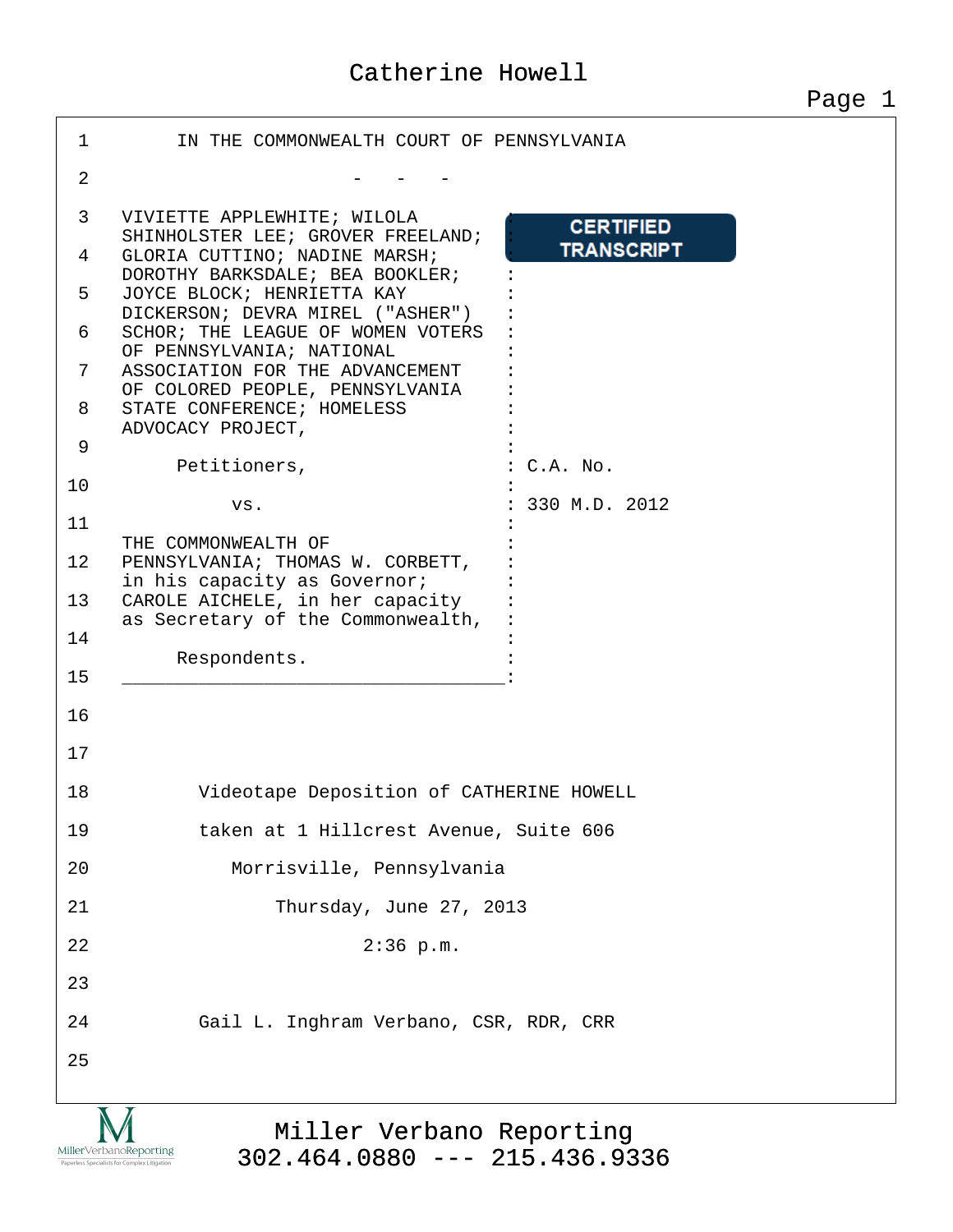|                                                                          | Page 2                                                      |
|--------------------------------------------------------------------------|-------------------------------------------------------------|
| $\mathbf{1}$                                                             | Page 2<br>A P P E A R A N C E S                             |
| 2                                                                        | On behalf of Petitioners:                                   |
| 3                                                                        | BENJAMIN D. GEFFEN, ESQUIRE                                 |
| 4                                                                        | bgeffen@pilcop.org                                          |
| 5                                                                        | PUBLIC INTEREST LAW CENTER OF PHILADELPHIA                  |
| 6                                                                        | 1709 Benjamin Franklin Parkway, Second Floor                |
| 7                                                                        | Philadelphia, Pennsylvania 19103                            |
| 8                                                                        | On behalf of Respondents:                                   |
| 9                                                                        | KEVIN P. SCHMIDT, ESQUIRE                                   |
| 10                                                                       | Deputy General Counsel                                      |
| 11                                                                       | kevschmidt@pa.gov                                           |
| 12                                                                       | GOVERNOR'S OFFICE OF GENERAL COUNSEL                        |
| 13                                                                       | 333 Market Street, 17th Floor                               |
| 14                                                                       | Harrisburg, Pennsylvania 17101                              |
| 15                                                                       | ALSO PRESENT:                                               |
| 16                                                                       | Paul B. "Tad" Culp, Jr., Videographer                       |
| 17                                                                       |                                                             |
| 18                                                                       |                                                             |
| 19                                                                       |                                                             |
| 20                                                                       |                                                             |
| 21                                                                       |                                                             |
| 22                                                                       |                                                             |
| 23                                                                       |                                                             |
| 24                                                                       |                                                             |
| 25                                                                       |                                                             |
| Miller Verbano Reporting<br>Paperless Specialists for Complex Litigation | Miller Verbano Reporting<br>$302.464.0880$ --- 215.436.9336 |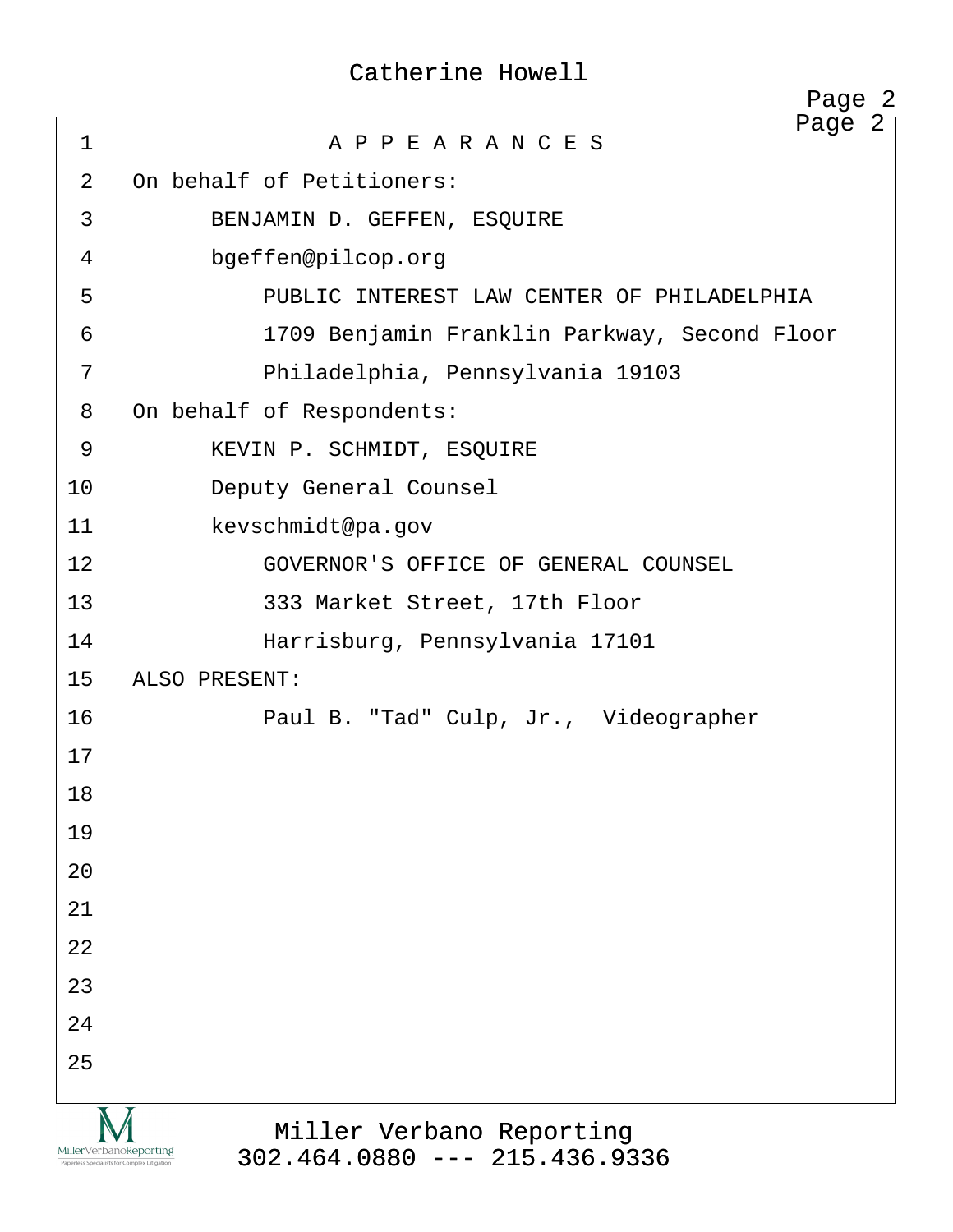|                                                                        |                  |                                                             | Page 3 |  |
|------------------------------------------------------------------------|------------------|-------------------------------------------------------------|--------|--|
| $\mathbf 1$                                                            |                  | CONTENTS                                                    | Page 3 |  |
| 2                                                                      | WITNESS:         |                                                             | PAGE   |  |
| $\mathbf{3}$                                                           | CATHERINE HOWELL |                                                             |        |  |
| $\overline{4}$                                                         |                  | By Mr. Geffen (Direct)                                      | 4      |  |
| 5                                                                      |                  | By Mr. Schmidt (Cross)                                      | 23     |  |
| 6                                                                      |                  | By Mr. Geffen (Redirect)                                    | 34     |  |
| 7                                                                      |                  | By Mr. Schmidt (Recross)                                    | 36     |  |
| 8                                                                      |                  | By Mr. Geffen (Further redirect)                            | 37     |  |
| $\overline{9}$                                                         |                  |                                                             |        |  |
| 10                                                                     |                  |                                                             |        |  |
| 11                                                                     |                  |                                                             |        |  |
| 12                                                                     |                  |                                                             |        |  |
| 13                                                                     |                  |                                                             |        |  |
| 14                                                                     |                  |                                                             |        |  |
| 15                                                                     |                  |                                                             |        |  |
| 16                                                                     |                  |                                                             |        |  |
| 17                                                                     |                  |                                                             |        |  |
| 18                                                                     |                  |                                                             |        |  |
| 19                                                                     |                  |                                                             |        |  |
| 20                                                                     |                  |                                                             |        |  |
| 21                                                                     |                  |                                                             |        |  |
| 22                                                                     |                  |                                                             |        |  |
| 23                                                                     |                  |                                                             |        |  |
| 24                                                                     |                  |                                                             |        |  |
| 25                                                                     |                  |                                                             |        |  |
| MillerVerbanoReporting<br>Paperless Specialists for Complex Litigation |                  | Miller Verbano Reporting<br>$302.464.0880$ --- 215.436.9336 |        |  |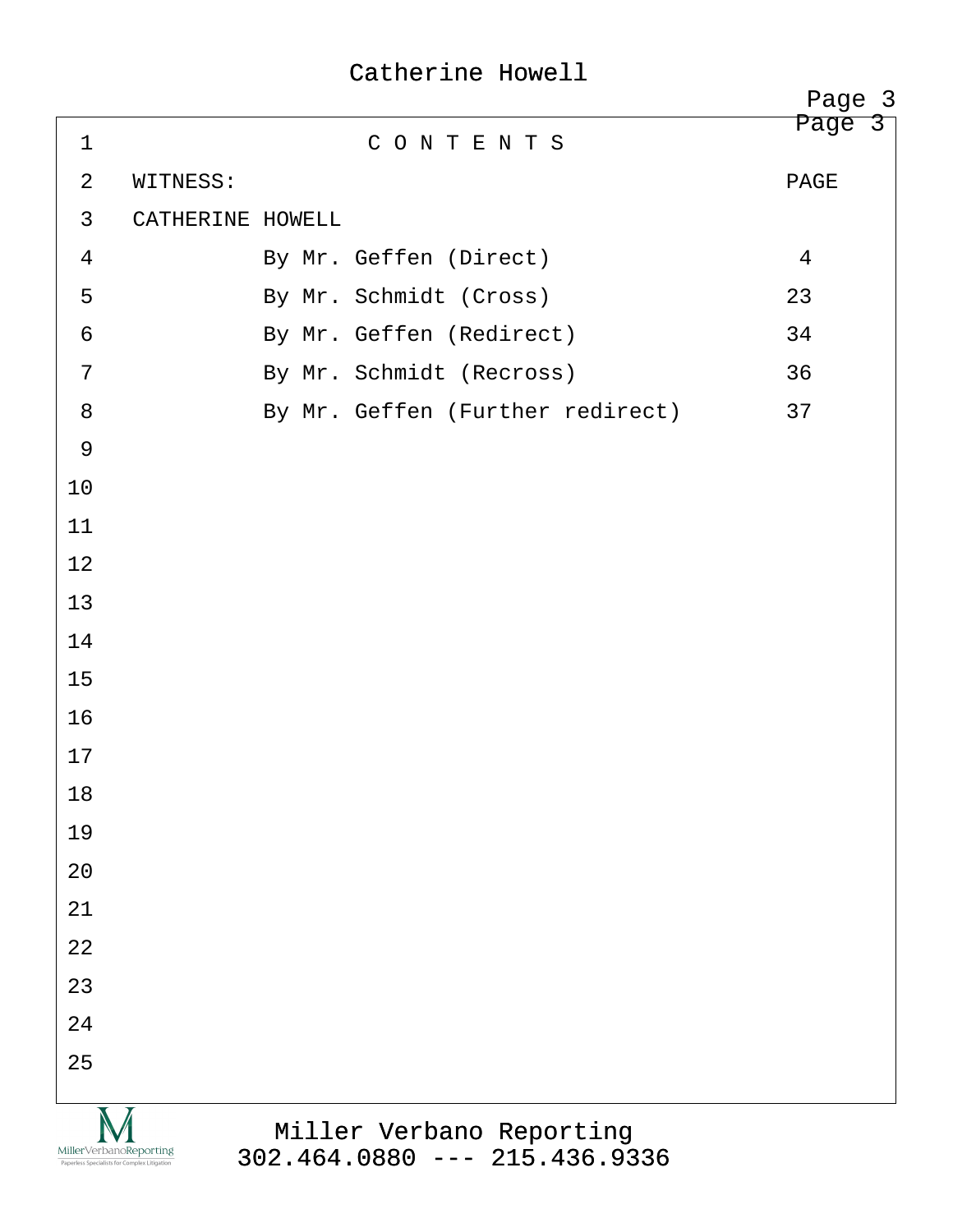<span id="page-4-0"></span>

| 1                 | Page<br>4<br>(At 2:36 p.m. an opening statement was |
|-------------------|-----------------------------------------------------|
| 2                 | made by the videographer re the caption of the      |
| 3                 | case; the time; the address of the office location; |
| 4                 | the name of the videographer and the court          |
| 5                 | reporter. All counsel identified themselves on the  |
| 6                 | record and stated the parties they represent.)      |
| 7                 | DIRECT EXAMINATION                                  |
| 8                 | CATHERINE HOWELL, having first been                 |
| 9                 | duly sworn according to law, was examined and       |
| 10                | testified as follows:                               |
| 11                |                                                     |
| $12 \overline{)}$ | BY MR. GEFFEN:                                      |
| 13                | Good afternoon.<br>Q                                |
| 14                | Good afternoon.<br>Α                                |
| 15                | Would you please state your name.<br>Q              |
| 16                | Catherine B. Howell.<br>A                           |
| 17                | Where do you live, Mrs. Howell?<br>Q                |
| 18                | I live at One Hillcrest Avenue,<br>A                |
| 19                | Apartment 606, Morrisville, Bucks County,           |
| 20                | Pennsylvania.                                       |
| 21                | And we're in your home right now?<br>Q              |
| 22                | Α<br>Yes, you are.                                  |
| 23                | How long have you lived in this<br>Q                |
| 24                | apartment?                                          |
| 25                | About four years.<br>A                              |
|                   |                                                     |

 $\underset{\substack{\text{MillerVerbanoReporting} \\ \text{Papefless Specialists for Complex Litigation} }}{\sum_{\substack{\text{Papefless Specialists for Complex Litigation} \\ \text{Litigation}}}$ 

Miller Verbano Reporting [302.464.0880 --- 215.436.9336](http://www.miller-verbano.com)  http://www.yeslaw.net/help

http://www.yeslaw.net/help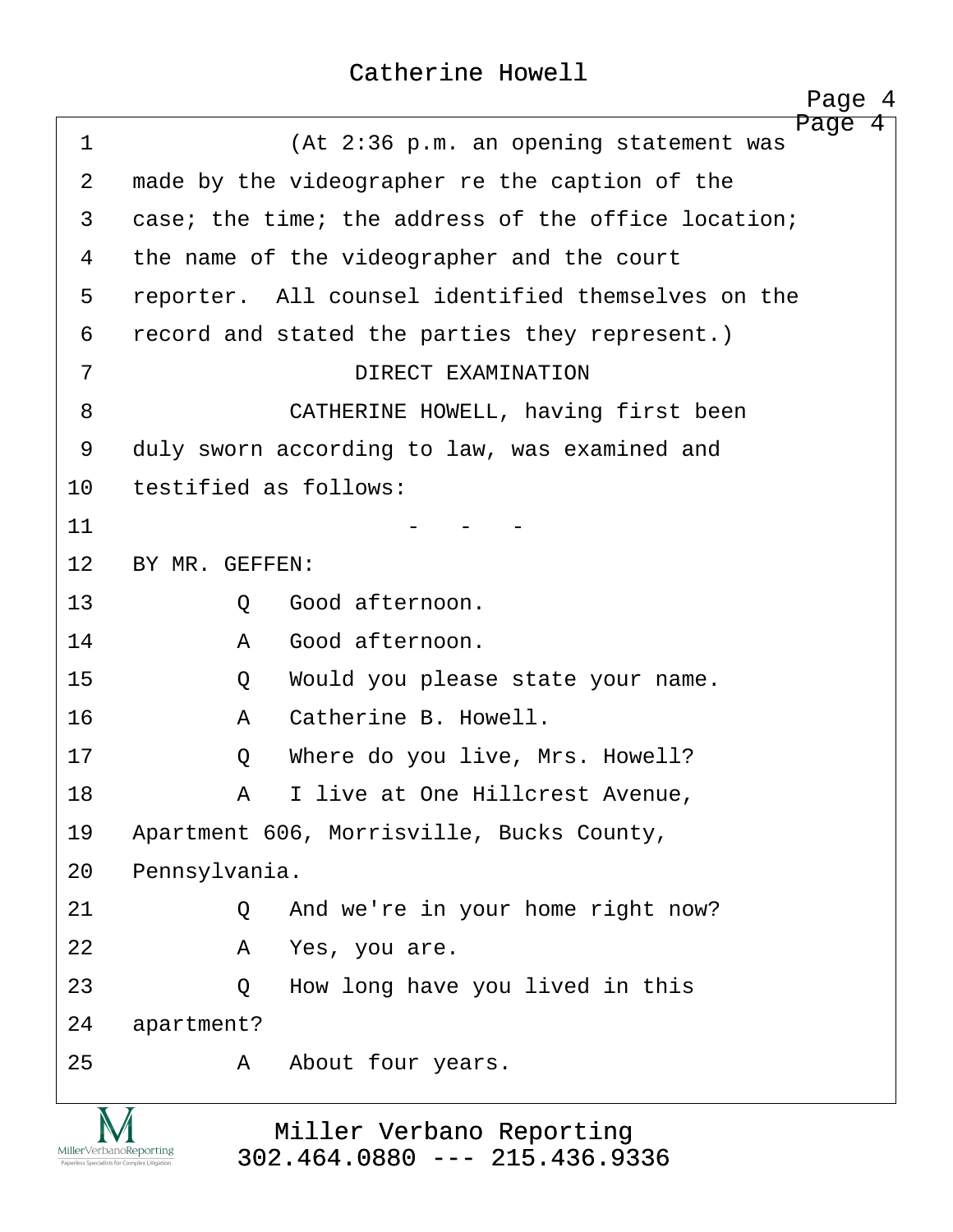<span id="page-5-0"></span>

|             |               |   |                                        | Page 5 |  |
|-------------|---------------|---|----------------------------------------|--------|--|
| $\mathbf 1$ |               | Q | And how long have you lived in Bucks   | Page 5 |  |
| 2           | County?       |   |                                        |        |  |
| 3           |               | A | All my life.                           |        |  |
| 4           |               | Q | Okay.                                  |        |  |
| 5           |               | A | All my married life.                   |        |  |
| 6           |               | Q | All your married life.                 |        |  |
| 7           |               |   | Are you married now?                   |        |  |
| 8           |               | A | My husband is deceased.                |        |  |
| 9           |               | Q | And about when did he pass away?       |        |  |
| 10          |               | A | March the 10th, 2005.                  |        |  |
| 11          |               | Q | Do you have any family living nearby?  |        |  |
| 12          |               | A | Yes, I do.                             |        |  |
| 13          |               | Q | How many children do you have?         |        |  |
| 14          |               | A | Five children.                         |        |  |
| 15          |               | Q | And do they all live in eastern        |        |  |
| 16          | Pennsylvania? |   |                                        |        |  |
| 17          |               | A | Yes.                                   |        |  |
| 18          |               | Q | How about grandchildren?               |        |  |
| 19          |               | A | 12.                                    |        |  |
| 20          |               | Q | And what are the ages or the range of  |        |  |
| 21          |               |   | ages of your grandchildren?            |        |  |
| 22          |               | A | From 16 to 34.                         |        |  |
| 23          |               | Q | Okay. And are you a great-grandmother? |        |  |
| 24          |               | Α | Yes, I am.                             |        |  |
| 25          |               | Q | Congratulations.                       |        |  |
|             |               |   |                                        |        |  |
|             |               |   | Miller Verbano Reporting               |        |  |

Miller Verbano Reporting [302.464.0880 --- 215.436.9336](http://www.miller-verbano.com) 

 $\underset{\text{Paperless Specialists for Complex Litigation}}{\text{MillerVerbanoReporting}}$ 

http://www.yeslaw.net/help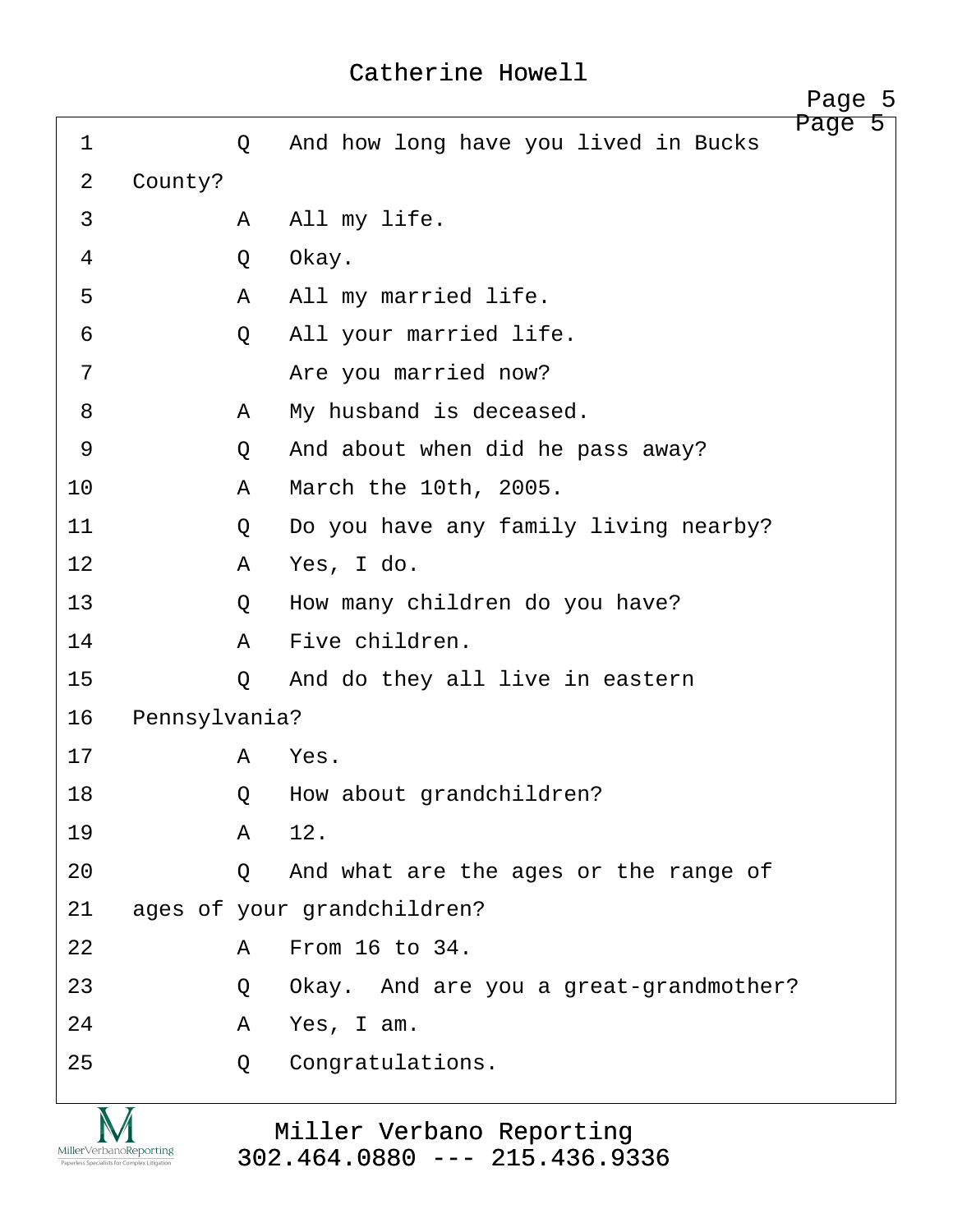<span id="page-6-0"></span>

|                 |                           | Page 6                                           |  |
|-----------------|---------------------------|--------------------------------------------------|--|
| $\mathbf 1$     |                           | Page 6<br>How many great-grandchildren?          |  |
| 2               | Α                         | One. She's 10.                                   |  |
| 3               | Q                         | All right. And do your grandchildren             |  |
| $\overline{4}$  |                           | and your great-grandchild also live in the area? |  |
| 5               | Α                         | Well, 10 of them; and the                        |  |
| 6               | great-grandchild.         |                                                  |  |
| 7               | $\circ$                   | Okay. I noticed when I came in that              |  |
| 8               |                           | there was a walker and a wheelchair in the room. |  |
| 9               |                           | Do you have a medical condition that limits your |  |
| 10              | mobility?                 |                                                  |  |
| 11              | $\mathsf{A}$              | I have Parkinson's disease, which my             |  |
| 12 <sup>°</sup> |                           | brain does not tell my feet what to do.          |  |
| 13              | $\circ$                   | Okay. And how long ago were you                  |  |
| 14              |                           | diagnosed with Parkinson's?                      |  |
| 15              | A                         | Four years.                                      |  |
| 16              | Q                         | Okay. And how long have you been using           |  |
| 17              | a wheelchair or a walker? |                                                  |  |
| 18              | Α                         | For about eight years or more.                   |  |
| 19              | $\circ$                   | And have you had any other medical               |  |
| 20              |                           | issues that have limited your mobility?          |  |
| 21              | A                         | I've fallen several times from the               |  |
| 22              | disease.                  |                                                  |  |
| 23              | Q                         | Okay. And have you had any problems              |  |
| 24              |                           | specifically with your legs?                     |  |
| 25              | A                         | Well, I have two artificial legs -- two          |  |
|                 |                           | Miller Verbano Reporting                         |  |
|                 |                           |                                                  |  |

Miller Verbano Reporting [302.464.0880 --- 215.436.9336](http://www.miller-verbano.com) 

 $\underset{\text{Paperless Specialists for Complex Litigation}}{\text{MillerVerbanoReporting}}$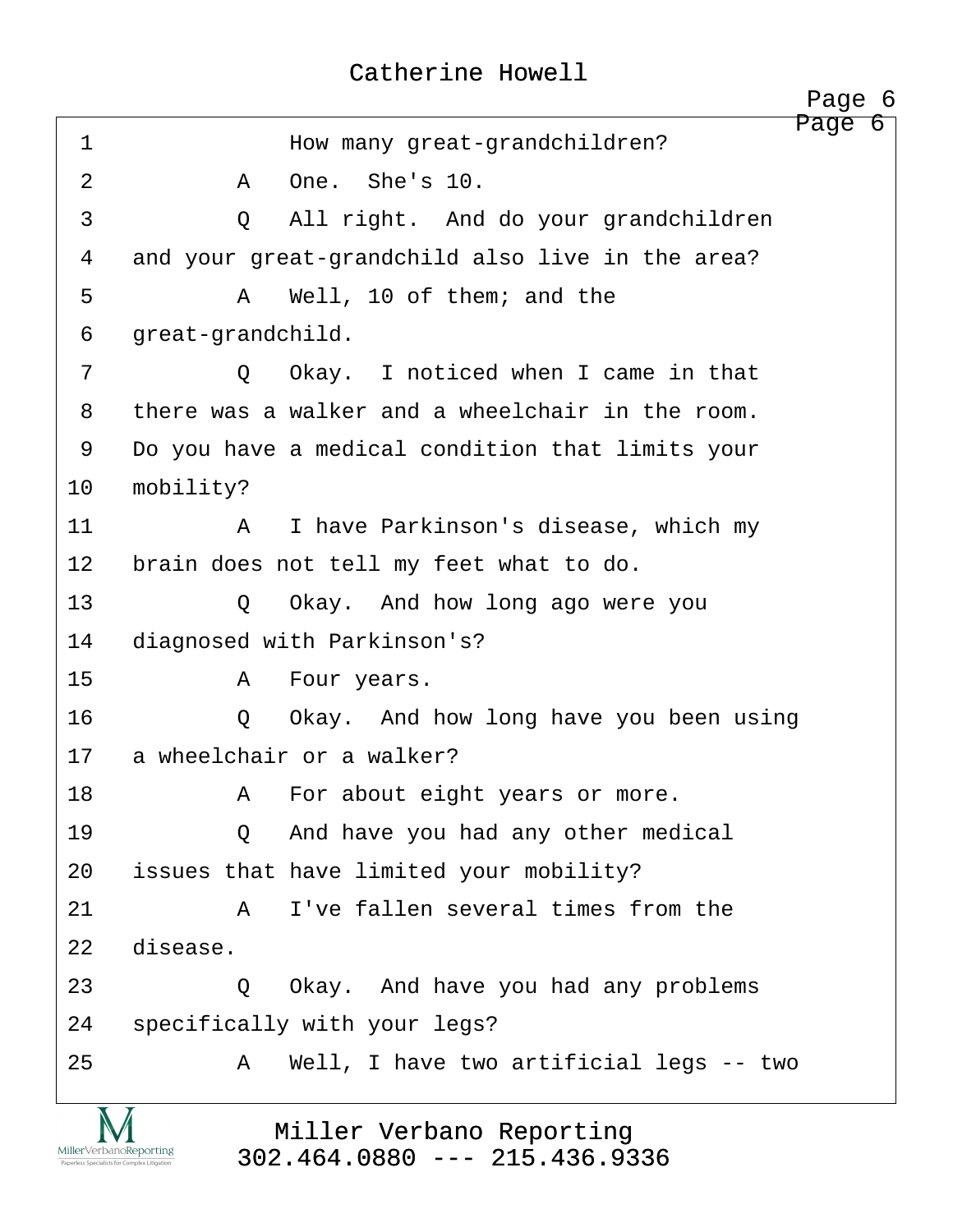<span id="page-7-0"></span>

|                |                   | Page 7                                  |
|----------------|-------------------|-----------------------------------------|
| $\mathbf{1}$   | artificial knees. | Page                                    |
| 2              | Q                 | Okay. How long ago did you get your     |
| 3              | knees replaced?   |                                         |
| 4              | A                 | One is nine years and the other is      |
| 5              | eight years old.  |                                         |
| 6              | Q                 | Okay. Do you ever use a cane to get     |
| 7              | around?           |                                         |
| 8              | A                 | No; I use a walker.                     |
| 9              | Q                 | Okay. And do you drive a car?           |
| 10             | A                 | Not anymore.                            |
| 11             | Q                 | How long has it been since you drove?   |
| 12             | A                 | Four years ago.                         |
| 13             | Q                 | I want to ask you a few questions about |
| 14             | voting.           |                                         |
| 15             |                   | Are you registered to vote?             |
| 16             | A                 | Yes, I am.                              |
| 17             | Q                 | And how often do you vote?              |
| 18             | Α                 | Every election.                         |
| 19             | Q                 | Okay. Do you vote in primaries also?    |
| 20             | A                 | Not always.                             |
| 21             | Q                 | Okay. Do you remember the first time    |
| 22             | you voted?        |                                         |
| 23             | Α                 | Yes, I do remember that.                |
| 24             | Q                 | When was that?                          |
| 25             | $\mathbf{A}$      | I voted for Harry Truman. I don't       |
| $\overline{M}$ |                   |                                         |

Miller Verbano Reporting [302.464.0880 --- 215.436.9336](http://www.miller-verbano.com) 

M  $\underset{\text{Paperless Specialists for Complex Litigation}}{\text{MillerVerbanoReporting}}$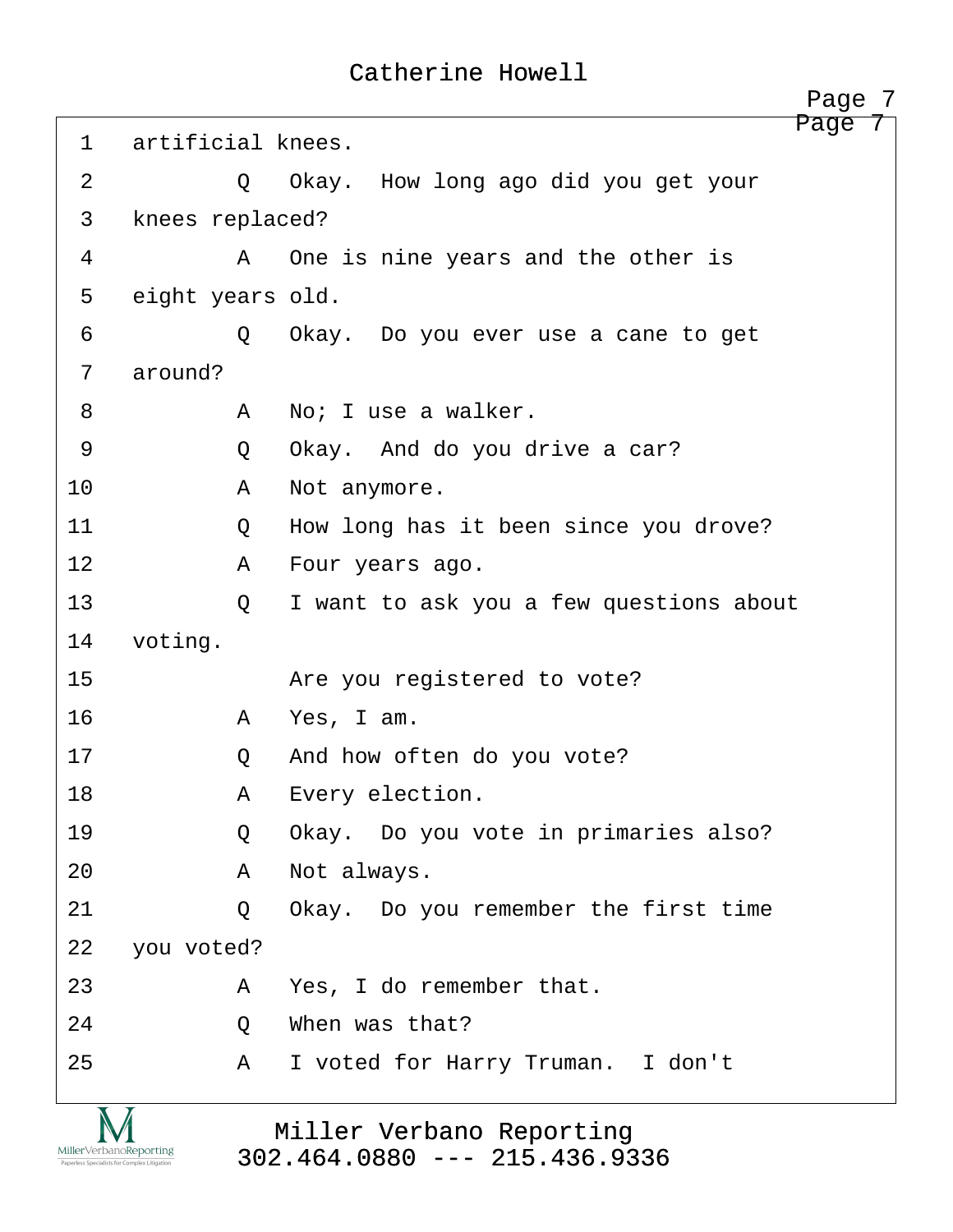<span id="page-8-0"></span>

|    | Page 8                                            |
|----|---------------------------------------------------|
| 1  | Page 8<br>remember what year.                     |
| 2  | If I recall, he ran in 1948 and then<br>$\circ$   |
| 3  | again in -- well, I guess he ran just once, 1948. |
| 4  | So is that when it would have been?               |
| 5  | That's when I voted for him.<br>A                 |
| 6  | And when you vote, do you typically<br>$\circ$    |
| 7  | vote in person or by absentee ballot?             |
| 8  | I vote in person. But while my husband<br>A       |
| 9  | was sick when we lived in Langhorne, I did vote   |
| 10 | absentee ballot.                                  |
| 11 | Since you moved to Morrisville, have<br>$\circ$   |
| 12 | you ever voted absentee?                          |
| 13 | No, I don't believe I have.<br>A                  |
| 14 | Where is your polling place?<br>Q                 |
| 15 | About two blocks down from where I<br>A           |
| 16 | live.                                             |
| 17 | And what kind of building is it in?<br>Q          |
| 18 | It's an old Yardley Library, or<br>Α              |
| 19 | Morrisville Library.                              |
| 20 | Okay. Is that where you've been voting<br>Q       |
| 21 | since you moved here?                             |
| 22 | Yes.<br>A                                         |
| 23 | How do you get from your apartment to<br>Q        |
| 24 | that library to vote?                             |
| 25 | My son and daughter-in-law take me.<br>A          |
|    | Miller Verbano Reporting                          |

# Miller Verbano Reporting [302.464.0880 --- 215.436.9336](http://www.miller-verbano.com)

 $\underset{\text{Paperless Specialists for Complex Litigation}}{\text{MillerVerbanoReporting}}$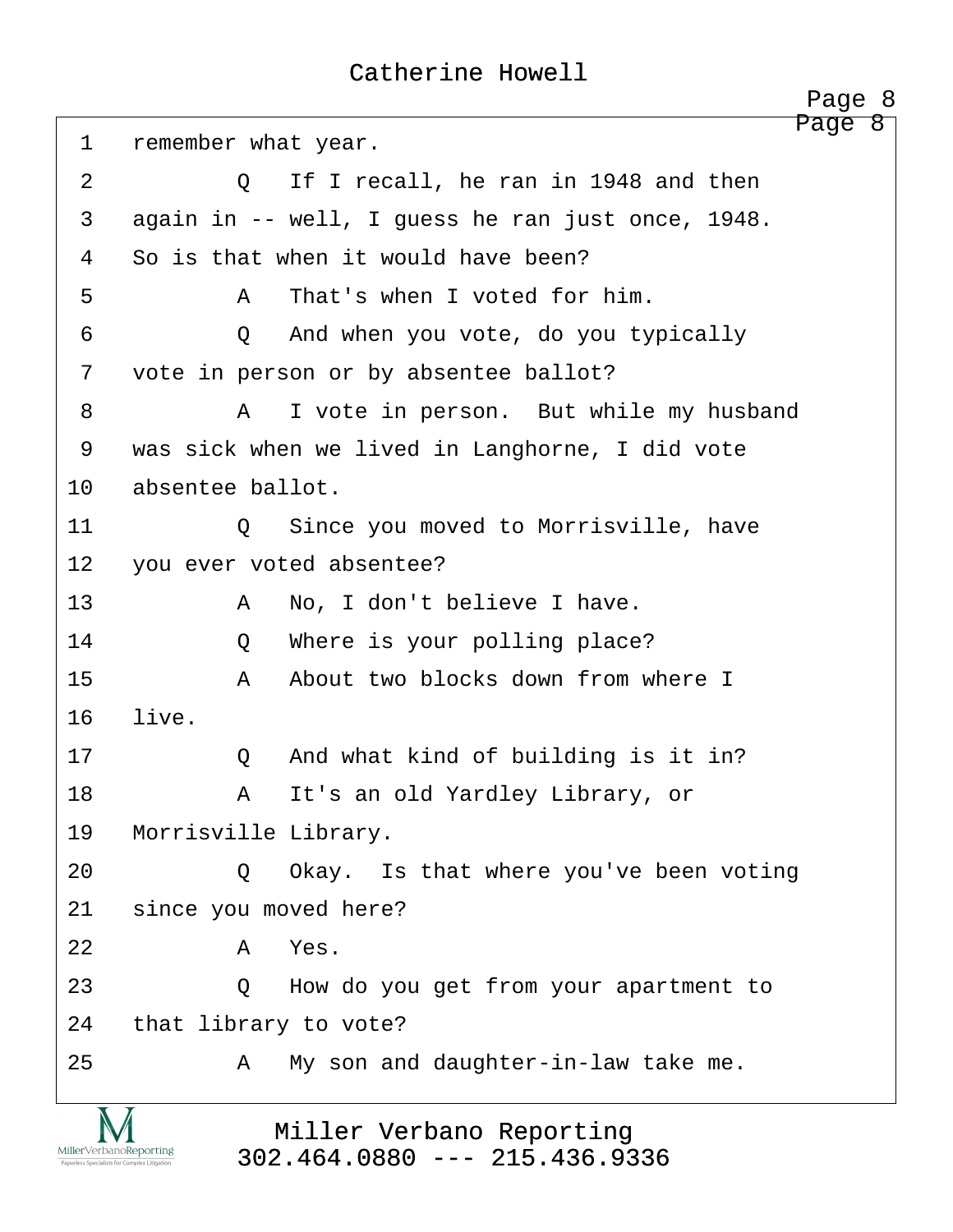<span id="page-9-0"></span>

|             | Page 9                                                |
|-------------|-------------------------------------------------------|
| $\mathbf 1$ | Page 9<br>Okay. Do your son and daughter-in-law,<br>Q |
| 2           | do they vote at that library or somewhere else?       |
| 3           | Yes, they do.<br>A                                    |
| 4           | MR. GEFFEN: We'll go off the record                   |
| 5           | for one moment.                                       |
| 6           | THE VIDEOGRAPHER: Going off record at                 |
| 7           | 2:42.                                                 |
| 8           | (Pause.)                                              |
| 9           | THE VIDEOGRAPHER: Returning to record                 |
| 10          | at 2:44 after a slight interruption.                  |
| 11          | BY MR. GEFFEN:                                        |
| 12          | Mrs. Howell, do your son -- do your son<br>$\circ$    |
| 13          | and daughter-in-law who take you to the library for   |
| 14          | voting, do they vote at that same polling place?      |
| 15          | Yes, they do.<br>$\mathbf{A}$                         |
| 16          | Is the polling place<br>Q                             |
| 17          | wheelchair-accessible?                                |
| 18          | Yes.<br>Α                                             |
| 19          | And do you have any trouble accessing<br>$\circ$      |
| 20          | the machine for voting that's in that polling         |
| 21          | place?                                                |
| 22          | No. They pull the curtains up for me.<br>A            |
| 23          | Okay. Now, to get an absentee ballot,<br>Q            |
| 24          | you would have to sign a legal declaration stating    |
| 25          | that you are unable to attend your polling place      |

Miller Verbano Reporting [302.464.0880 --- 215.436.9336](http://www.miller-verbano.com) 

**IVI**  $\underset{\text{Paperless Specialists for Complex Litigation}}{\text{MillerVerbanoReporting}}$ 

http://www.yeslaw.net/help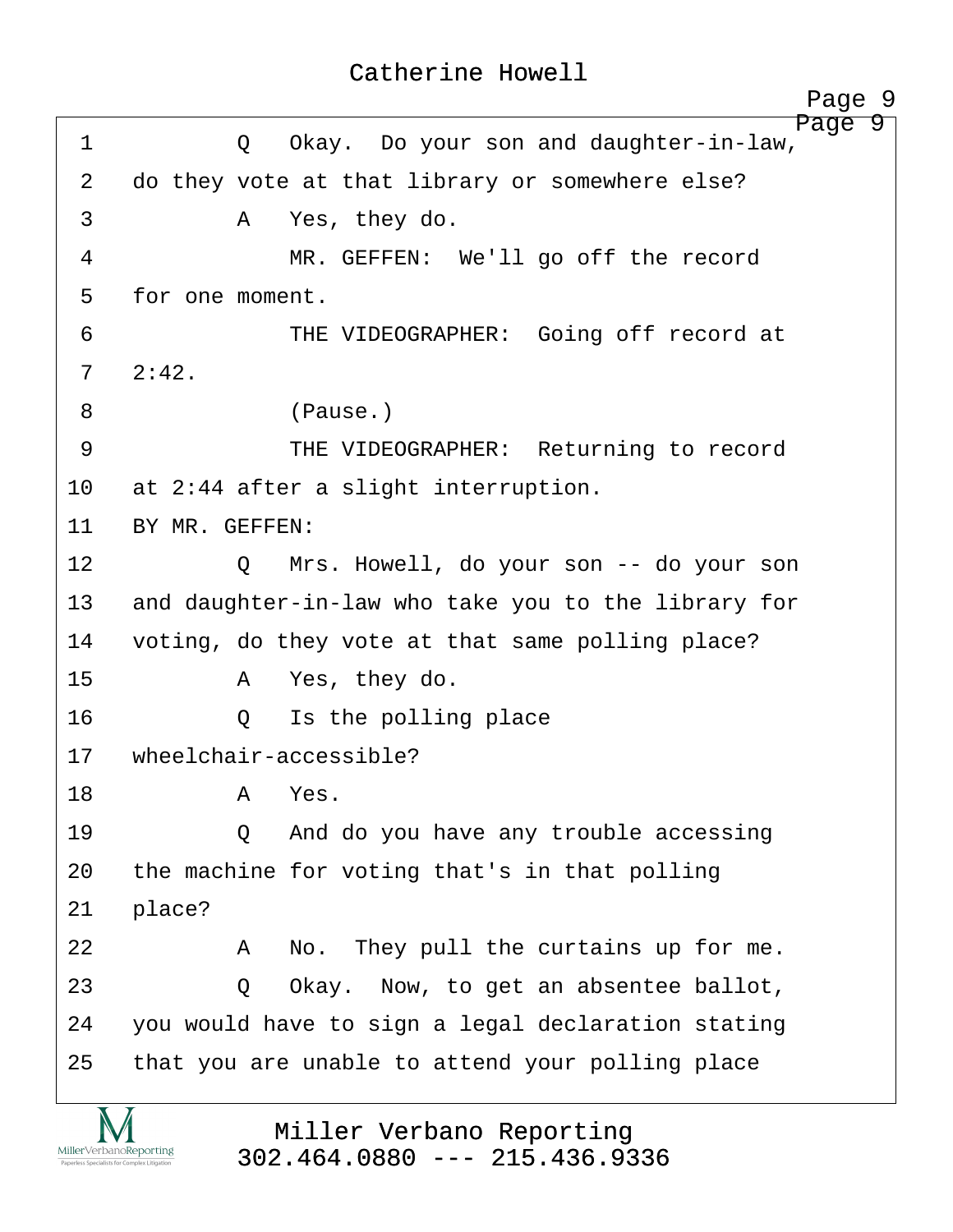<span id="page-10-0"></span>Page 10 1 because of illness or physical disability. If 2 there were an election today, could you sign a 3 declaration stating that? ·4· · · · · ·A· ·I could. 5 · · · · · Q · Okay. And have you ever signed a 6 declaration like that before? ·7· · · · · ·A· ·Yes, I did. ·8· · · · · ·Q· ·I'm sorry.· So you did vote absentee? ·9· · · · · ·A· ·Yes.· I did when my husband was sick in 10 Langhorne. 11· · · · · ·Q· ·Okay.· But I -- if you were voting 12 today, if there were an election today, would you 13 be able to get to the polling place to vote? 14 MR. SCHMIDT: Objection; asked and 15 answered. 16· · · · · · · ·MR. GEFFEN:· Yeah, I can rephrase the 17 question. 18 BY MR. GEFFEN: 19· · · · · ·Q· ·If you needed to go to the library 20 today to vote, would you be able to get there? 21· · · · · ·A· ·No. 22 · 20 Okay. And why is that? 23· · · · · ·A· ·Because there wouldn't be anybody to 24 take me. 25 0 But if there were somebody who could

MillerVerbanoReporting

Miller Verbano Reporting [302.464.0880 --- 215.436.9336](http://www.miller-verbano.com)  http://www.yeslaw.net/help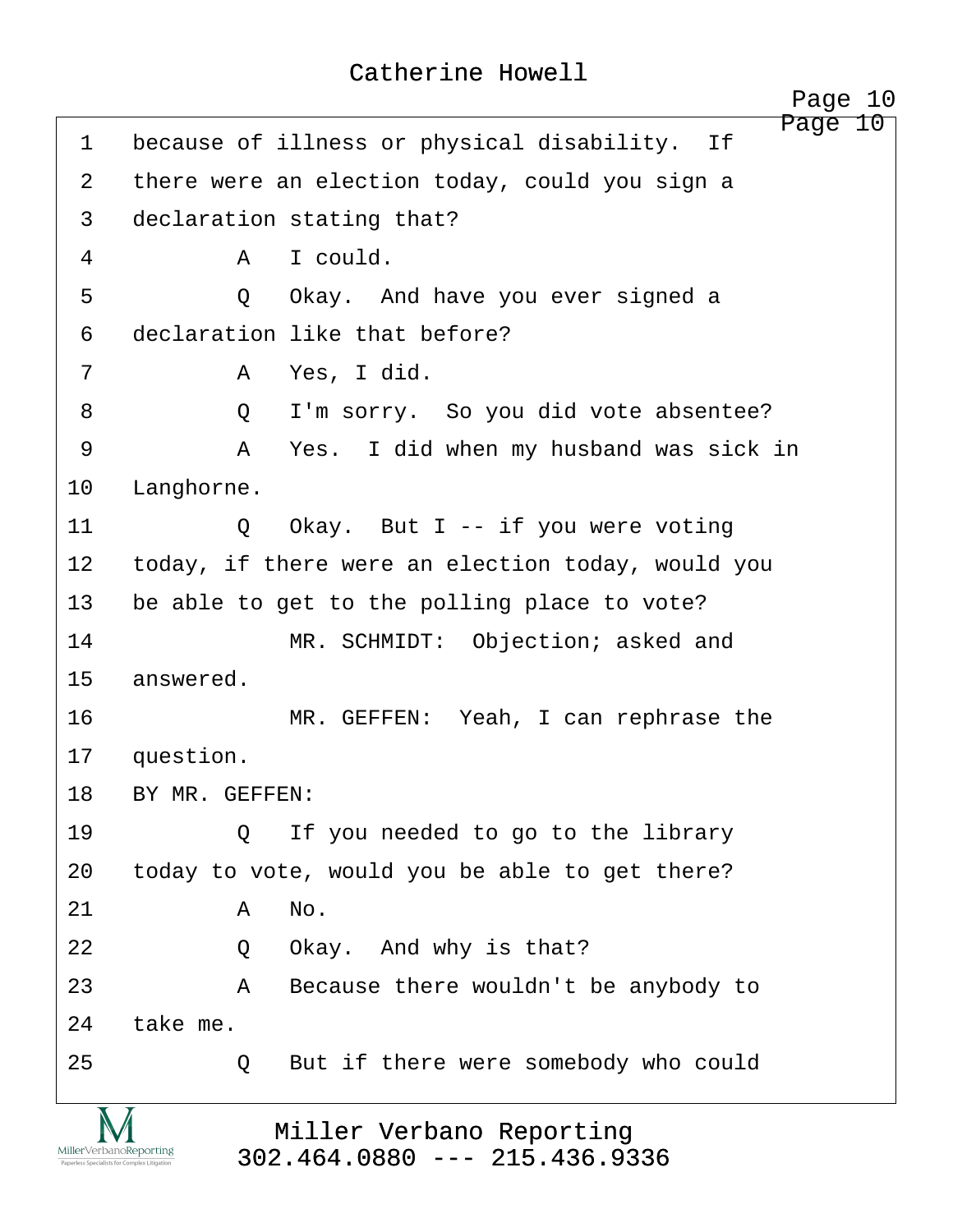<span id="page-11-0"></span>Page 11 1 give you a ride, would you be able to get there? 2 A I guess I would, yes. 3 a 2 · And do you expect at the next election 4 in November of this year to be able to arrange a 5 ride and get to the polling place to vote? ·6· · · · · · · ·MR. SCHMIDT:· Objection; it calls for 7 speculation. 8 BY MR. GEFFEN: ·9· · · · · ·Q· ·You may answer. 10· · · · · ·A· ·I'll ask one of my children to take me, 11 but that doesn't mean that they will. 12· · · · · ·Q· ·But has there ever been a time when you 13 wanted to get there to vote but you were unable to? 14· · · · · ·A· ·No. 15 · · · · · · O · Okay. And has there ever been a time 16 when you had an illness or physical disability that 17 made it impossible for you to go there if you had a 18 ride? 19· · · · · · · ·If that was confusing, I can rephrase. 20 That was kind of a convoluted question. 21 MR. SCHMIDT: I'm going to object to 22 the term "impossible." Ask you to rephrase it. 23 BY MR. GEFFEN: 24· · · · · ·Q· ·Has there ever been a time when 25 something other than access to a ride would have

> Miller Verbano Reporting [302.464.0880 --- 215.436.9336](http://www.miller-verbano.com)

MillerVerbanoReporting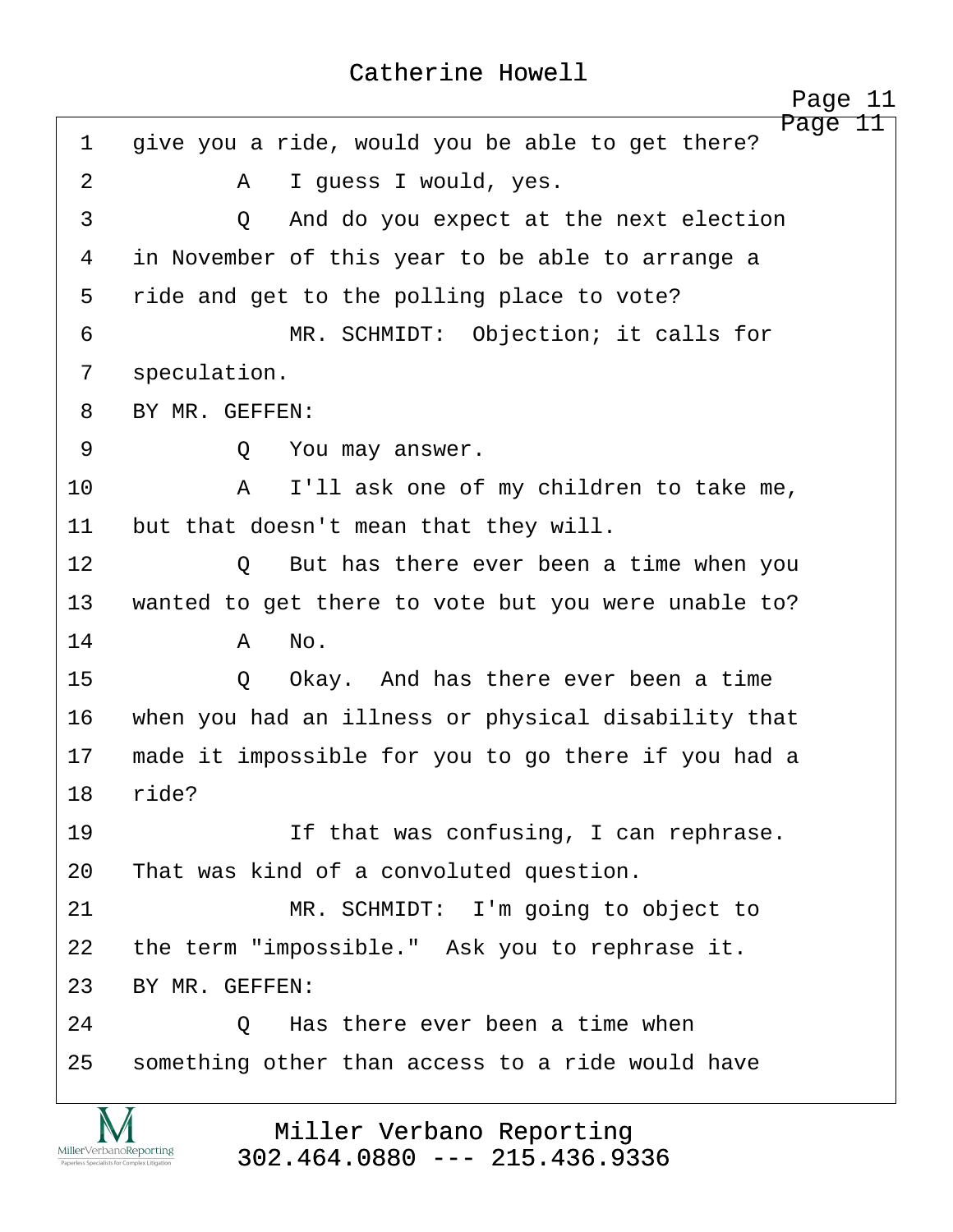<span id="page-12-0"></span>Page 12 1 kept you from going -- well, scratch that. Let's 2 move on. 3 · · · · · · · · Do you have any preference about 4 whether you vote in person or vote by absentee 5 ballot? ·6· · · · · ·A· ·I prefer to vote in person. ·7· · · · · ·Q· ·And why is that? ·8· · · · · ·A· ·I just like to do that. ·9· · · · · ·Q· ·Did you vote in the November 2012 10 election? 11· · · · · ·A· ·Yes. 12 0 And at that election did you show 13 anybody a photo ID? 14· · · · · ·A· ·I showed them my driver's license that  $15$  I had. 16· · · · · ·Q· ·Was your driver license valid at the 17 time or was it expired? 18· · · · · ·A· ·Expired. 19 · · · · · Q · Do you know about when it expired? 20 A '12, '12. 21 0 2012?  $22$  **A**  $2012$ . 23 · 20 Okay. And at one point, if it were to 24 refresh your recollection, you told me that your 25 license expired on January 15th, 2012 --



Miller Verbano Reporting [302.464.0880 --- 215.436.9336](http://www.miller-verbano.com)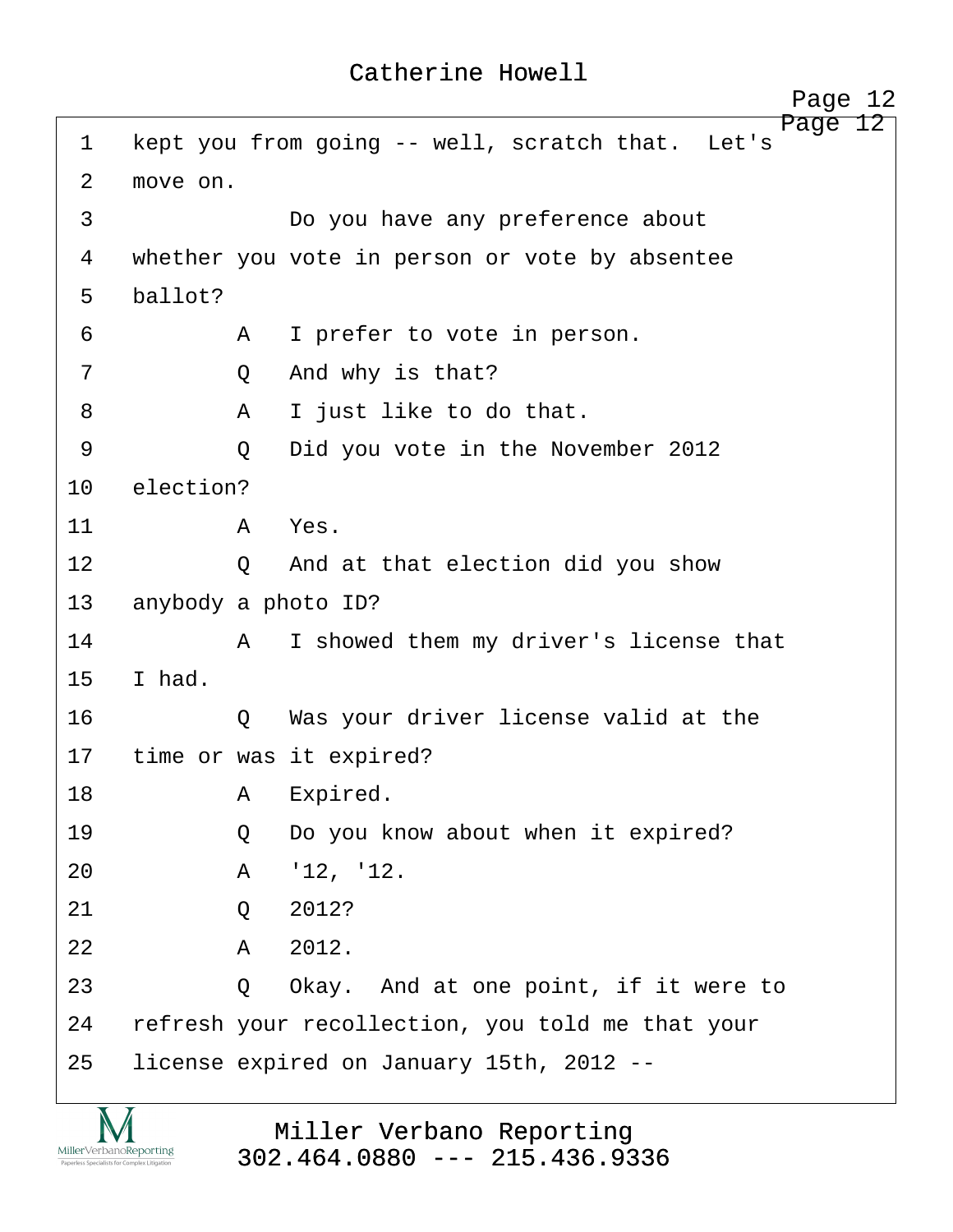<span id="page-13-0"></span>

|             |                | Page 13<br>Page 13                                 |
|-------------|----------------|----------------------------------------------------|
| $\mathbf 1$ | A              | Yes.                                               |
| 2           | Q              | -- is that correct?                                |
| 3           | $\mathsf{A}$   | Correct.                                           |
| 4           | $\circ$        | Did anyone at the polling place say                |
| 5           |                | anything to you about the -- about a law requiring |
| 6           |                | voters to show photo ID at every election?         |
| 7           | A              | No, they didn't say anything then.                 |
| 8           | $\circ$        | Did anybody say anything to you about              |
| 9           |                | the expiration date on your license?               |
| 10          |                | MR. SCHMIDT: Objection; calls for                  |
| 11          | hearsay.       |                                                    |
| 12          |                | THE WITNESS:<br>No.                                |
| 13          | BY MR. GEFFEN: |                                                    |
| 14          | Q              | You may answer the question.                       |
| 15          | Α              | No, they did not.                                  |
| 16          |                | MR. GEFFEN: Can we go off the record.              |
| 17          |                | THE VIDEOGRAPHER: Off record, 2:48.                |
| 18          |                | (Pause.)                                           |
| 19          |                | THE VIDEOGRAPHER: Return to record,                |
| 20          | 2:49.          |                                                    |
| 21          | BY MR. GEFFEN: |                                                    |
| 22          | Q              | Did you vote in the May 2013 primaries?            |
| 23          | Α              | No, I did not.                                     |
| 24          | Q              | Why not?                                           |
| 25          | Α              | I didn't know anybody.                             |
| Χ           | $\overline{M}$ |                                                    |

Miller Verbano Reporting [302.464.0880 --- 215.436.9336](http://www.miller-verbano.com) 

IVI  $\underset{\text{Paperless Specialists for Complex Litigation}}{\text{MillerVerbanoReporting}}$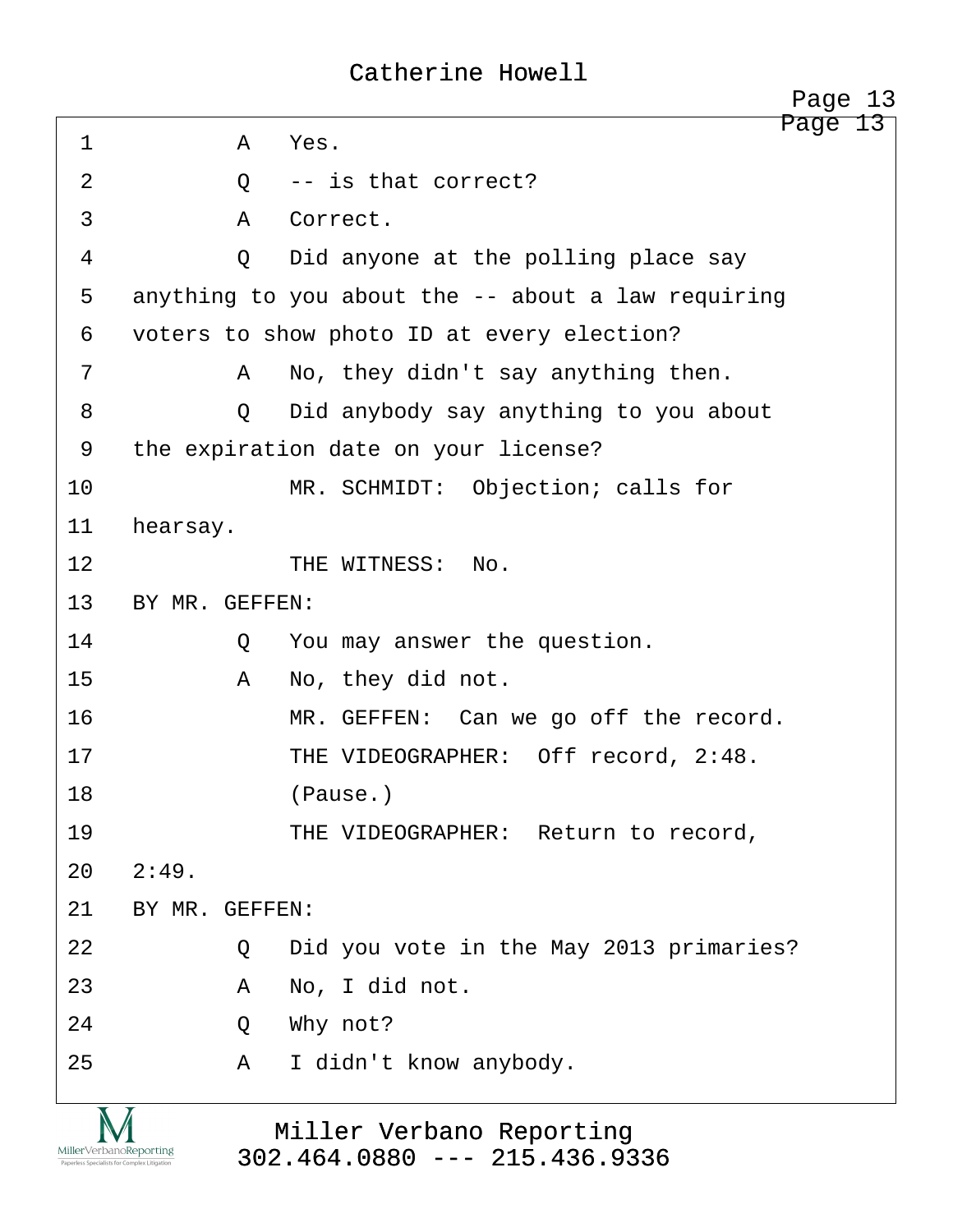<span id="page-14-0"></span>

| $\mathbf{1}$   |                | Q       | 14<br>Page<br>You didn't know anybody who was -- |
|----------------|----------------|---------|--------------------------------------------------|
| $\overline{2}$ |                | Α       | Who was running.                                 |
| 3              |                | Q       | And have you heard of a law about                |
| 4              |                |         | showing a photo ID every time you vote?          |
| 5              |                | Α       | Yes, I have.                                     |
| 6              |                | Q       | And when did you first hear about that           |
| 7              | law?           |         |                                                  |
| 8              |                | Α       | Before the election, the November                |
| 9              | election.      |         |                                                  |
| 10             |                | Q       | Okay. Now, you mentioned that you had            |
| 11             |                |         | an ID that expired in 2012. Was that a           |
| 12             |                |         | Pennsylvania driver license?                     |
| 13             |                | A       | Yes, it was.                                     |
| 14             |                | $\circ$ | And have you gotten it renewed since             |
| 15             | then?          |         |                                                  |
| 16             |                | A       | No, I did not.                                   |
| 17             |                | Q       | Do you have a current U.S. passport?             |
| 18             |                | Α       | I have a passport, but it's not                  |
| 19             | current.       |         |                                                  |
| 20             |                | $\circ$ | Okay. About how old is your passport?            |
| 21             |                | Α       | Oh, about 10 or 20 years old.                    |
| 22             |                | $\circ$ | And do you have any other ID with your           |
| 23             | picture on it? |         |                                                  |
| 24             |                | A       | No, I do not.                                    |
| 25             |                | Q       | Do you still look the way you did when           |
|                |                |         |                                                  |
|                |                |         | Miller Verbano Reporting                         |

Miller Verbano Reporting [302.464.0880 --- 215.436.9336](http://www.miller-verbano.com) 

 $\underset{\text{Paperless Specialists for Complex Litigation}}{\text{MillerVerbanoReporting}}$ 

http://www.yeslaw.net/help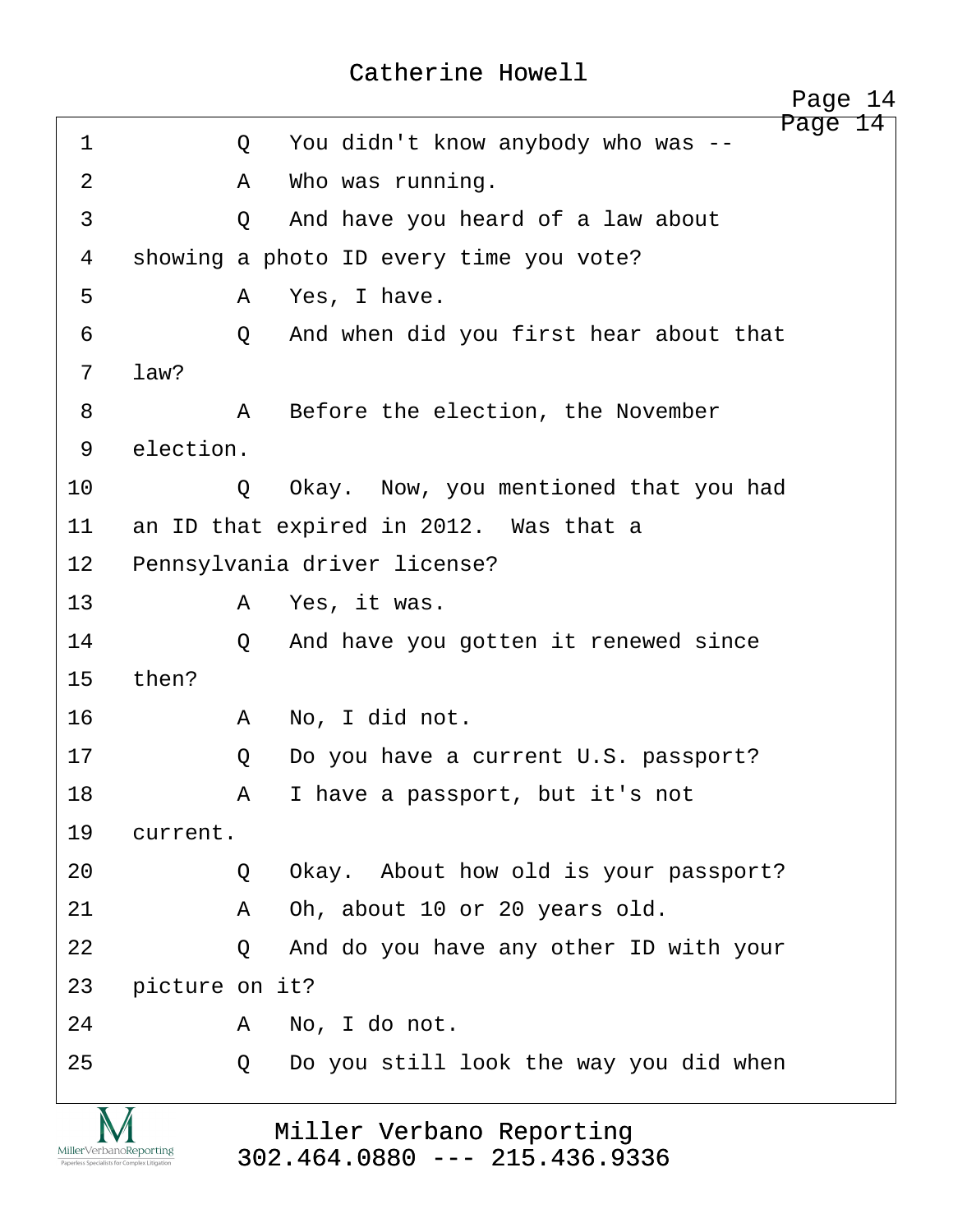<span id="page-15-0"></span>

|    | 15<br>Page                                                    |
|----|---------------------------------------------------------------|
| 1  | Page 15<br>you got your picture for your last driver license? |
| 2  | I think I do.<br>A                                            |
| 3  | Okay. And do you still have that<br>$\circ$                   |
| 4  | expired driver license?                                       |
| 5  | A Yes, I do.                                                  |
| 6  | And if you showed that expired ID to a<br>$\circ$             |
| 7  | poll worker, would they be able to tell that you're           |
| 8  | the person in the picture?                                    |
| 9  | I would hope so. I don't know.<br>A                           |
| 10 | Okay. And have you ever attempted to<br>$\circ$               |
| 11 | renew that license since it expired?                          |
| 12 | I don't know where to go to renew it.<br>A                    |
| 13 | Okay. When you first got that ID,<br>Q                        |
| 14 | where did you go to get it?                                   |
| 15 | To Fairless Hills, on my driver's<br>A                        |
| 16 | license.                                                      |
| 17 | Okay. And about how far is that from<br>Q                     |
| 18 | here?                                                         |
| 19 | A I don't know how to tell you, but it's                      |
| 20 | a distance.                                                   |
| 21 | And do you know whether you could go<br>$\circ$               |
| 22 | there to get it renewed?                                      |
| 23 | My driver's license?<br>A                                     |
| 24 | Right.<br>Q                                                   |
| 25 | I don't know if it's still there or<br>$\mathbb A$            |
|    |                                                               |
|    | Miller Verbano Reporting                                      |

# Miller Verbano Reporting [302.464.0880 --- 215.436.9336](http://www.miller-verbano.com)

 $\underbrace{\text{MillerVerbanoReporting}}_{\text{Paperless Specialists for Complex Litigation}}$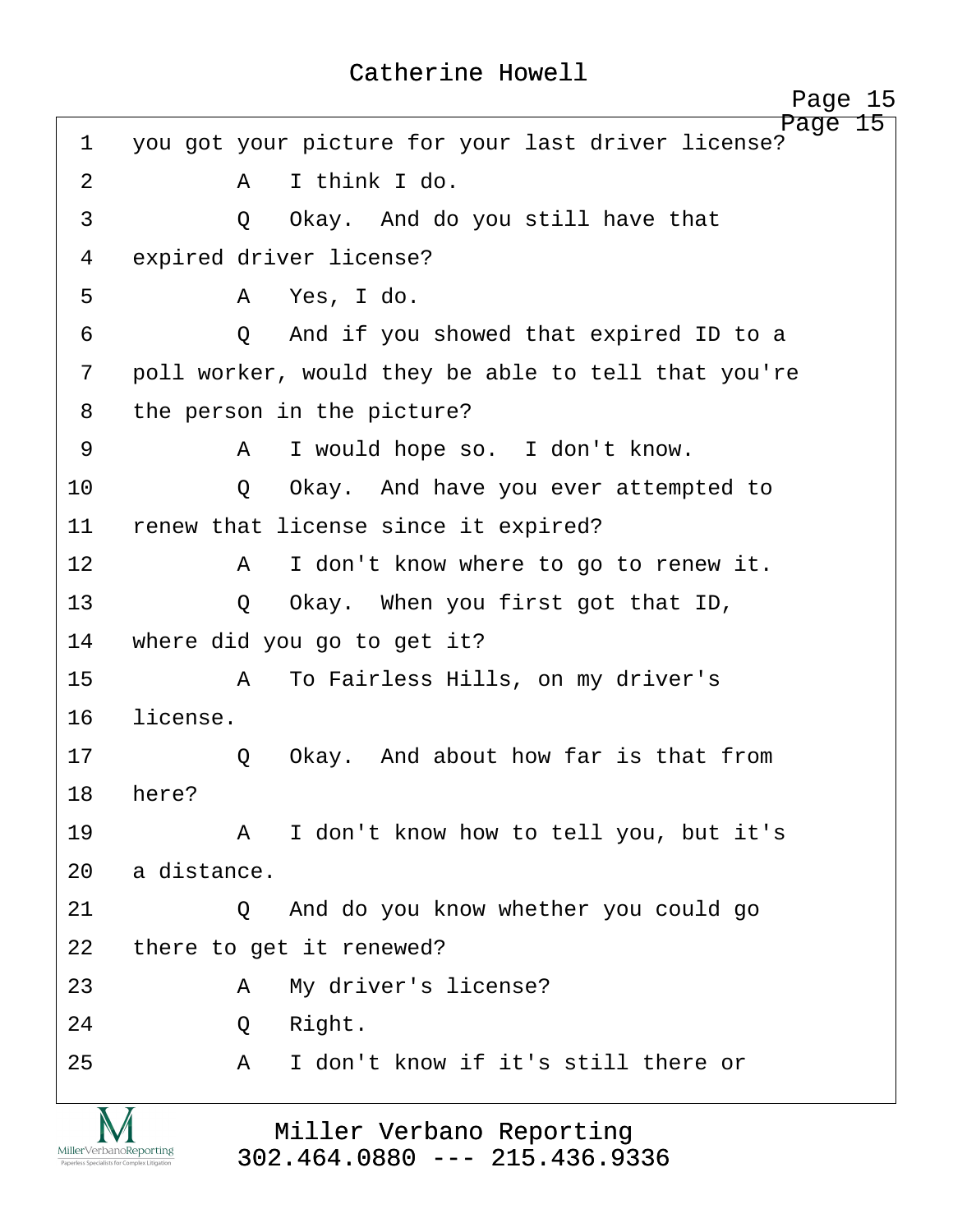<span id="page-16-0"></span>

|                | Page 16                                             |
|----------------|-----------------------------------------------------|
| 1              | Page 16<br>not.                                     |
| $\overline{2}$ | Okay. And do you remember when you and<br>Q         |
| 3              | I spoke a couple weeks ago when I visited you here? |
| 4              | Yes.<br>A                                           |
| 5              | And I mentioned something about a<br>$\circ$        |
| 6              | different PennDOT location. Do you recall that?     |
| 7              | Yes.<br>A                                           |
| 8              | Do you remember where that is that I<br>Q           |
| 9              | mentioned?                                          |
| 10             | Bensalem, did you say?<br>A                         |
| 11             | So the Bensalem PennDOT office, do you<br>Q         |
| 12             | know about how far Bensalem is away from here?      |
| 13             | Well, I go there every Monday,<br>$\mathbf{A}$      |
| 14             | Wednesday and Friday on a bus to St. Mary's --      |
| 15             | LIFE St. Mary's.                                    |
| 16             | Let me ask you a few questions that.<br>Q           |
| 17             | What is LIFE St. Mary's?                            |
| 18             | It's like a daycare for older people, I<br>A        |
| 19             | I don't know what else to call it.<br>think.        |
| 20             | Okay. And this bus that you mentioned,<br>$\circ$   |
| 21             | is that a city bus or what kind of bus?             |
| 22             | No. They own the buses.<br>A                        |
| 23             | Okay. Does that bus have a wheelchair<br>Q          |
| 24             | lift?                                               |
| 25             | Yes, it does.<br>A                                  |
|                |                                                     |

**IVI**  $\underset{\text{Paperless Specialists for Complex Litigation}}{\text{MillerVerbanoReporting}}$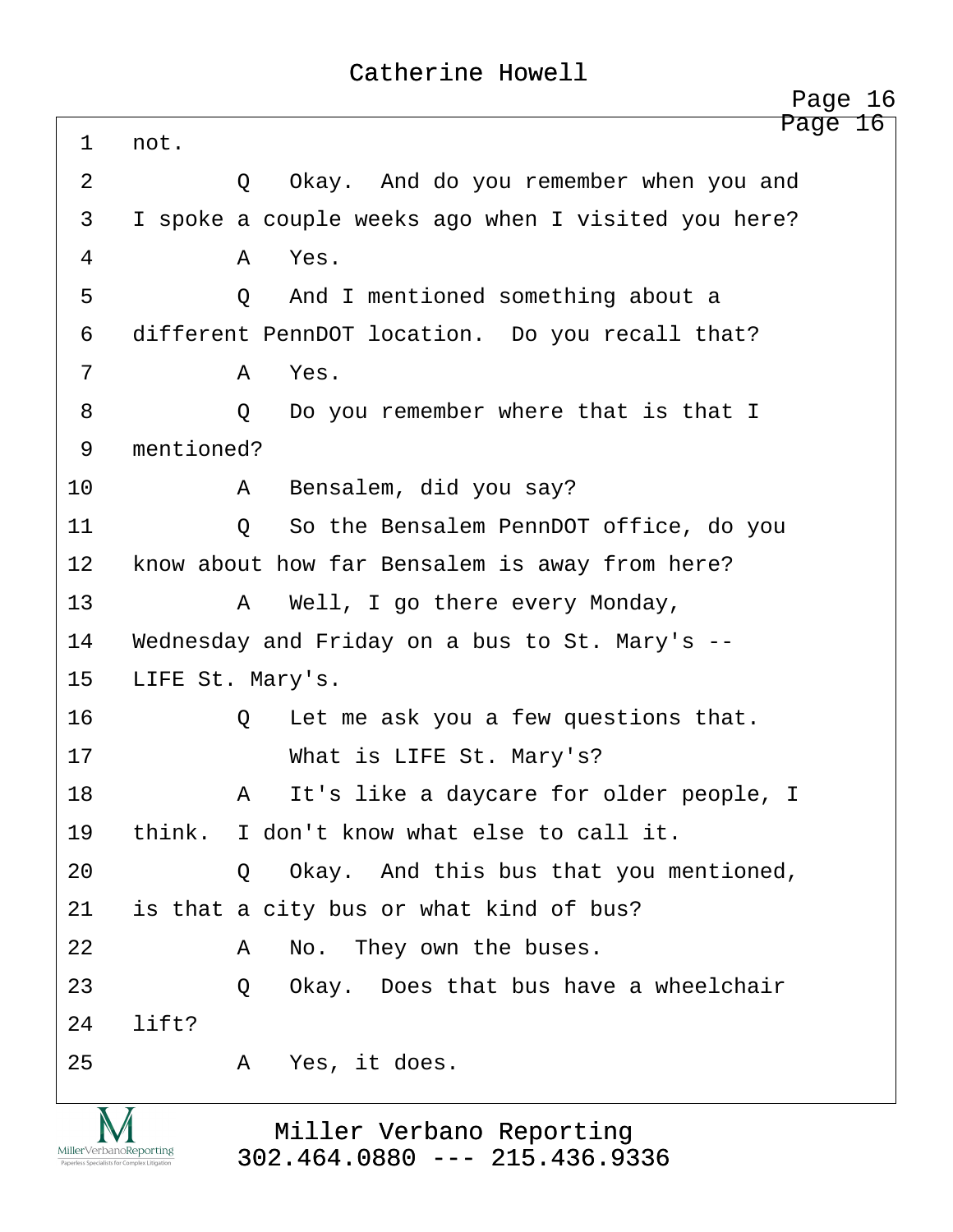<span id="page-17-0"></span>Page 17 ·1· · · · · ·Q· ·And do you get -- 2 MR. SCHMIDT: Ben, could we go off the 3 record for a second? 4 MR. GEFFEN: Sure. ·5· · · · · · · ·THE VIDEOGRAPHER:· Off record, 2:52. ·6· · · · · · · ·(The following discussion was had 7 · · · · · off the video record.) ·8· · · · · · · ·MR. SCHMIDT:· Could you just clarify 9 who "they" are. She said, "They own the buses." 10 Can you just clarify who owns the buses. 11 MR. GEFFEN: Sure. 12 **MR. SCHMIDT:** Thanks. 13· · · · · · · ·THE VIDEOGRAPHER:· On record, 2:53. 14 BY MR. GEFFEN: 15· · · · · ·Q· ·You said that -- I think you said that 16 "they" own the buses. Who owns the bus? 17· · · · · ·A· ·St. Mary's, I presume. 18· · · · · ·Q· ·So you get a ride on that bus to and 19 from this apartment building? 20· · · · · ·A· ·Yes. 21· · · · · ·Q· ·Do you get rides anywhere else on that  $22$  bus? 23 A No -- I get to the doctor appointment. 24· · · · · ·Q· ·Okay.· So you could get a ride on that 25 bus to a doctor appointment? Page 17

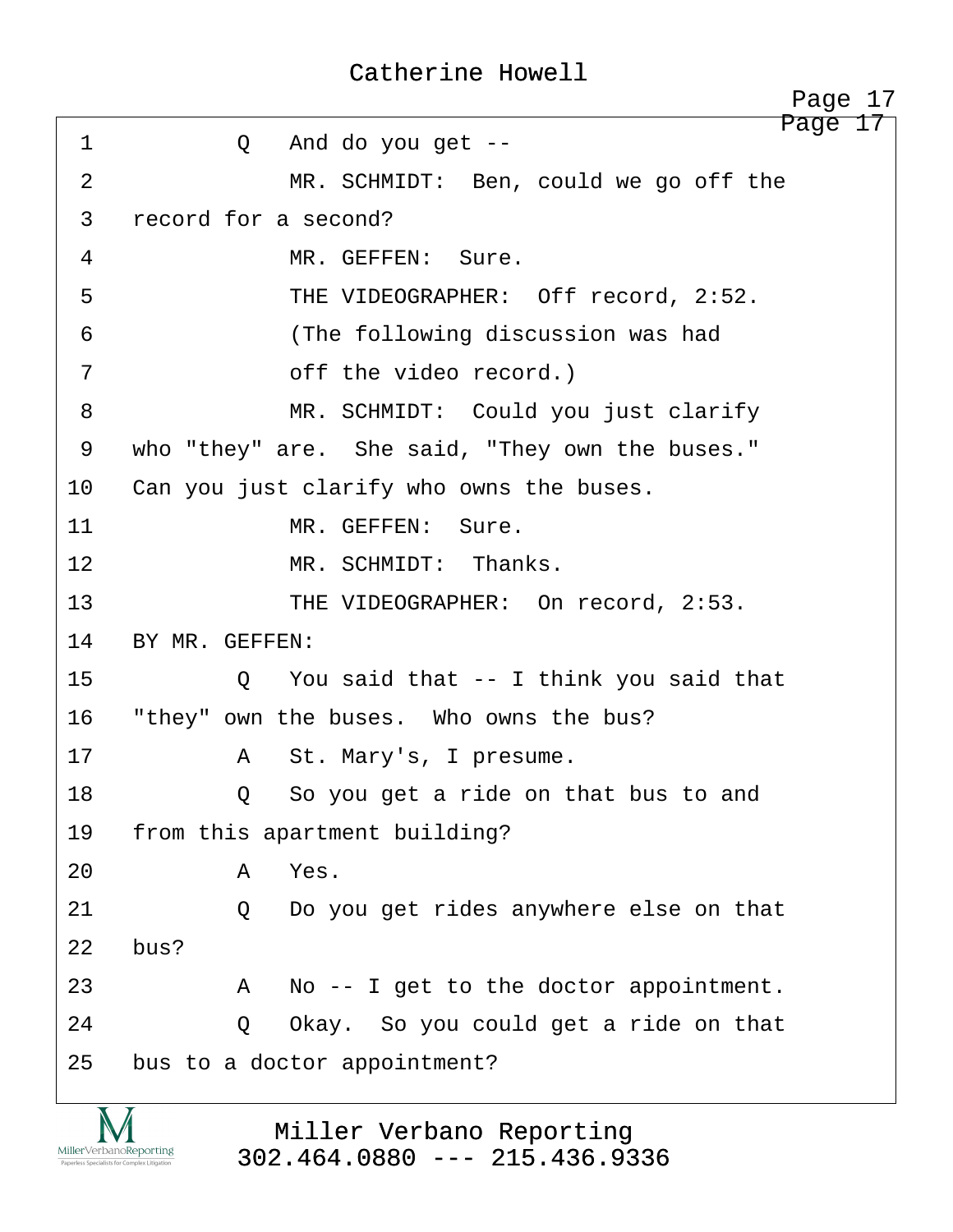<span id="page-18-0"></span>

|                                                                        |                   | 18<br>Page                                                  |
|------------------------------------------------------------------------|-------------------|-------------------------------------------------------------|
| $\mathbf 1$                                                            | A                 | Page 18<br>When they send $-$ the doctors<br>Yes.           |
| 2                                                                      |                   | leave a message. And then when they give me a card          |
| 3                                                                      |                   | saying I have an appointment on such-and-such a             |
| 4                                                                      |                   | day, and $I$ -- they ask me to ask my son if he can         |
| 5                                                                      |                   | take me. And if he can't, I have to go into the             |
| 6                                                                      |                   | St. Mary's and then they take me to the                     |
| 7                                                                      | appointment.      |                                                             |
| 8                                                                      | $\circ$           | Okay. And can you use that bus to go                        |
| 9                                                                      | on other errands? |                                                             |
| 10                                                                     | A                 | No.                                                         |
| 11                                                                     | Q                 | So it's only for doctors' appointments?                     |
| 12                                                                     | Α                 | Yes.                                                        |
| 13                                                                     | Q                 | Now, you mentioned that you have family                     |
| 14                                                                     |                   | members who sometimes give you rides to places.<br>Do       |
| 15                                                                     |                   | any of your family members who drive you places             |
| 16                                                                     |                   | have a vehicle that's equipped with a wheelchair            |
| 17                                                                     | lift?             |                                                             |
| 18                                                                     | A                 | No.                                                         |
| 19                                                                     | $\circ$           | They just have regular automobiles?                         |
| 20                                                                     |                   | So how do you get in and out of one of                      |
| 21                                                                     | their vehicles?   |                                                             |
| 22                                                                     | Α                 | They have to help me.                                       |
| 23                                                                     | Q                 | Okay. And how do they help you in and                       |
| 24                                                                     | out?              |                                                             |
| 25                                                                     | A                 | Well, my sons are the best to help me.                      |
| MillerVerbanoReporting<br>Paperless Specialists for Complex Litigation |                   | Miller Verbano Reporting<br>$302.464.0880$ --- 215.436.9336 |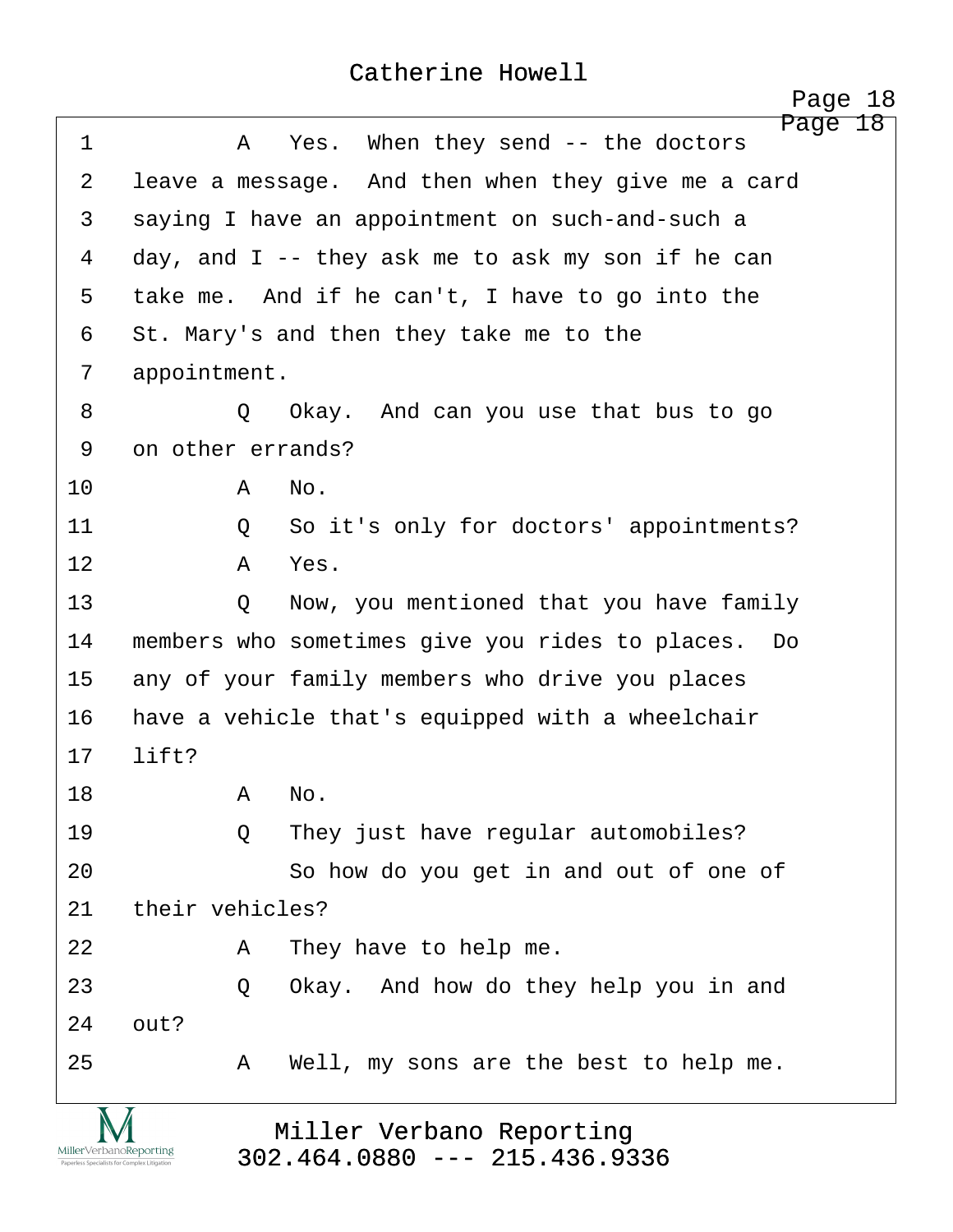<span id="page-19-0"></span>

|                |                         | Page 19                                           |
|----------------|-------------------------|---------------------------------------------------|
| 1              |                         | And I put one leg up, and then they hoist me from |
| $\overline{2}$ | the back.               |                                                   |
| 3              | Q                       | Okay. Is that -- would you call that              |
| 4              | easy? difficult?        |                                                   |
| 5              | A                       | It's difficult.                                   |
| 6              | Q                       | Okay. And the sons who give you rides,            |
| 7              | do they work full-time? |                                                   |
| 8              | A                       | Yes, they do.                                     |
| 9              | Q                       | Your daughters-in-law, do they work               |
| 10             | full-time?              |                                                   |
| 11             |                         | A Yes, they do.                                   |
| 12             | $\circ$                 | Are your grandchildren available to               |
| 13             | give you rides?         |                                                   |
| 14             | A                       | They work too now.                                |
| 15             | Q                       | Pardon me?                                        |
| 16             | A                       | They work also.                                   |
| 17             | Q                       | Do they all work full-time?                       |
| 18             | Α                       | Uh-huh.                                           |
| 19             | $\circ$                 | Is there anyone else you get rides                |
| 20             | from?                   |                                                   |
| 21             | No.<br>A                |                                                   |
| 22             | Q                       | How often do you get a ride from one of           |
| 23             | your family members?    |                                                   |
| 24             | A                       | Every Saturday to the store, to the               |
| 25             | grocery store.          |                                                   |
|                |                         |                                                   |

TAT  $\underset{\text{Paperless Specialists for Complex Litigation}}{\text{MillerVerbanoReporting}}$ 

## Miller Verbano Reporting [302.464.0880 --- 215.436.9336](http://www.miller-verbano.com)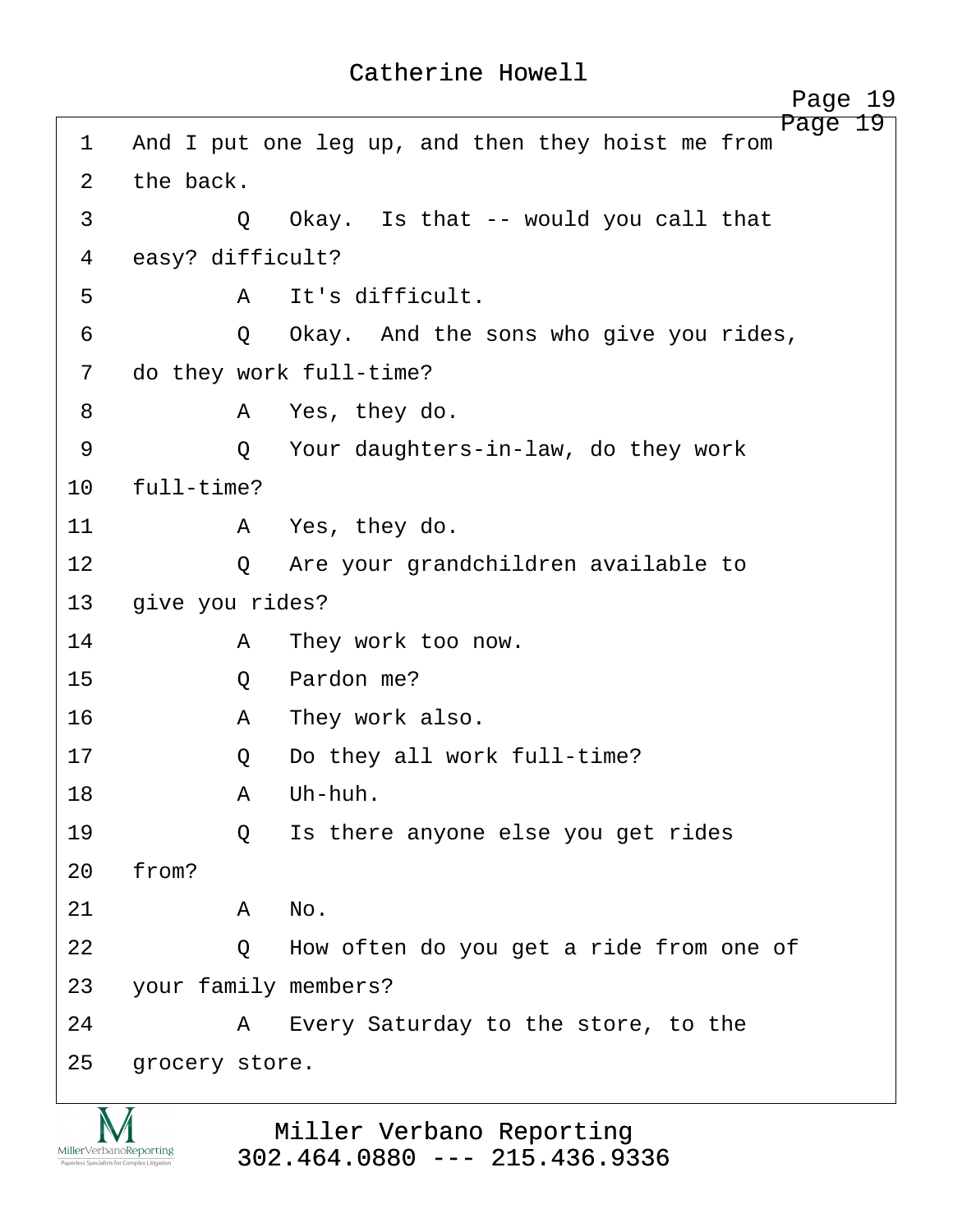<span id="page-20-0"></span>Page 20 ·1· · · · · ·Q· ·Are there other times that you get 2 rides other than Saturdays? ·3· · · · · ·A· ·Well, if there was a birthday party or 4 something in the family, my oldest daughter usually 5 takes me. 6 · · · · · · · O · · Okay. Are those usually on weekends? 7 · · · · · · · A · On a weekend, yes. ·8· · · · · ·Q· ·What about on weekdays; how often do 9 you get a ride other than in that St. Mary's bus on 10 a weekday? 11· · · · · ·A· ·Never. 12 0 And what's the farthest that you would 13 travel by car when you're getting one of these 14 rides? 15· · · · · ·A· ·Well, about four years ago my son used 16 to take a place at the shore, and he'd take me 17 down. 18· · · · · ·Q· ·Okay.· You said about four years ago? 19· · · · · ·A· ·Uh-huh. 20 · · · · · Q · Since then, what's the farthest you've 21 gone by car? 22 A I guess to Bensalem for the -- on the  $23$  bus. 24· · · · · ·Q· ·On the bus.· Okay. 25· · · · · · · ·What about by car; what's the farthest Miller Verbano Reporting MillerVerbanoReporting

[302.464.0880 --- 215.436.9336](http://www.miller-verbano.com) 

http://www.yeslaw.net/help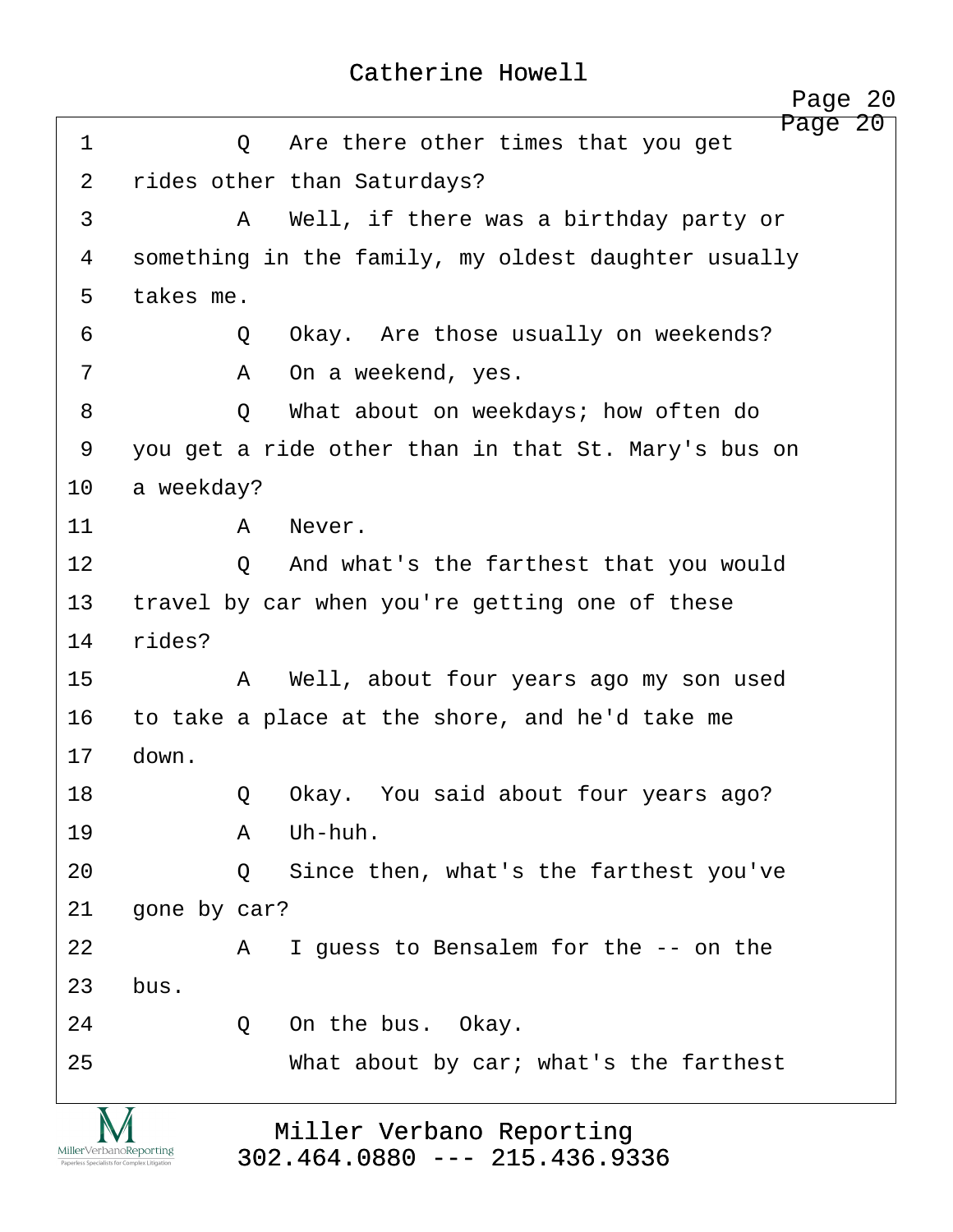<span id="page-21-0"></span>Page 21 1 you've traveled? 2 A 10 miles, from here to Langhorne. 3 · · · · · · O · Okay. And do you have any idea how far 4 it is from here to Bensalem? ·5· · · · · ·A· ·I don't know.· It takes an hour. ·6· · · · · ·Q· ·On the bus? ·7· · · · · ·A· ·From here. ·8· · · · · ·Q· ·Does the bus make several stops? ·9· · · · · ·A· ·Yes, it does. 10 · · · · Q · Do you know how long it takes to get 11 there nonstop? 12 A I'd say about 25 minutes, 20, 13 25 minutes. 14 · O Okay. Mrs. Howell, how do you get most 15 of your news? 16· · · · · ·A· ·My what? 17 O News. 18· · · · · ·A· ·News?· On television. 19 · · · · · Q · Do you subscribe to a newspaper? 20· · · · · ·A· ·Bucks County Courier and the Yardley 21 Exchange. It used to be called the Yardley News, 22 but now it's called the Yardley Exchange. 23· · · · · ·Q· ·And have you heard anything in the news 24 about the voter ID law? 25· · · · · ·A· ·Not lately, I haven't. Page 21

MillerVerbanoReporting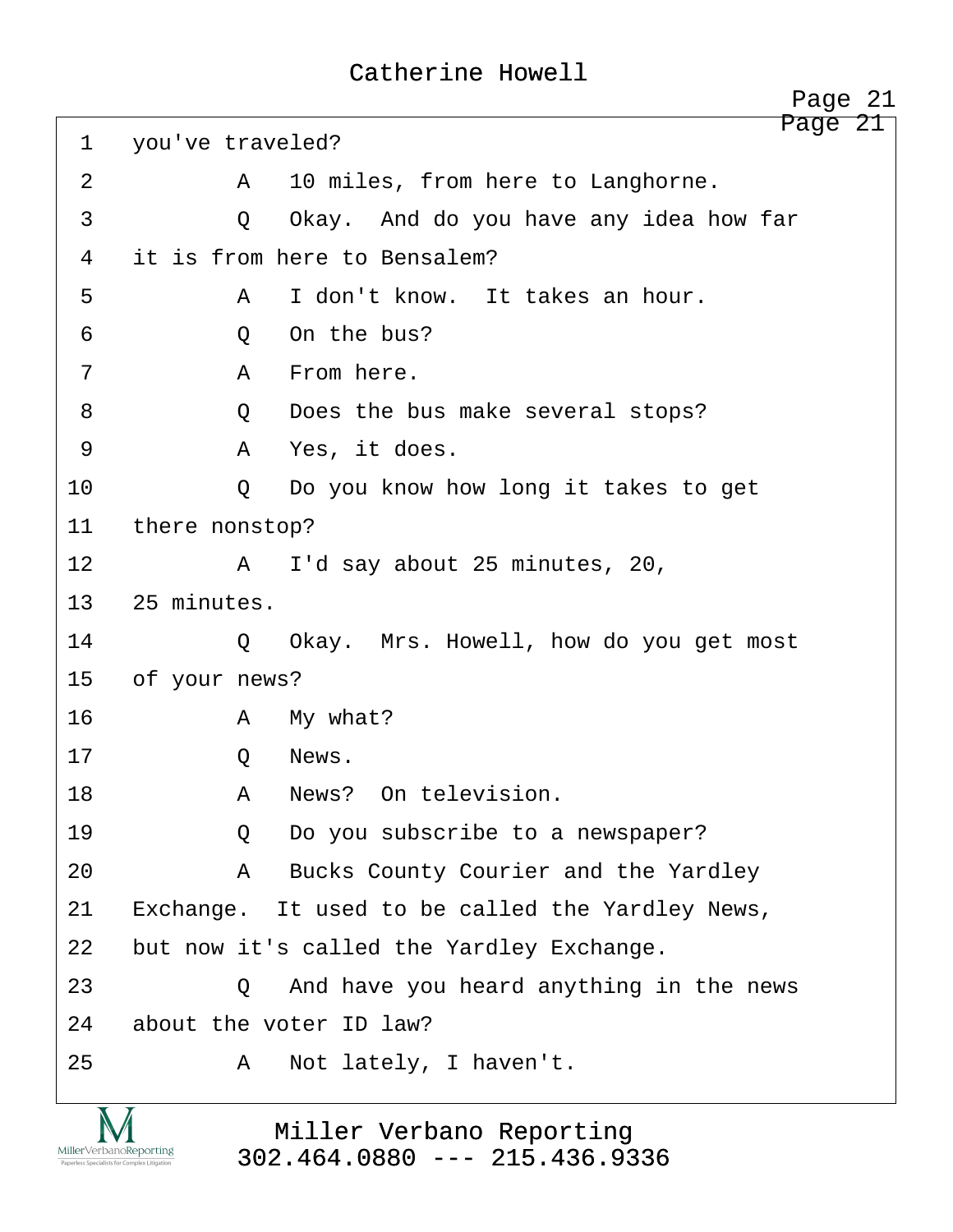<span id="page-22-0"></span>

| $\mathbf 1$    | Page 22<br>Okay. And have you ever heard anything<br>Q |  |
|----------------|--------------------------------------------------------|--|
| $\overline{2}$ | anywhere about ID cards for people who are             |  |
| 3              | ineligible for regular PennDOT cards?                  |  |
| 4              | I don't think so.<br>A                                 |  |
| 5              | And have you ever heard of something<br>Q              |  |
| 6              | called the Department of State ID card?                |  |
| 7              | Department what?<br>A                                  |  |
| 8              | The Department of State ID.<br>Q                       |  |
| $\mathsf 9$    | No.<br>Α                                               |  |
| 10             | Have you ever used the Internet?<br>Q                  |  |
| 11             | No.<br>A                                               |  |
| 12             | The library where your polling place<br>$\circ$        |  |
| 13             | is, do you ever go there to use the library? Or        |  |
| 14             | just to vote?                                          |  |
| 15             | No, I don't.<br>Α                                      |  |
| 16             | Is voting important to you?<br>Q                       |  |
| 17             | Yes, it's very important to me.<br>A                   |  |
| 18             | And why is that?<br>Q                                  |  |
| 19             | Well, I think it's very important to<br>A              |  |
| 20             | vote.                                                  |  |
| 21             | MR. GEFFEN: I have no further                          |  |
| 22             | questions. I reserve the right for redirect            |  |
| 23             | examination.                                           |  |
| 24             | MR. SCHMIDT: Good afternoon,                           |  |
| 25             | Mrs. Howell. Do you need a break for a second to       |  |
|                |                                                        |  |

Miller Verbano Reporting [302.464.0880 --- 215.436.9336](http://www.miller-verbano.com) 

IVI  $\underset{\text{Paperless Specialists for Complex Litigation}}{\text{MillerVerbanoReporting}}$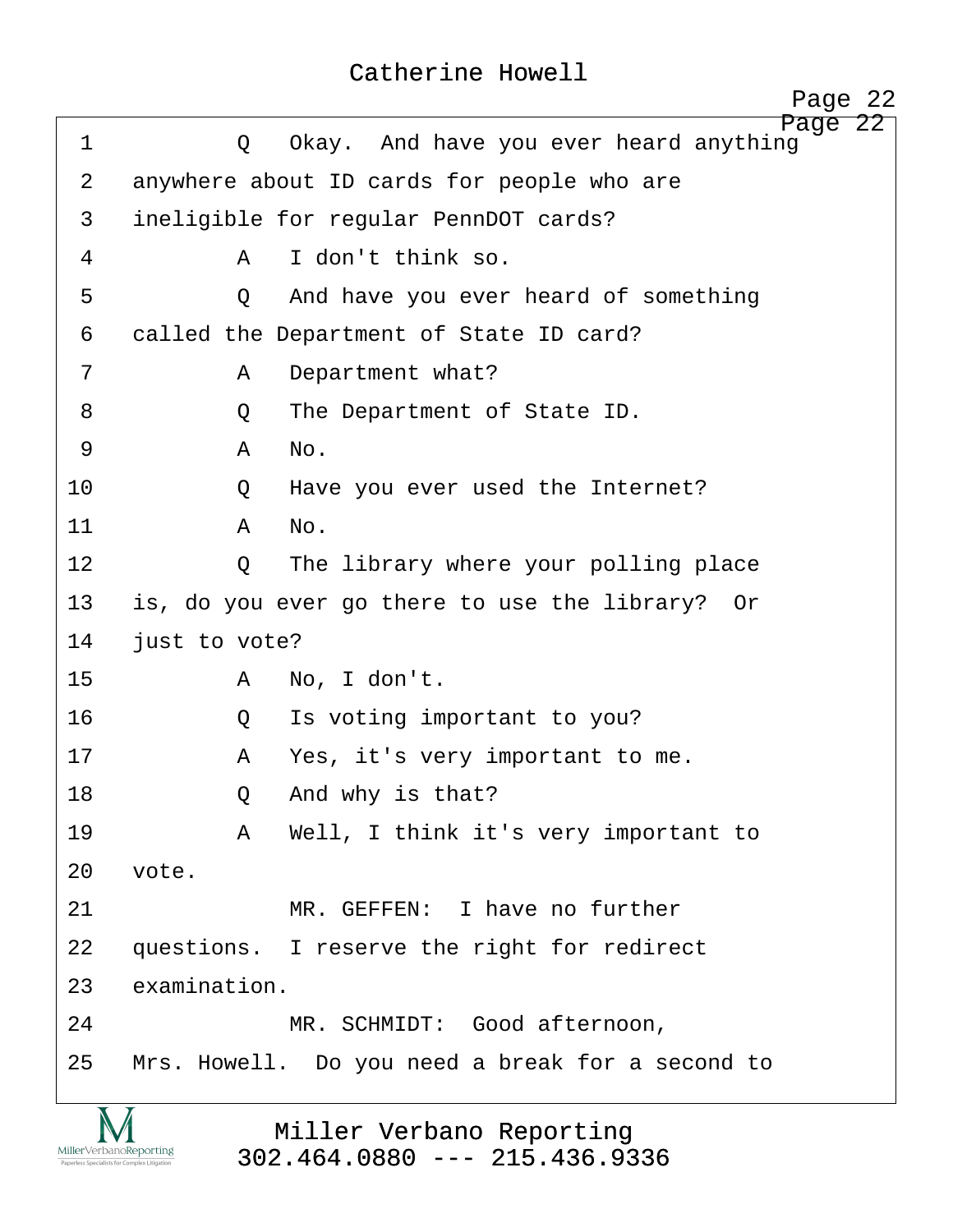<span id="page-23-0"></span>

|             | Page 23                                                     |
|-------------|-------------------------------------------------------------|
| $\mathbf 1$ | Page 23<br>have some water? Why don't we go off the record. |
| 2           | THE VIDEOGRAPHER: Off record, 2:58.                         |
| 3           | (Discussion off the record.)                                |
| 4           | THE VIDEOGRAPHER: On record, 2:59.                          |
| 5           | CROSS-EXAMINATION                                           |
| 6           | BY MR. SCHMIDT:                                             |
| 7           | Good afternoon, Mrs. Howell. My name<br>$\circ$             |
| 8           | is Kevin Schmidt. I represent the respondents in            |
| 9           | this lawsuit, and I just have a few follow-up               |
| 10          | questions for you.                                          |
| 11          | Ma'am, does Morrisville Presbyterian                        |
| 12          | Apartments have transportation for its residents?           |
| 13          | A<br>No, not -- no.                                         |
| 14          | Is there public transportation that<br>Q                    |
| 15          | comes to the apartment complex?                             |
| 16          | There is; Bucks County bus, I think.<br>A                   |
| 17          | And does that travel to Bensalem; do<br>Q                   |
| 18          | you know?                                                   |
| 19          | I don't know.<br>A                                          |
| 20          | Have you ever used that before?<br>Q                        |
| 21          | No, I never have.<br>Α                                      |
| 22          | Okay. Have you ever needed to use it<br>Q                   |
| 23          | before?                                                     |
| 24          | No.<br>A                                                    |
| 25          | So is it fair to say that when you need<br>Q                |
|             |                                                             |

IVI  $\underset{\text{Paperless Specialists for Complex Litigation}}{\text{MillerVerbanoReporting}}$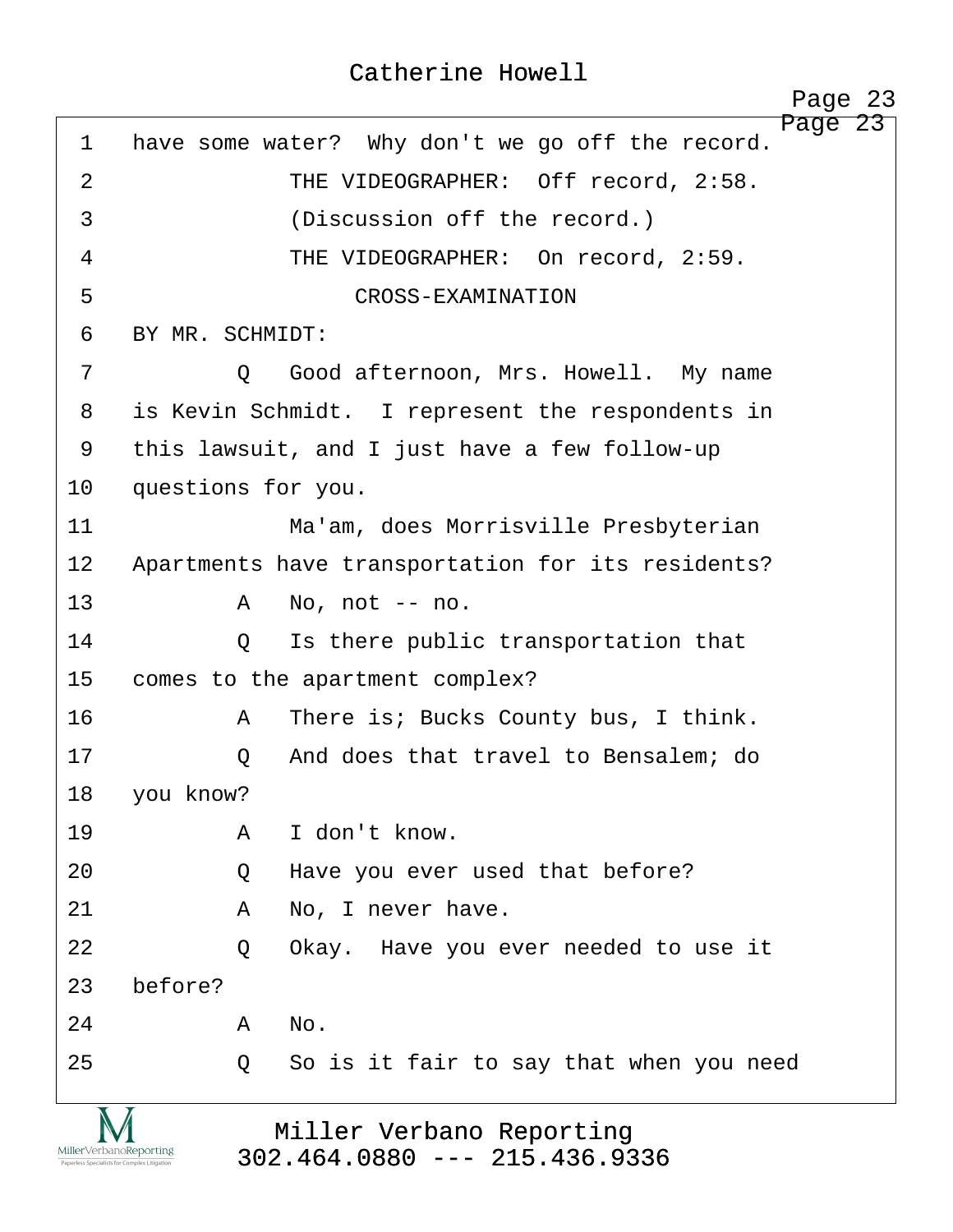<span id="page-24-0"></span>

|             |                     | Page 24                                                   |
|-------------|---------------------|-----------------------------------------------------------|
| $\mathbf 1$ |                     | Page 24<br>a ride, your family members will provide that? |
| 2           | Α                   | Not always.                                               |
| 3           | Q                   | Not always? Most of the time?                             |
| 4           | $\mathbb A$         | Most of the time.                                         |
| 5           | Q                   | Okay. Now, you testified earlier,                         |
| 6           |                     | ma'am, that you moved into the apartments here in         |
| 7           |                     | Morrisville about four years ago.                         |
| 8           | $\mathsf{A}$        | Uh-huh.                                                   |
| 9           | Q                   | Where did you live before that?                           |
| 10          | A                   | In Langhorne, Pennsylvania.                               |
| 11          | Q                   | Okay. And were you a registered voter                     |
| 12          |                     | when you lived in Langhorne, Pennsylvania?                |
| 13          | $\mathbb A$         | I believe so.                                             |
| 14          | Q                   | Did you vote when you lived in                            |
| 15          | Langhorne?          |                                                           |
| 16          | A                   | Yes.                                                      |
| 17          | Q                   | Where did you vote, ma'am?                                |
| 18          | A                   | I voted by absentee ballot.                               |
| 19          | $\circ$             | Did you ever vote in person when you                      |
| 20          | lived in Langhorne? |                                                           |
| 21          | A                   | Yes, I did.                                               |
| 22          | Q                   | Where was the polling place?                              |
| 23          | A                   | It's a school on Maple Avenue. I can't                    |
| 24          |                     | remember the name of it.                                  |
| 25          | Q                   | That's okay. Is it the same polling                       |
|             |                     |                                                           |

 $\underset{\substack{\text{MillerVerbanoReporting} \\ \text{Propertiess Specilists for Complex Litigation} }}{\sum_{\substack{\text{N}}\qquad \text{Specless Specialists for Complex Litigation} }}$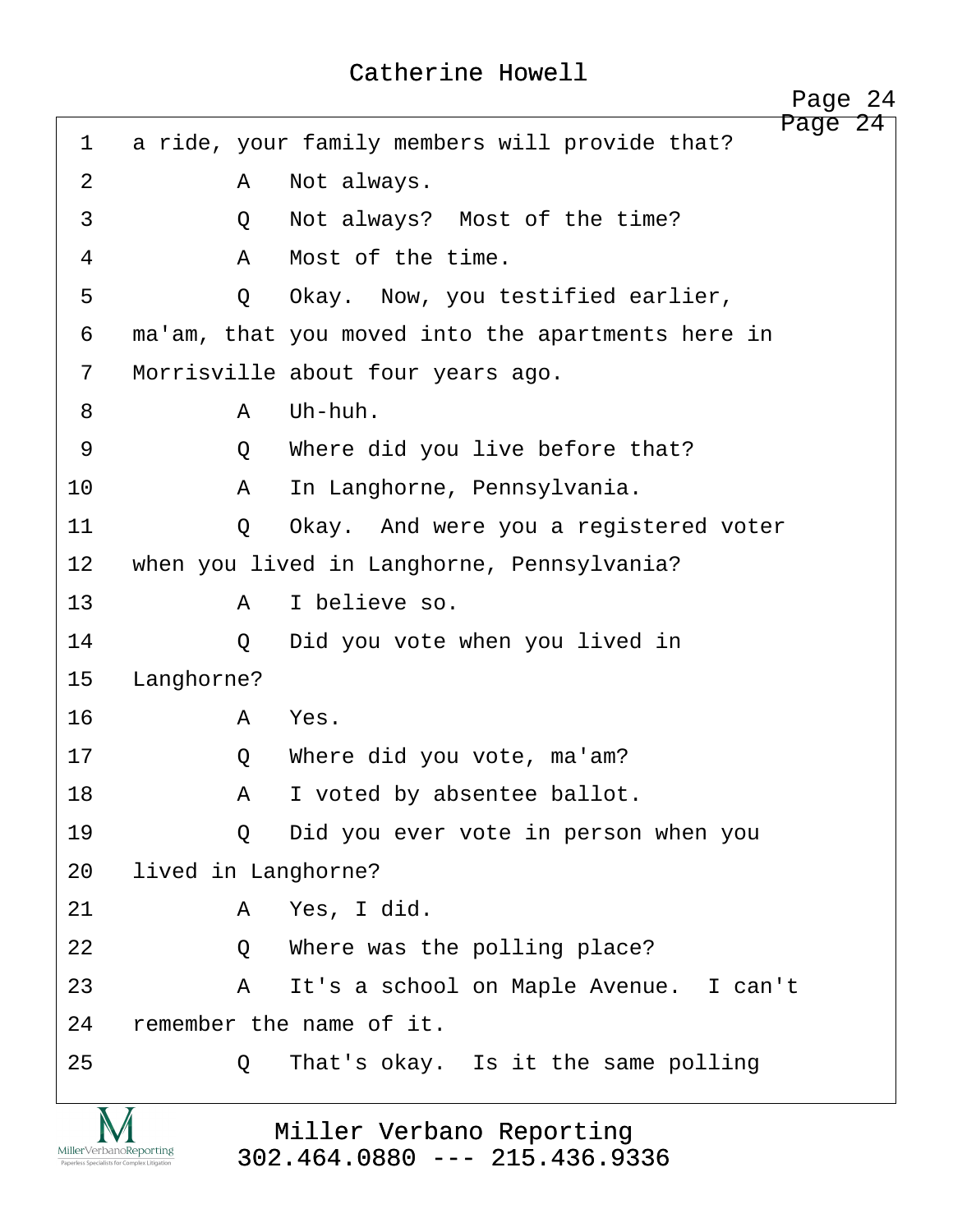<span id="page-25-0"></span>

|             |              | 25<br>Page                                                        |
|-------------|--------------|-------------------------------------------------------------------|
| $\mathbf 1$ |              | Page<br>25<br>place where you currently vote here in Morrisville? |
| 2           | A            | No.                                                               |
| 3           | $\circ$      | Okay. So when you moved to                                        |
| 4           |              | Morrisville, you changed your polling place?                      |
| 5           | $\mathsf{A}$ | Yes.                                                              |
| 6           | $\circ$      | Since you moved to Morrisville, you                               |
| 7           |              | voted in person; is that correct, ma'am?                          |
| 8           | $\mathsf{A}$ | Yeah.                                                             |
| 9           | $\circ$      | Do you remember the first time after                              |
| 10          |              | you moved to Morrisville that you voted in person?                |
| 11          | A            | Yes.                                                              |
| 12          | $\circ$      | Do you remember what the date was,                                |
| 13          | ma'am?       |                                                                   |
| 14          | A            | Well, I voted for President Obama,                                |
| 15          |              | Barack Obama, but I can't remember the date.                      |
| 16          | Q            | 2008 maybe?                                                       |
| 17          | Α            | Yes.                                                              |
| 18          | Q            | When you voted in person in 2008, you                             |
| 19          |              | voted at the library here in Morrisville?                         |
| 20          | A            | Yes.                                                              |
| 21          | Q            | Okay. When you went to that library,                              |
| 22          |              | did they ask you for a photo ID?                                  |
| 23          | Α            | Yes.                                                              |
| 24          | Q            | And did you show it?                                              |
| 25          | Α            | Yes.                                                              |
|             |              |                                                                   |

IVI  $\underset{\text{Paperless Specialists for Complex Litigation}}{\text{MillerVerbanoReporting}}$ 

Miller Verbano Reporting [302.464.0880 --- 215.436.9336](http://www.miller-verbano.com)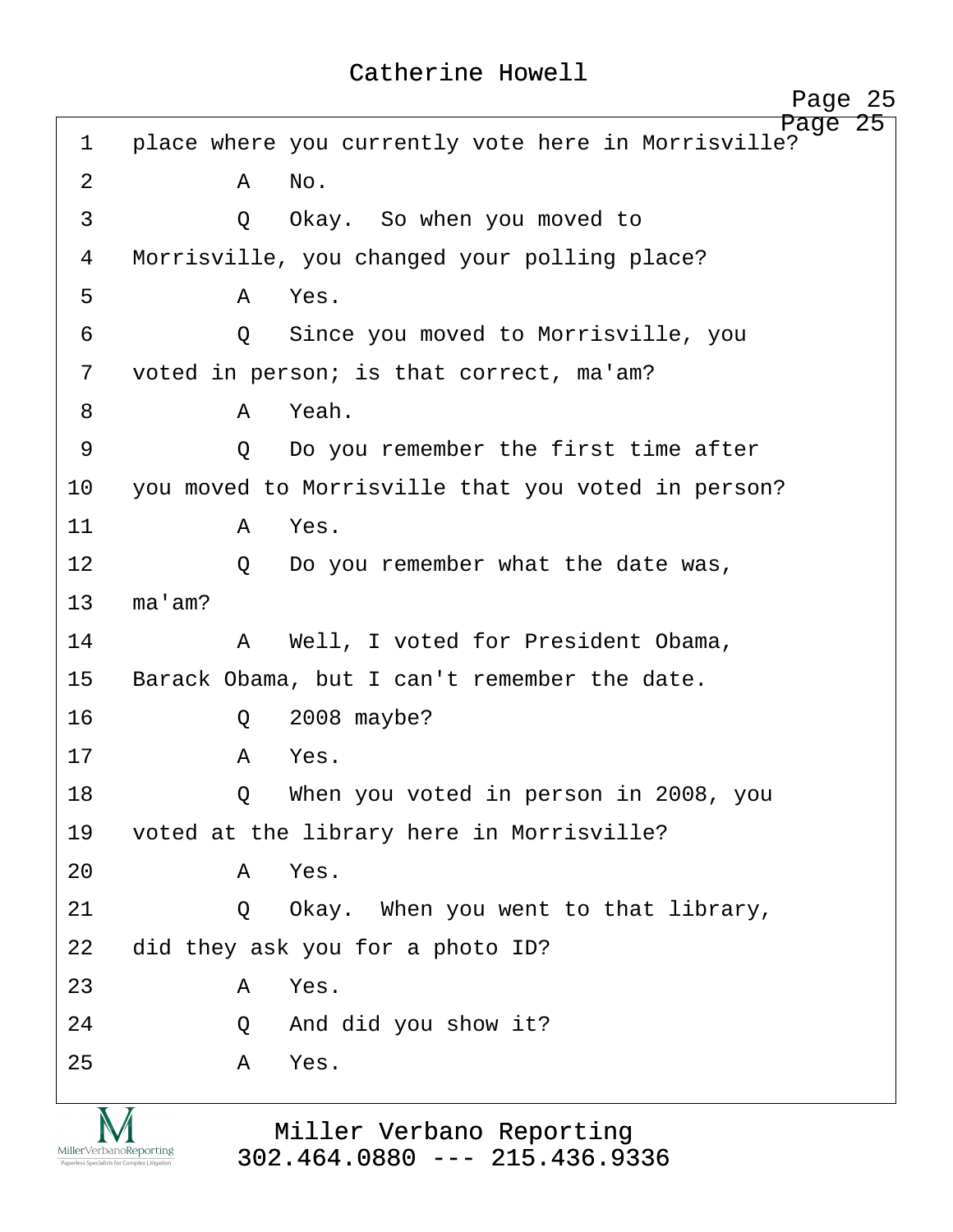<span id="page-26-0"></span>Page 26 ·1· · · · · ·Q· ·Okay.· Did you have any problem showing 2 vour photo ID?  $\overline{3}$   $\overline{A}$   $\overline{N}$ o. 4 · · · · · Q · · What photo ID did you show them? ·5· · · · · ·A· ·My driver's license. 6 · · · · · Q · Okay. The driver's license that you 7 testified earlier expired January 15th of 2012; 8 is that correct, ma'am? ·9· · · · · ·A· ·Yes. 10 Q Ma'am, what's the longest -- I'm sorry. 11 What's the longest trip you've recently taken by 12 car? 13· · · · · ·A· ·I guess to Bensalem every day on the 14 bus. 15· · · · · ·Q· ·Okay.· Are there any -- do you have any 16 doctors' restrictions on the amount of car  $17$  travel  $-$ 18· · · · · ·A· ·No. 19· · · · · ·Q· ·-- you can do? 20 and I think you testified earlier that 21 vour bus trip to Bensalem takes about an hour; is 22 that correct, ma'am? 23· · · · · ·A· ·It does, yes. 24 0 And is it an hour to Bensalem and then 25 an hour back here to Morrisville Presbyterian? Page 26

> Miller Verbano Reporting [302.464.0880 --- 215.436.9336](http://www.miller-verbano.com)

MillerVerbanoReporting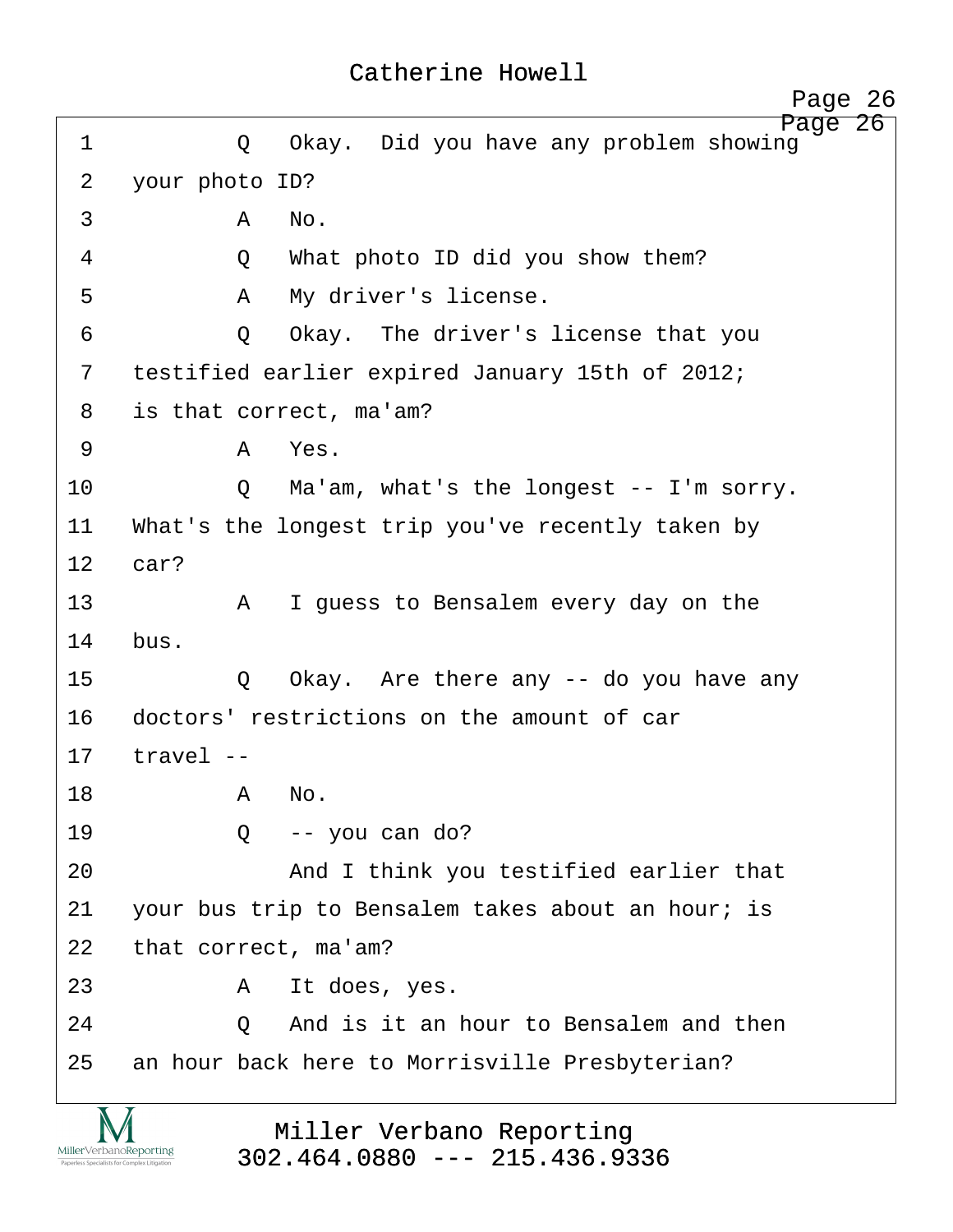<span id="page-27-0"></span>

|                 |                       | Page 27                                             |
|-----------------|-----------------------|-----------------------------------------------------|
| 1               | A                     | Page 27<br>Yes, it is. Sometimes it's more.         |
| $\overline{2}$  | Q                     | So it's fair to say that every Monday,              |
| $\mathfrak{Z}$  |                       | Wednesday and Friday, you take about a two-hour     |
| 4               | trip by bus; correct? |                                                     |
| 5               | A                     | Yes.                                                |
| 6               | $\circ$               | Ma'am, the Morrisville Presbyterian                 |
| 7               |                       | apartments, this is not -- is this a care facility? |
| 8               | A                     | Yes $--$ no.                                        |
| 9               | Q                     | No?                                                 |
| 10              | A                     | No. It's $a$ --                                     |
| 11              | Q                     | How would you describe it?                          |
| 12 <sup>°</sup> | A                     | It's not a care facility. It's HUD.                 |
| 13              | Q                     | Okay. And is it $-$ are the residents               |
| 14              |                       | predominantly of your age?                          |
| 15              | A                     | Yes.                                                |
| 16              | Q                     | Do you know if your facility -- if                  |
| 17              |                       | Morrisville Presbyterian here issues photographic   |
| 18              | ID for the residents? |                                                     |
| 19              | A                     | No, they don't.                                     |
| 20              | Q                     | They do not? Okay.                                  |
| 21              |                       | Ma'am, do you receive mail here?                    |
| 22              | A                     | Yes, I do.                                          |
| 23              | Q                     | And can you send mail from your                     |
| 24              | apartment here?       |                                                     |
| 25              | Α                     | Yes, I can.                                         |
|                 |                       |                                                     |

Miller Verbano Reporting [302.464.0880 --- 215.436.9336](http://www.miller-verbano.com) 

IVI  $\underset{\text{Paperless Specialists for Complex Litigation}}{\text{MillerVerbanoReporting}}$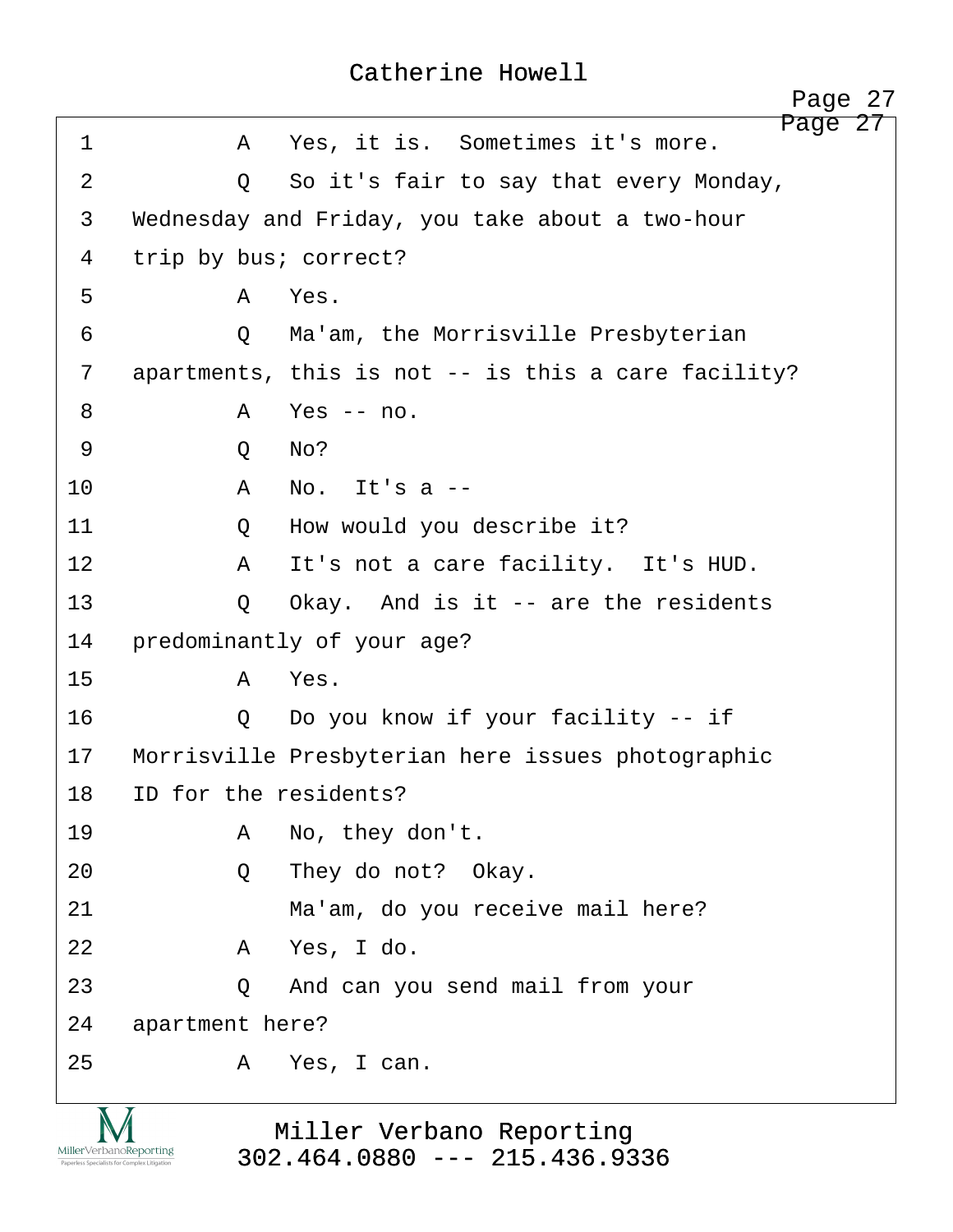| Catherine Howell |  |
|------------------|--|
|------------------|--|

<span id="page-28-0"></span>

|                                                                        | Page 28                                                     |
|------------------------------------------------------------------------|-------------------------------------------------------------|
| $\mathbf 1$                                                            | Page 28<br>And would you be interested in renewing<br>Q     |
| 2                                                                      | your Pennsylvania photo ID so that you could vote           |
| 3                                                                      | in the future?                                              |
| 4                                                                      | Yes, I would.<br>A                                          |
| 5                                                                      | I understand that voting is very<br>$\circ$                 |
| 6                                                                      | important for you.                                          |
| 7                                                                      | Yes, it is.<br>A                                            |
| 8                                                                      | So I would assume that that would be an<br>$\circ$          |
| 9                                                                      | interest of yours.                                          |
| 10                                                                     | A Yes, it would.                                            |
| 11                                                                     | Would you be willing to mail some<br>$\circ$                |
| 12                                                                     | information to PennDOT to do that?                          |
| 13                                                                     | Yes.<br>A                                                   |
| 14                                                                     | MR. SCHMIDT: Okay. Can we go off the                        |
| 15                                                                     | record.                                                     |
| 16                                                                     | THE VIDEOGRAPHER: Off record, 3:04.                         |
| 17                                                                     | (Discussion off the record.)                                |
| 18                                                                     | THE VIDEOGRAPHER: On record, 3:05.                          |
| 19                                                                     | BY MR. SCHMIDT:                                             |
| 20                                                                     | Mrs. Howell, just a few more questions<br>$\circ$           |
| 21                                                                     | for you.                                                    |
| 22                                                                     | Now, you testified earlier that you                         |
| 23                                                                     | have some family locally. You have five children.           |
| 24                                                                     | Where do they live?                                         |
| 25                                                                     | They live -- one son lives on Crown<br>A                    |
| MillerVerbanoReporting<br>Paperless Specialists for Complex Litigation | Miller Verbano Reporting<br>$302.464.0880$ --- 215.436.9336 |

http://www.yeslaw.net/help

.yeslaw.net/help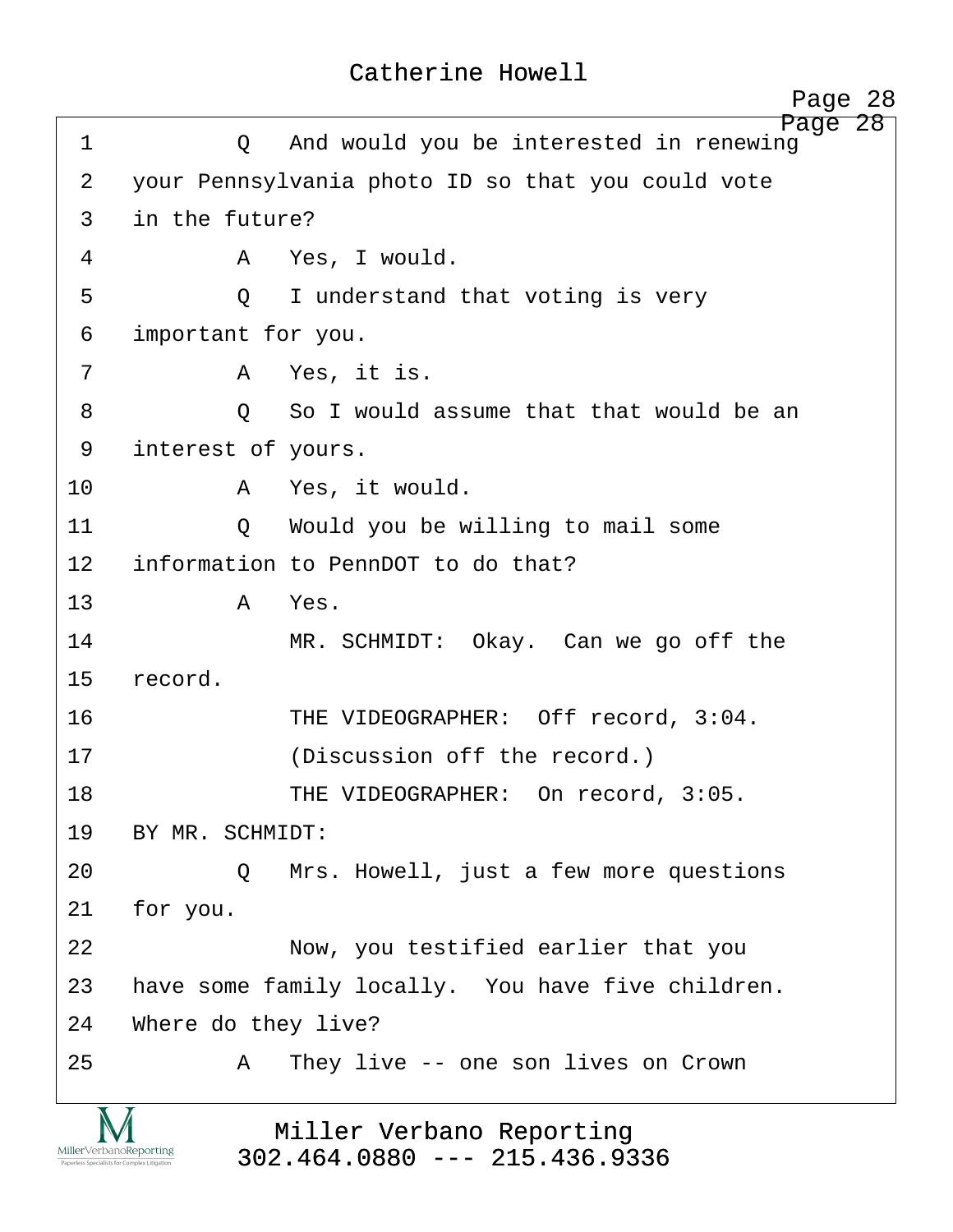<span id="page-29-0"></span>Page 29 1 Street, which is about three blocks over. 2 0 How old is he?  $\overline{3}$   $\overline{A}$   $\overline{54}$ . ·4· · · · · ·Q· ·Okay.· Who else lives local? ·5· · · · · ·A· ·That's David. 6 · · · · · · · · · And I have Christopher, who lives right 7 over here on --·8· · · · · ·Q· ·That's okay.· You don't need to 9 remember the street. 10· · · · · ·A· ·Okay. 11· · · · · ·Q· ·But he's close by; is that fair to say? 12 A Yes, he is. 13 · · · · · · · · Okay. Who else? 14· · · · · ·A· ·That's the only two that live in 15 Morrisville. 16· · · · · ·Q· ·Okay.· So you have three other 17 children? 18· · · · · ·A· ·Yes. 19· · · · · ·Q· ·Where do they live? 20 · · · · · A · One lives in Langhorne. One lives in 21 the Yardley. And the oldest one lives in 22 Norristown. 23 · 20 Okay. And then you have 10 24 grandchildren. 25 · · · · · · A · Uh-huh.

MillerVerbanoReporting

Miller Verbano Reporting [302.464.0880 --- 215.436.9336](http://www.miller-verbano.com)  http://www.yeslaw.net/help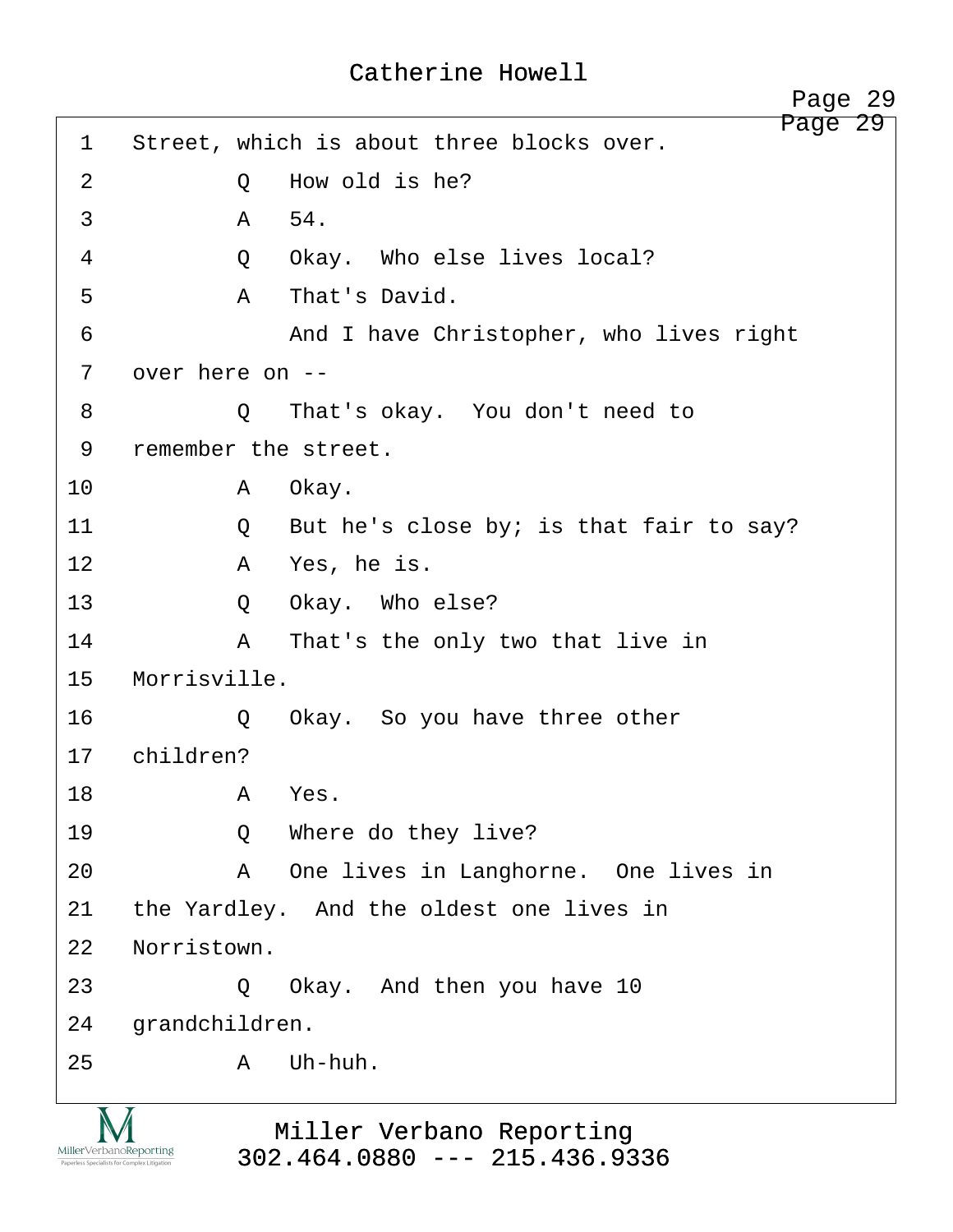<span id="page-30-0"></span>

|             | Page 30                                              |
|-------------|------------------------------------------------------|
| $\mathbf 1$ | Page 30<br>Which I'm sure you're very proud of.<br>Q |
| 2           | 12.<br>A                                             |
| 3           | 12? Oh, I'm sorry. I didn't mean to<br>Q             |
| 4           | discount you two there.                              |
| 5           | Do the majority or all of your                       |
| 6           | grandchildren live locally to Morrisville?           |
| 7           | Yes.<br>A                                            |
| 8           | Okay. Ma'am, I see that you voted by<br>Q            |
| 9           | absentee ballot before, and you said you voted by    |
| 10          | absentee ballot when your husband was ill; is that   |
| 11          | correct?                                             |
| 12          | Yes, it is.<br>Α                                     |
| 13          | Did you have any problem doing that?<br>Q            |
| 14          | No.<br>A                                             |
| 15          | And if you needed to, would you be<br>Q              |
| 16          | willing to do that in the future?                    |
| 17          | I would.<br>Α                                        |
| 18          | Okay. Ma'am, how did you become<br>Q                 |
| 19          | involved as a witness in this lawsuit?               |
| 20          | Well -- I forget his last name.<br>A                 |
| 21          | Are you pointing to Attorney Geffen to<br>$\circ$    |
| 22          | my left and your right there?                        |
| 23          | A<br>Yes.                                            |
| 24          | Okay. So did you have a conversation<br>Q            |
| 25          | with him? Did he call you on the telephone?          |

<u>IVI</u>  $\underset{\text{Paperless Specialists for Complex Litigation}}{\text{MillerVerbanoReporting}}$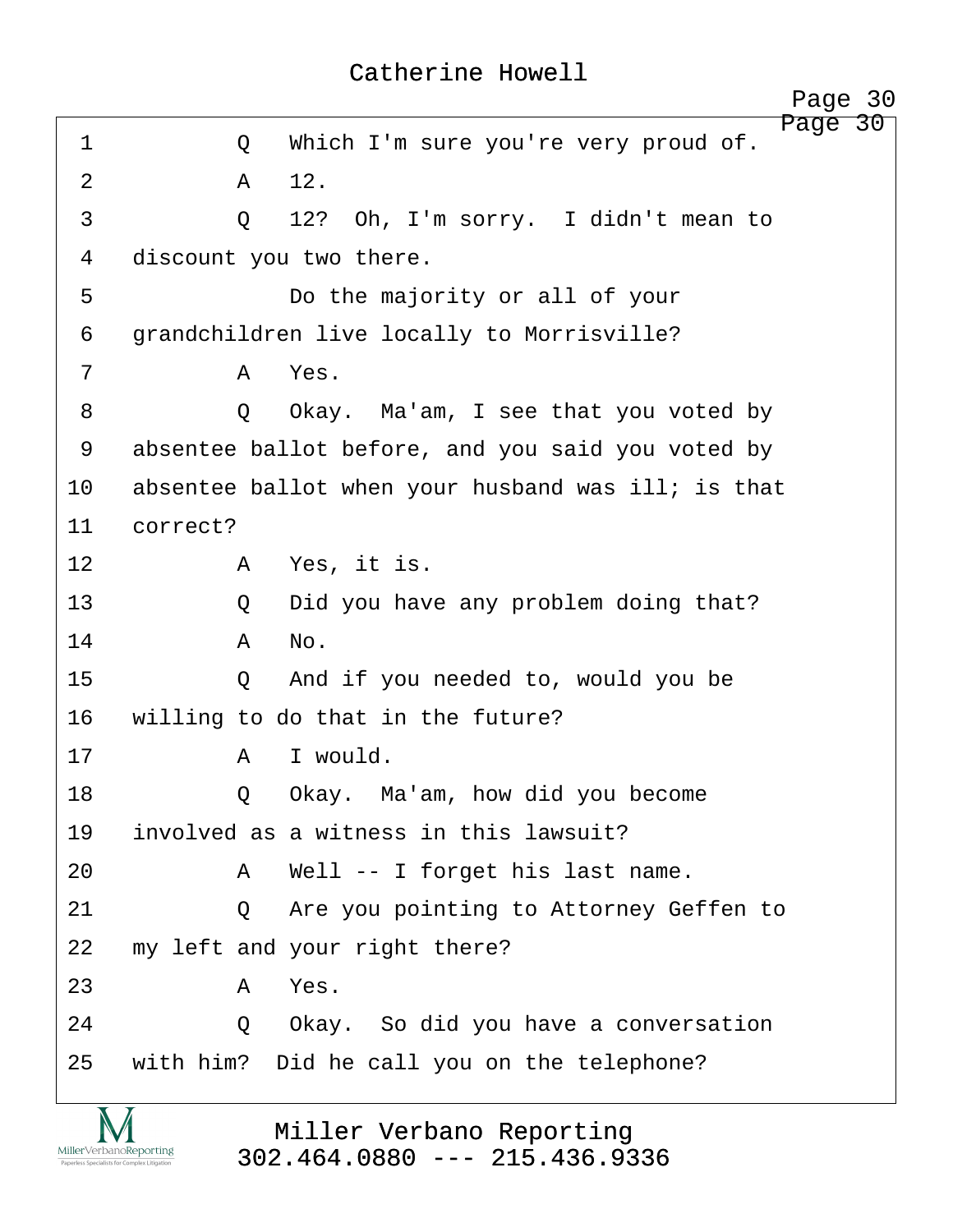<span id="page-31-0"></span>Page 31 ·1· · · · · ·A· ·Yes, he did. 2 0 When did that occur? ·3· · · · · ·A· ·About a month ago. ·4· · · · · ·Q· ·Did he tell you how he got your name or 5 your phone number? ·6· · · · · ·A· ·I don't remember. ·7· · · · · ·Q· ·Did you ask him? ·8· · · · · ·A· ·I don't remember if I asked him or not. 9 Did he? I don't remember asking him. 10 0 Was he the only person that contacted 11 you? 12 a Yes. 13 · · · · · · · O · · Okay. And what -- what was the 14 substance of your conversation with Attorney 15 Geffen? 16· · · · · ·A· ·He told me about the picture -- you 17 know, did I have a picture --18· · · · · ·Q· ·You mean a photo ID? 19· · · · · ·A· ·Photo ID, yes. 20· · · · · ·Q· ·Okay. 21· · · · · ·A· ·We discussed all that. 22 · · · · · Q · Okay. Could you be more specific about 23 what you discussed? 24· · · · · ·A· ·Just about did I know where to get one,  $25$  and I didn't. Page 31

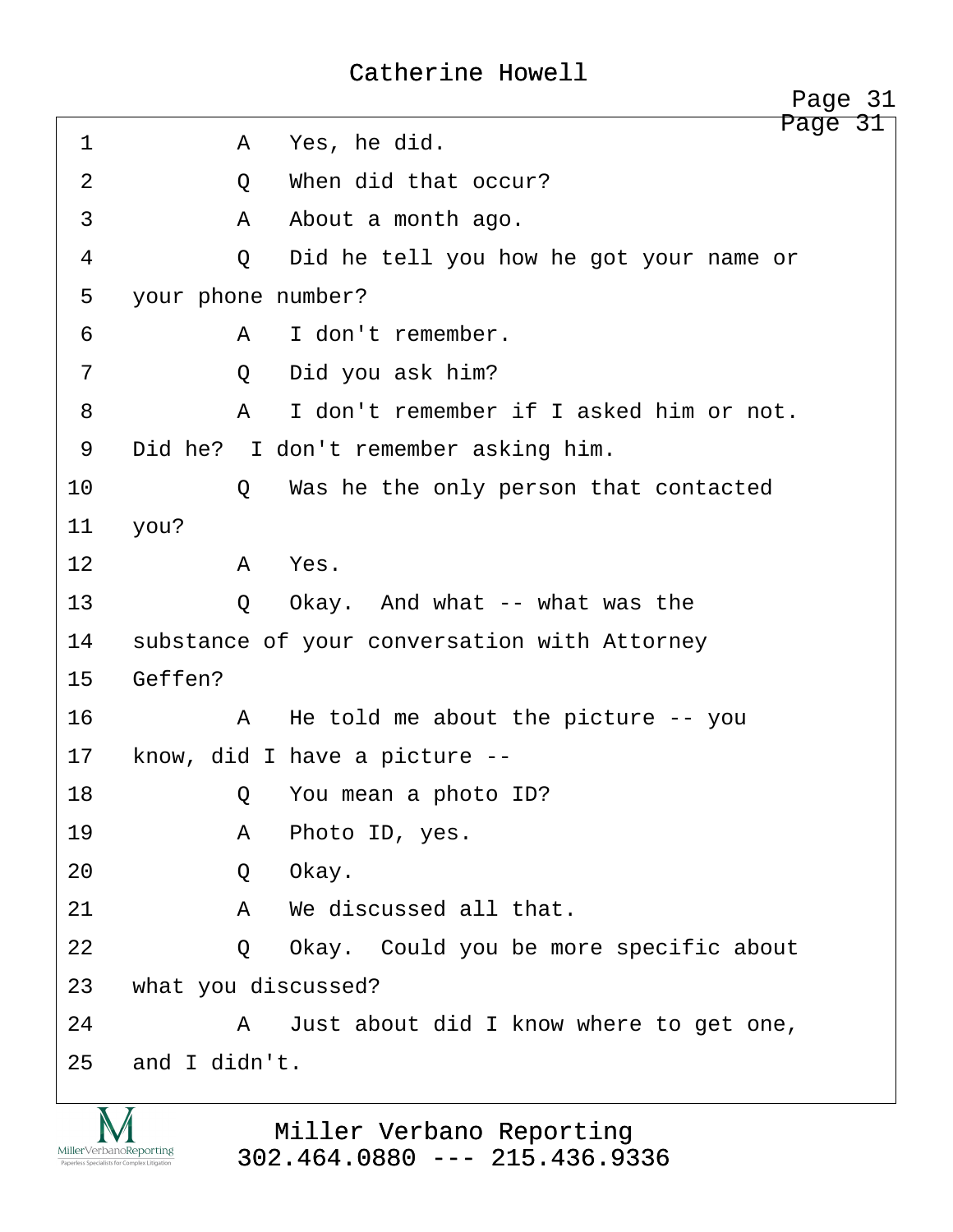<span id="page-32-0"></span>Page 32 ·1· · · · · ·Q· ·Okay. ·2· · · · · ·A· ·And he asked me if I would be willing 3 to just state what I stated. ·4· · · · · ·Q· ·That you didn't know where to get one? ·5· · · · · ·A· ·I didn't know where to get one. 6 · · · · · · Q · Do you understand now that you can get 7 one at the Bensalem PennDOT driver's licensing 8 center? ·9· · · · · ·A· ·I don't know where that is. 10 0 Okay. Why did -- excuse me. 11· · · · · · · ·Why were you asked to be a witness in 12 this trial, ma'am? 13 **MR. GEFFEN:** Objection; foundation. 14 MR. SCHMIDT: I think she's testifying 15 in the trial, so I think she's a witness here. I 16 don't know if there's any more foundation you need. 17· · · · · · · ·THE WITNESS:· The other young man asked 18 me if I would be willing to be a witness. 19 BY MR. SCHMIDT: 20 · · · · · Q · And what other young man are you 21 referring to? 22· · · · · ·A· ·Ben.· That's all I can remember. I 23 can't remember his last name. 24 · · · · Q Okay. Okay. Did anybody other than 25 Attorney Geffen come to your apartment and talk to

> Miller Verbano Reporting [302.464.0880 --- 215.436.9336](http://www.miller-verbano.com)

MillerVerbanoReporting

http://www.yeslaw.net/help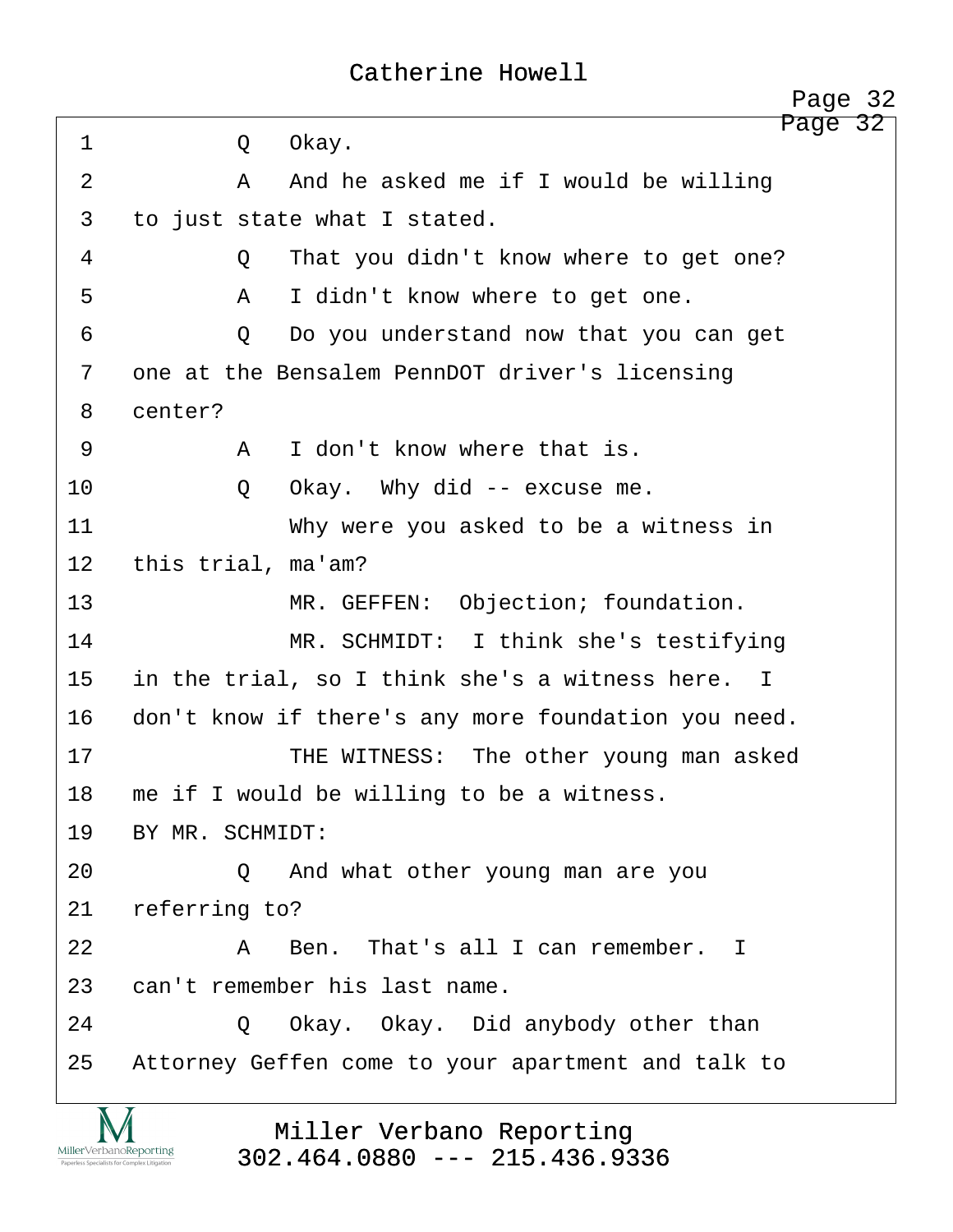<span id="page-33-0"></span>

|                                                                        |                                                             | Page 33 |
|------------------------------------------------------------------------|-------------------------------------------------------------|---------|
| $\mathbf 1$                                                            | you?                                                        | Page 33 |
| $\overline{2}$                                                         | Α<br>No.                                                    |         |
| 3                                                                      | Okay. And did Attorney Geffen come to<br>$\circ$            |         |
| 4                                                                      | your apartment prior to today?                              |         |
| 5                                                                      | Did he come to my apartment prior to<br>A                   |         |
| 6                                                                      | today?                                                      |         |
| 7                                                                      | Q<br>Yes.                                                   |         |
| 8                                                                      | When was that?                                              |         |
| 9                                                                      | About two weeks ago, I believe it was;<br>A                 |         |
| 10                                                                     | and a young lady with him.                                  |         |
| 11                                                                     | A young lady? Do you remember her<br>Q                      |         |
| 12                                                                     | name?                                                       |         |
| 13                                                                     | No, I don't remember her name. She was<br>A                 |         |
| 14                                                                     | a secretary or took notes.                                  |         |
| 15                                                                     | Okay. Did, at any point during that<br>Q                    |         |
| 16                                                                     | conversation, Mr. Geffen or the young lady tell you         |         |
| 17                                                                     | where you could get a PennDOT photo ID to vote?             |         |
| 18                                                                     | In Bensalem.<br>Α                                           |         |
| 19                                                                     | Okay. Did they offer you any<br>Q                           |         |
| 20                                                                     | assistance in getting it?                                   |         |
| 21                                                                     | I don't believe so.<br>A                                    |         |
| 22                                                                     | No? Did you ask him?<br>Q                                   |         |
| 23                                                                     | I just asked him where it was. I said<br>A                  |         |
| 24                                                                     | I didn't know where you could get one.                      |         |
| 25                                                                     | But they didn't offer to help you to<br>Q                   |         |
| MillerVerbanoReporting<br>Paperless Specialists for Complex Litigation | Miller Verbano Reporting<br>$302.464.0880$ --- 215.436.9336 |         |

v.yeslaw.net/help http://www.yeslaw.net/help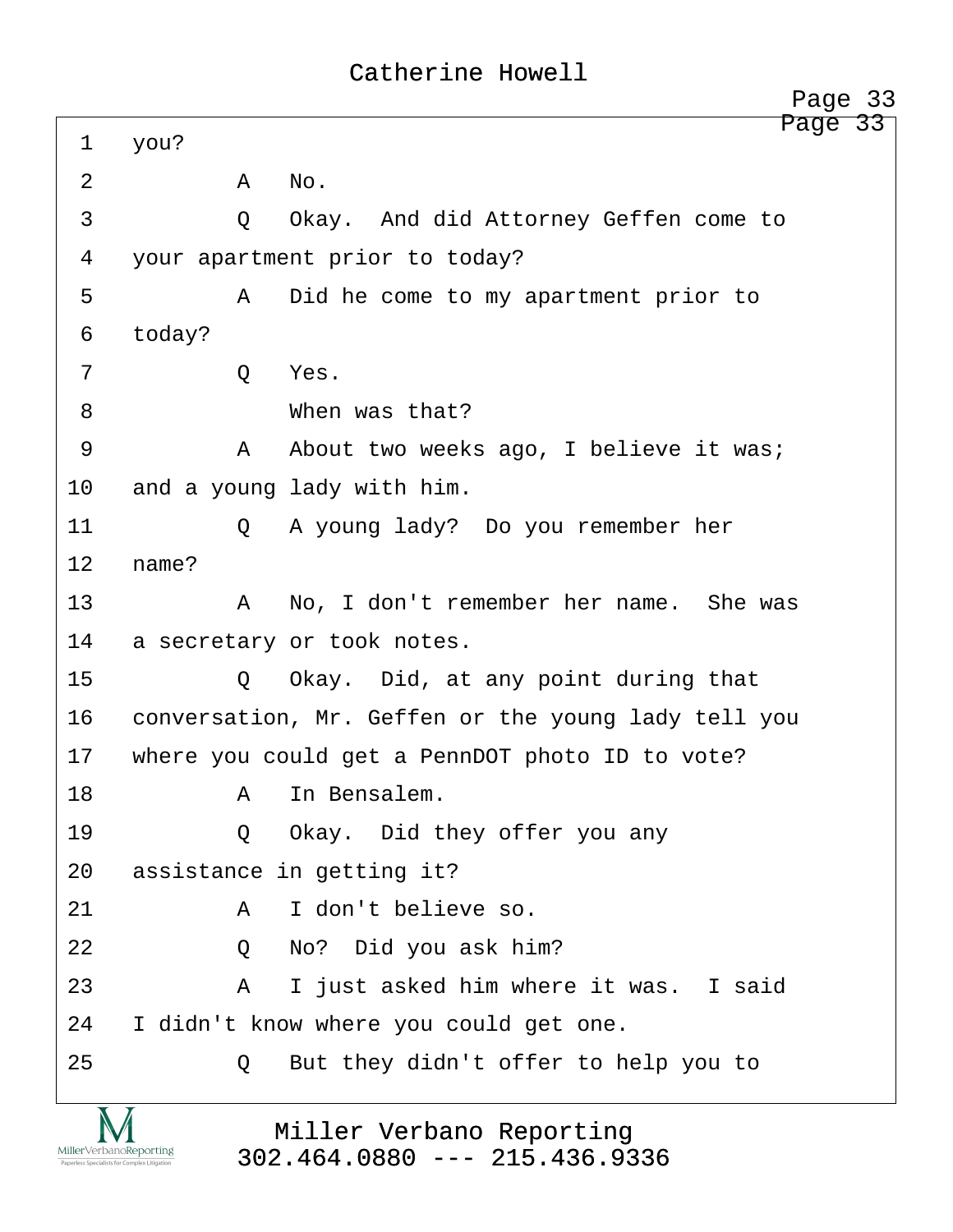<span id="page-34-0"></span>Page 34 1 get one; is that correct? ·2· · · · · ·A· ·They said that I could get one in 3 Bensalem. 4 0 Did they offer to give you a ride 5 there?  $\delta$  **b**  $A$   $\delta$  No. 7 · · · · · Q · Okay. When is the last time you took a 8 trip to the shore, ma'am? ·9· · · · · ·A· ·About four years ago. 10· · · · · · · ·MR. SCHMIDT:· Those are all the 11 questions I have, ma'am. I appreciate your time. 12 **THE WITNESS:** Thank you. 13 REDIRECT EXAMINATION 14 BY MR. GEFFEN: 15 0 I have just a few follow-up questions 16 to some of the questions that he asked. 17 · · · · · · You mentioned that there's a city bus 18 that comes by this apartment building? 19· · · · · ·A· ·There is a Bucks County -- I forget 20 what it's called. 21 0 Are you physically able to get on and 22 off a city bus?  $23$   $A$   $No$ . 24 · 20 Okay. You were asked a question 25 whether you'd be willing to mail information to

> Miller Verbano Reporting [302.464.0880 --- 215.436.9336](http://www.miller-verbano.com)

MillerVerbanoReporting

http://www.yeslaw.net/help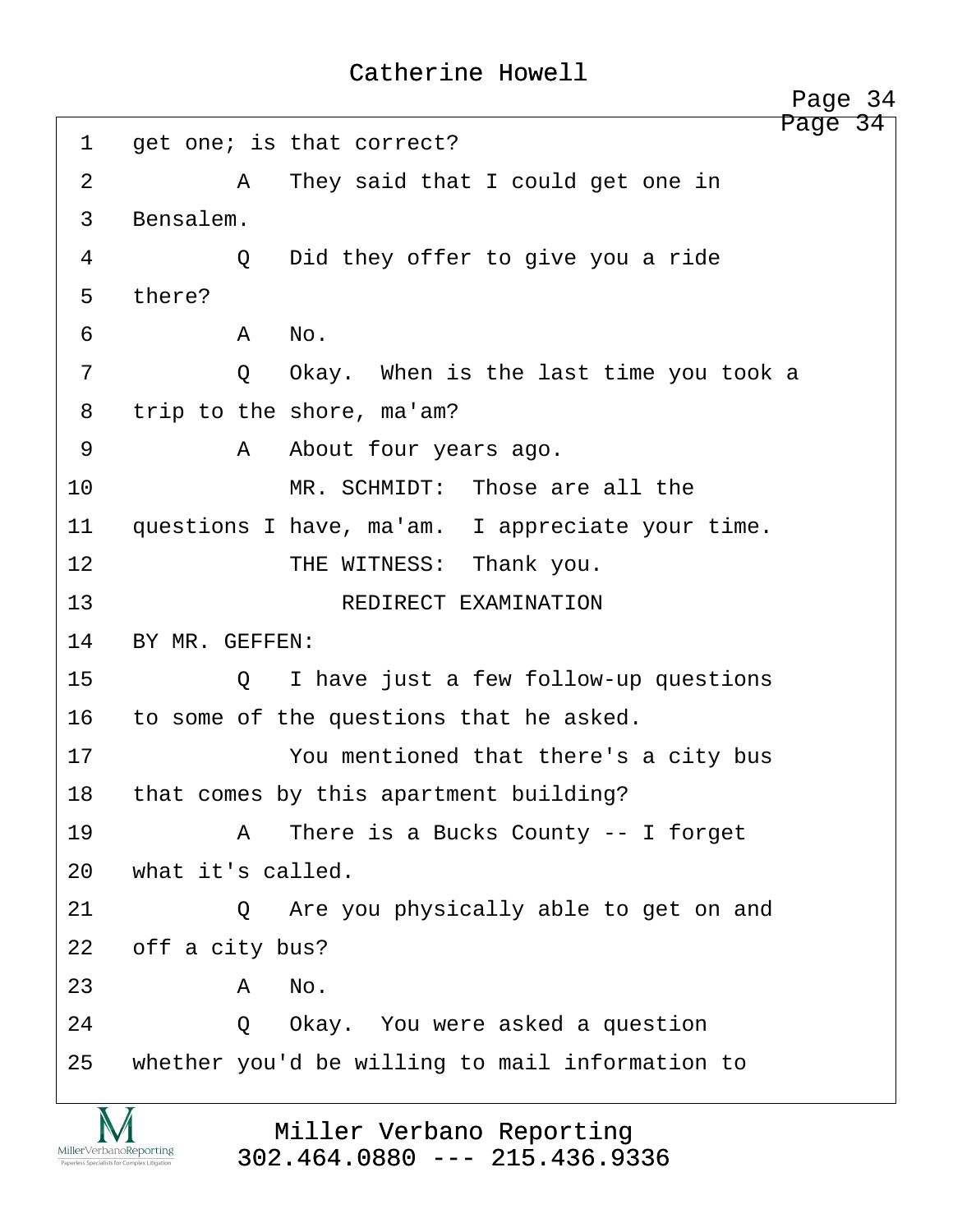<span id="page-35-0"></span>

|             | Page 35                                            |
|-------------|----------------------------------------------------|
| $\mathbf 1$ | Page 35<br>PennDOT.                                |
| 2           | If you had to go in person to PennDOT              |
| 3           | to get photographed to get a new ID, would that be |
| 4           | difficult for you to do?                           |
| 5           | It would be.<br>A                                  |
| 6           | And why is that?<br>Q                              |
| 7           | $\mathbb A$<br>My children are not always so       |
| 8           | cooperative. I might have 20, but they're all busy |
| 9           | the time I want them to do it.                     |
| 10          | Okay. And are there any reasons that<br>$\circ$    |
| 11          | you'd be physically worried about traveling to a   |
| 12          | PennDOT office?                                    |
| 13          | I can't think of any way where I'd be<br>A         |
| 14          | physically worried about traveling there if I knew |
| 15          | where I was going.                                 |
| 16          | Okay. Now, you were asked whether you<br>Q         |
| 17          | would be willing to vote absentee in the future.   |
| 18          | How would you feel if you were told that you could |
| 19          | no longer vote in person and would have to vote    |
| 20          | absentee?                                          |
| 21          | MR. SCHMIDT: Objection. It calls for               |
| 22          | a hypothetical --                                  |
| 23          | BY MR. GEFFEN:                                     |
| 24          | You may answer.<br>Q                               |
| 25          | MR. SCHMIDT: -- and speculation on her             |
|             |                                                    |

Miller Verbano Reporting [302.464.0880 --- 215.436.9336](http://www.miller-verbano.com) 

IVI  $\underset{\text{Paperless Specialists for Complex Litigation}}{\text{MillerVerbanoReporting}}$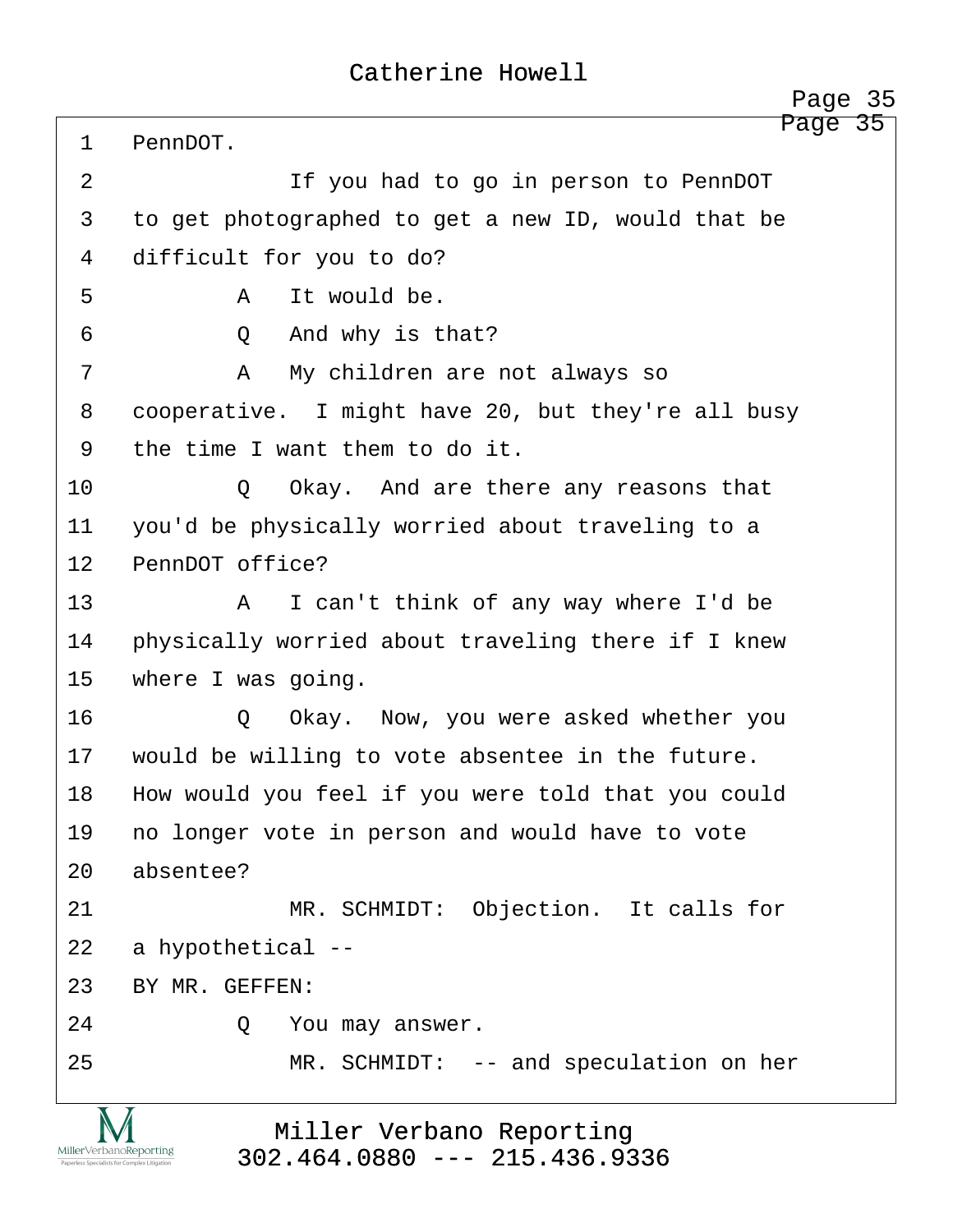<span id="page-36-0"></span>

|    |                                 | Page 36                                 |  |
|----|---------------------------------|-----------------------------------------|--|
| 1  | part.                           | Page 36                                 |  |
| 2  | BY MR. GEFFEN:                  |                                         |  |
| 3  | Q                               | You may answer.                         |  |
| 4  | $\mathsf{A}$                    | Well, I would prefer to vote in person. |  |
| 5  | Q                               | And why is that?                        |  |
| 6  | $\mathbf{A}$                    | Because I think it's important to vote, |  |
| 7  | to go to vote.                  |                                         |  |
| 8  |                                 | MR. GEFFEN: Okay. I have no further     |  |
| 9  | questions.                      |                                         |  |
| 10 |                                 | RECROSS-EXAMINATION                     |  |
| 11 | BY MR. SCHMIDT:                 |                                         |  |
| 12 | Q                               | I just have one follow-up, Mrs. Howell. |  |
| 13 |                                 | Mrs. Howell, do you use a wheelchair?   |  |
| 14 | A                               | Yes, I do.                              |  |
| 15 | Q                               | When do you use that? When you travel   |  |
| 16 | outside your apartment complex? |                                         |  |
| 17 | A                               | Yes.                                    |  |
| 18 | O                               | But at the complex, do you use your     |  |
| 19 | walker predominantly?           |                                         |  |
| 20 | Α                               | No; I use my scooter.                   |  |
| 21 | Q                               | Oh, okay. Do you have a scooter as      |  |
| 22 | well?                           |                                         |  |
| 23 | A                               | (Nods head.)                            |  |
| 24 | Q                               | And can you take that with you when you |  |
| 25 |                                 | leave the apartment complex?            |  |

Miller Verbano Reporting [302.464.0880 --- 215.436.9336](http://www.miller-verbano.com) 

**IVI**  $\underset{\text{Paperless Specialists for Complex Litigation}}{\text{MillerVerbanoReporting}}$  http://www.yeslaw.net/help

www.yeslaw.net/help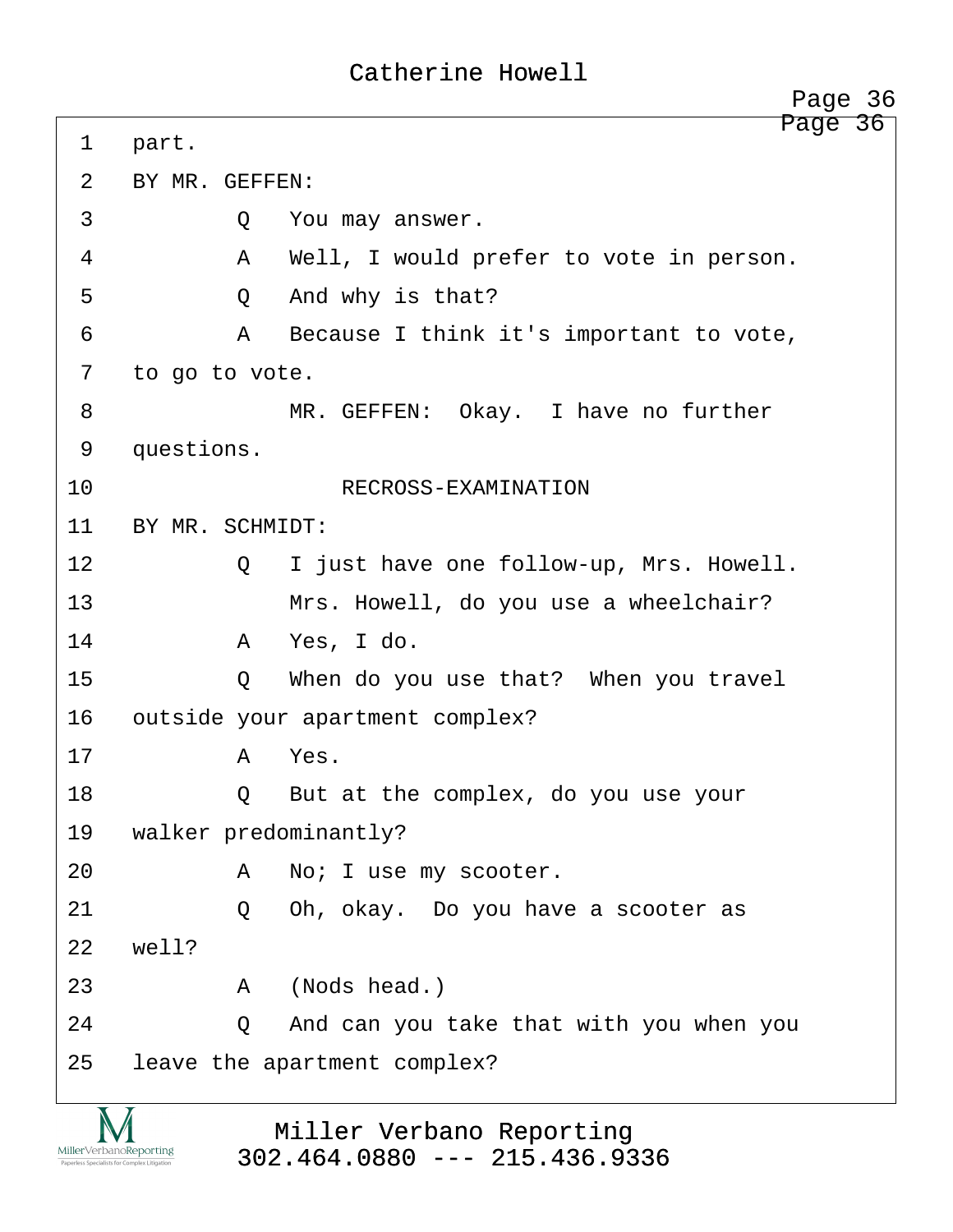<span id="page-37-0"></span>

|             | Page 37                                            |
|-------------|----------------------------------------------------|
| $\mathbf 1$ | Page 37<br>(Shakes head.)<br>A                     |
| 2           | You have to answer verbally, ma'am.<br>Q           |
| 3           | I'm sorry.<br>A                                    |
| 4           | That's okay.<br>Q                                  |
| 5           | A<br>No, I can't.                                  |
| 6           | Okay. Okay. So within the apartment<br>$\circ$     |
| 7           | complex, you can use your scooter and your walker, |
| 8           | but outside you have to use a wheelchair; is that  |
| 9           | correct?                                           |
| 10          | Yes.<br>A                                          |
| 11          | MR. SCHMIDT: Okay. Those are all the               |
| 12          | questions I have. Thanks so much.                  |
| 13          | FURTHER REDIRECT EXAMINATION                       |
| 14          | BY MR. GEFFEN:                                     |
| 15          | And I'll do one follow-up, because he<br>Q         |
| 16          | asked about a new topic.                           |
| 17          | The wheelchair that you use when you go            |
| 18          | outside this complex, is that one that you can --  |
| 19          | do you currently have a wheelchair that you can    |
| 20          | operate by hand yourself, or does it need some --  |
| 21          | do you need somebody to push you to use it?        |
| 22          | I need somebody to push me.<br>Α                   |
| 23          | Okay. Nothing else.<br>MR. GEFFEN:                 |
| 24          | MR. SCHMIDT: No questions.                         |
| 25          | THE WITNESS:<br>Okay.                              |
|             |                                                    |

**IVI**  $\underset{\text{Paperless Specialists for Complex Litigation}}{\text{MillerVerbanoReporting}}$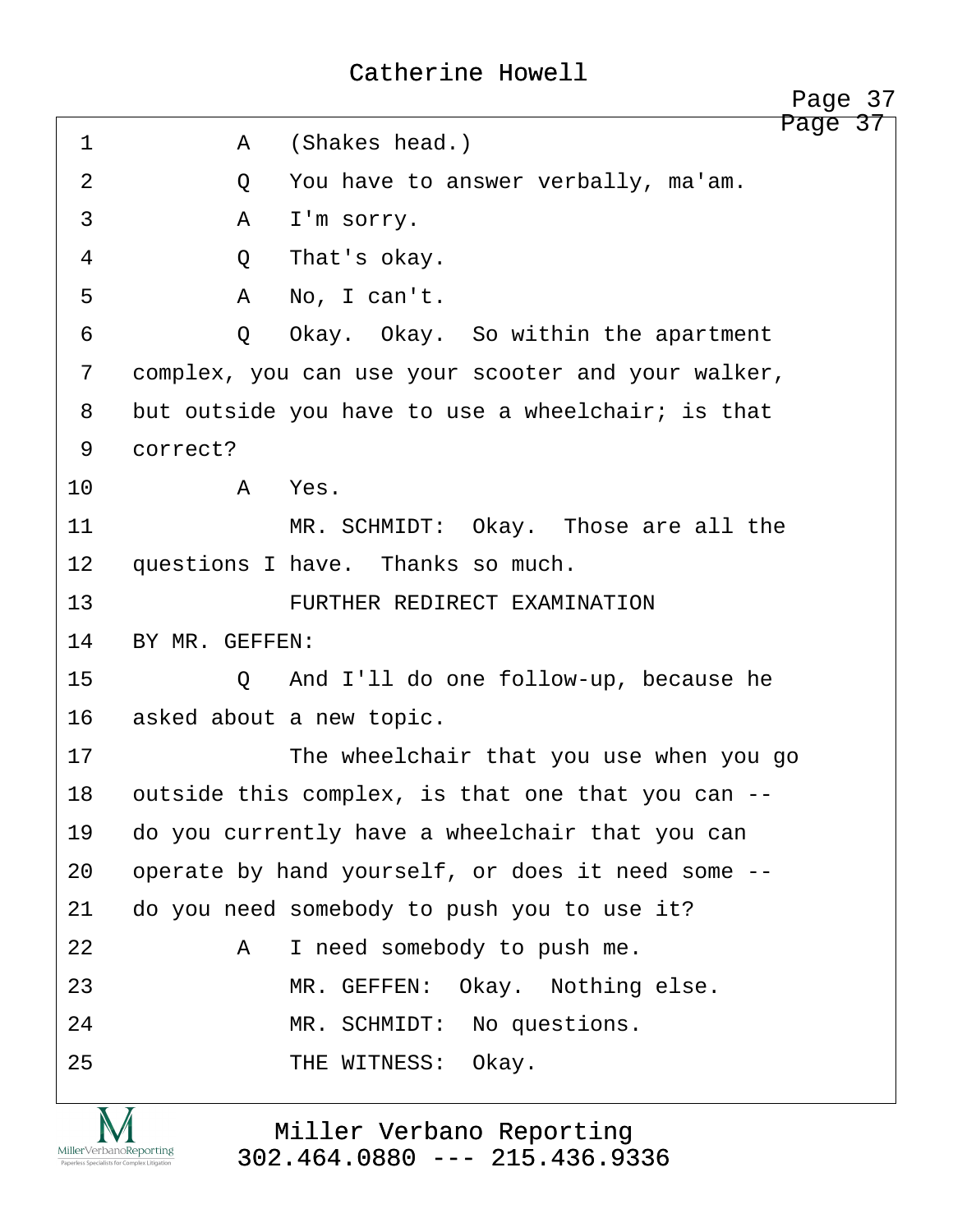<span id="page-38-0"></span>

|                |                                                                                                                                       | Page 38<br>Page 38 |
|----------------|---------------------------------------------------------------------------------------------------------------------------------------|--------------------|
| $\mathbf 1$    | Thank you very much.<br>MR. SCHMIDT:                                                                                                  |                    |
| $\overline{2}$ | THE WITNESS: You're welcome.                                                                                                          |                    |
| $\mathfrak{Z}$ | THE VIDEOGRAPHER: No further                                                                                                          |                    |
| $\overline{4}$ | questions. That concludes the deposition at                                                                                           |                    |
| 5              | 3:14 with witness Miss Catherine Howell.                                                                                              |                    |
| 6              | (Videotaped deposition concluded                                                                                                      |                    |
| 7              | at $3:15 p.m.$                                                                                                                        |                    |
| 8              |                                                                                                                                       |                    |
| 9              |                                                                                                                                       |                    |
| 10             |                                                                                                                                       |                    |
| 11             |                                                                                                                                       |                    |
| 12             |                                                                                                                                       |                    |
| 13             |                                                                                                                                       |                    |
| 14             |                                                                                                                                       |                    |
| 15             |                                                                                                                                       |                    |
| 16             |                                                                                                                                       |                    |
| 17             |                                                                                                                                       |                    |
| 18             |                                                                                                                                       |                    |
| 19             |                                                                                                                                       |                    |
| 20             |                                                                                                                                       |                    |
| 21             |                                                                                                                                       |                    |
| 22             |                                                                                                                                       |                    |
| 23             |                                                                                                                                       |                    |
| 24             |                                                                                                                                       |                    |
| 25             |                                                                                                                                       |                    |
|                | Miller Verbano Reporting<br>MillerVerbanoReporting<br>$302.464.0880$ --- 215.436.9336<br>Paperless Specialists for Complex Litigation |                    |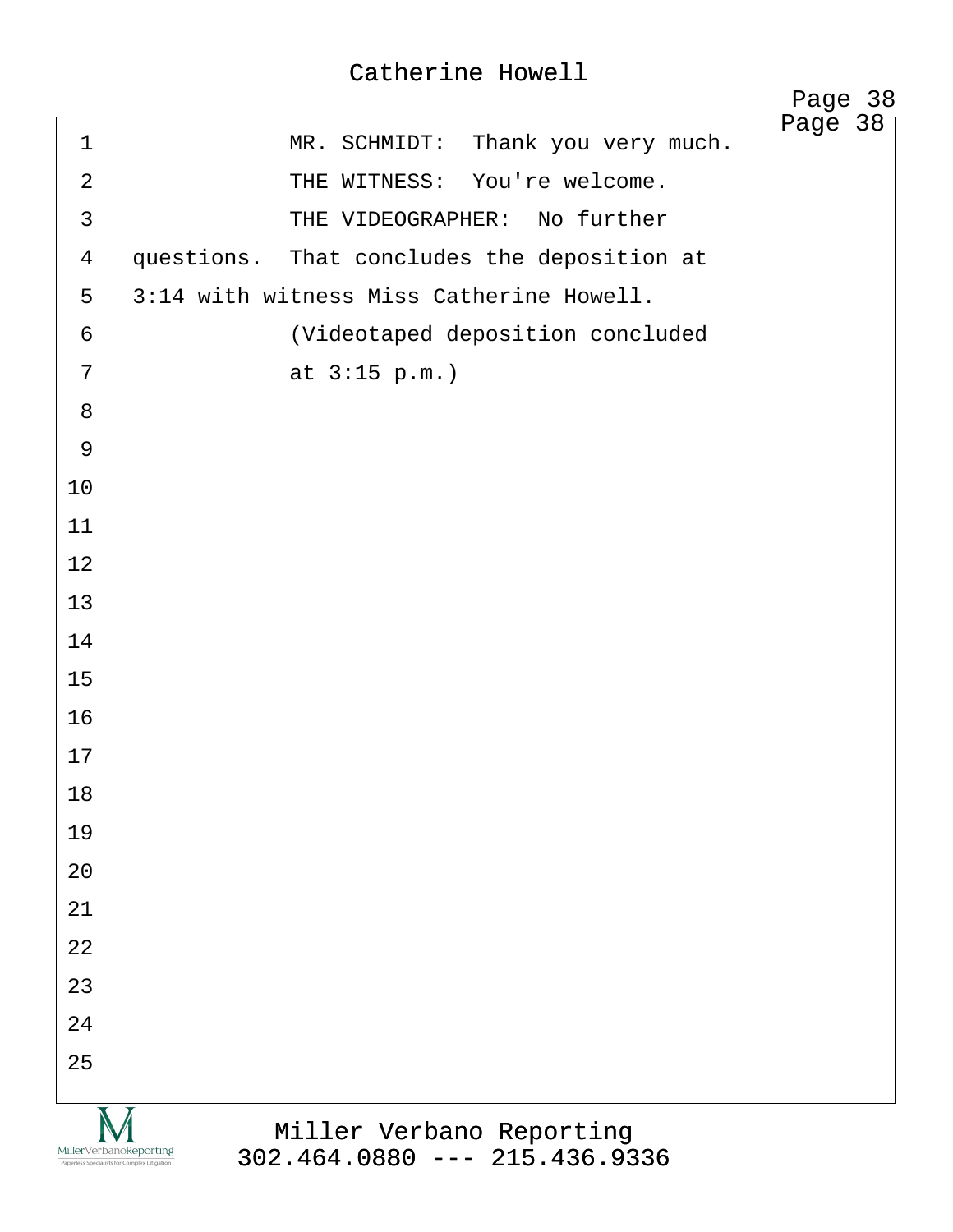|                |                                                                                                                                       | rayc<br>. پ |
|----------------|---------------------------------------------------------------------------------------------------------------------------------------|-------------|
| $\mathbf{1}$   | CERTIFICATE OF SHORTHAND REPORTER                                                                                                     | Page<br>39  |
| $\overline{2}$ |                                                                                                                                       |             |
| 3              | I, Gail Inghram Verbano, Registered                                                                                                   |             |
| 4              | Diplomate Reporter, Certified Realtime Reporter,                                                                                      |             |
| 5              | Certified Shorthand Reporter (CA) and Notary                                                                                          |             |
| 6              | Public, the officer before whom the foregoing                                                                                         |             |
| 7              | proceedings were taken, do hereby certify that the                                                                                    |             |
| 8              | foregoing transcript is a true and correct record                                                                                     |             |
| 9              | of the proceedings; that said proceedings were                                                                                        |             |
| 10             | taken by me stenographically and thereafter reduced                                                                                   |             |
| 11             | to typewriting under my supervision; and that I am                                                                                    |             |
| 12             | neither counsel for, related to, nor employed by                                                                                      |             |
| 13             | any of the parties to this case and have no                                                                                           |             |
| 14             | interest, financial or otherwise, in its outcome.                                                                                     |             |
| 15             |                                                                                                                                       |             |
| 16             |                                                                                                                                       |             |
| 17             | Sail Ingham Verkan                                                                                                                    |             |
| 18             | Gail Inghram Verbano, CSR, RDR, CRR                                                                                                   |             |
| 19             | CA-CSR No. 8635                                                                                                                       |             |
| 20             |                                                                                                                                       |             |
| 21             |                                                                                                                                       |             |
| 22             |                                                                                                                                       |             |
| 23             |                                                                                                                                       |             |
| 24             |                                                                                                                                       |             |
| 25             |                                                                                                                                       |             |
|                |                                                                                                                                       |             |
|                | Miller Verbano Reporting<br>MillerVerbanoReporting<br>$302.464.0880$ --- 215.436.9336<br>Paperless Specialists for Complex Litigation |             |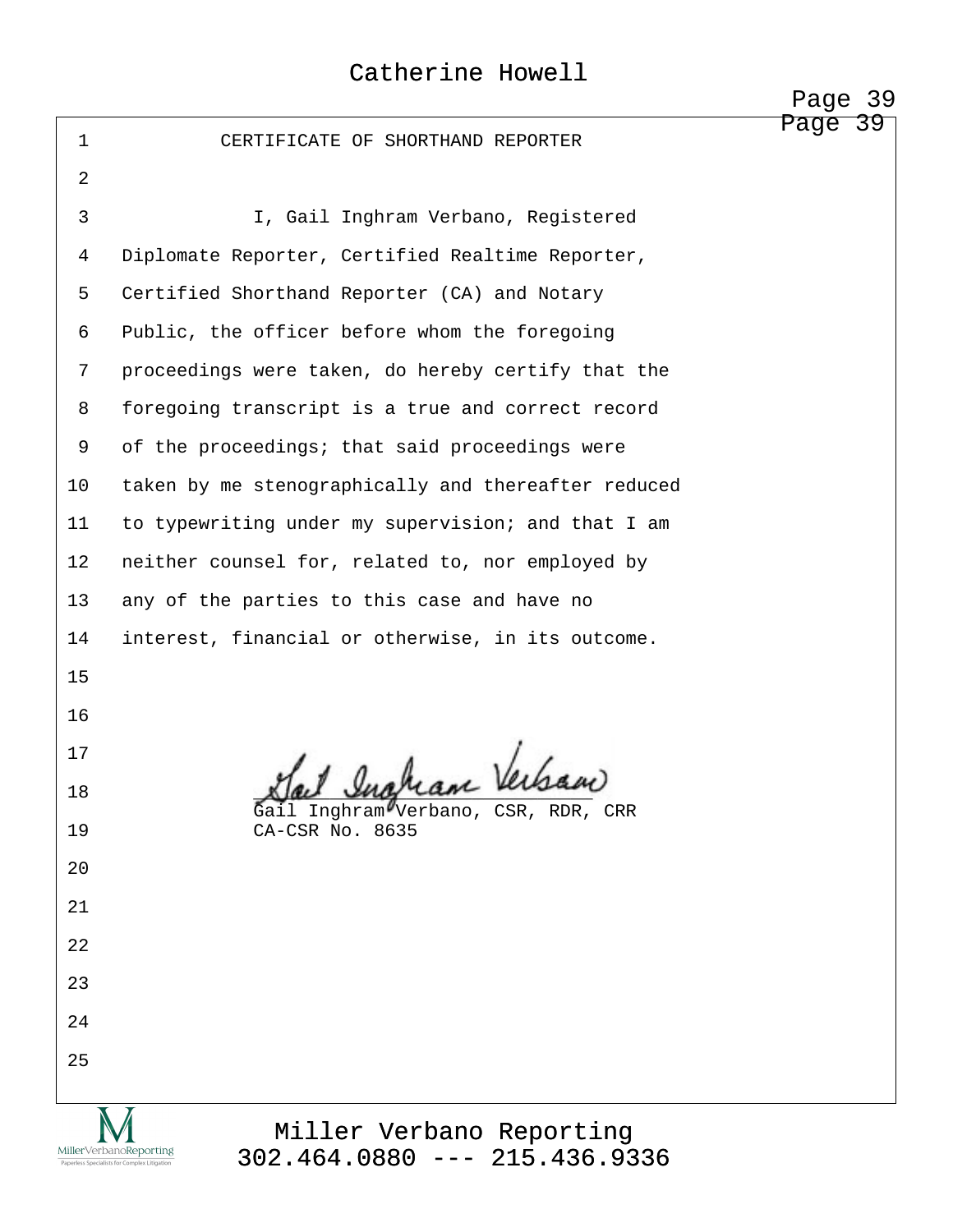|                               |                                                                         | <b>Barack 25:15</b>                                                  |
|-------------------------------|-------------------------------------------------------------------------|----------------------------------------------------------------------|
| 1                             | 6                                                                       | <b>Ben</b> 17:2 32:22                                                |
| 10 6:2,5 14:21 21:2 29:23     | 606 4:19                                                                | Bensalem 16:10,11,12 20:22 21:4<br>23:17 26:13,21,24 32:7 33:18 34:3 |
| 10th 5:10                     | A                                                                       | birthday 20:3                                                        |
| 12 5:19 12:20 30:2,3          |                                                                         | <b>blocks</b> 8:15 29:1                                              |
| <b>15th</b> 12:25 26:7        | absentee 8:7,10,12 9:23 10:8 12:4<br>24:18 30:9,10 35:17,20             | <b>brain</b> $6:12$                                                  |
| 16 5:22                       |                                                                         | break $22:25$                                                        |
| 1948 8:2,3                    | <b>access 11:25</b>                                                     | <b>Bucks</b> 4:19 5:1 21:20 23:16 34:19                              |
| $\mathbf 2$                   | accessing 9:19                                                          | <b>building</b> 8:17 17:19 34:18                                     |
|                               | address 4:3                                                             | bus 16:14,20,21,23 17:16,18,22,25                                    |
| 20 14:21 21:12 35:8           | afternoon 4:13,14 22:24 23:7                                            | 18:8 20:9,23,24 21:6,8 23:16 26:14,                                  |
| 2005 5:10                     | age 27:14                                                               | 21 27:4 34:17,22                                                     |
| 2008 25:16,18                 | ages 5:20,21                                                            | buses 16:22 17:9,10,16                                               |
| 2012 12:9,21,22,25 14:11 26:7 | amount 26:16                                                            | <b>busy</b> 35:8                                                     |
| 2013 13:22                    | anymore 7:10                                                            | C                                                                    |
| 25 21:12,13                   | apartment 4:19,24 8:23 17:19 23:15<br>27:24 32:25 33:4,5 34:18 36:16,25 |                                                                      |
| $2:36$ 4:1                    | 37:6                                                                    | call 16:19 19:3 30:25                                                |
| 2:42 9:7                      | apartments 23:12 24:6 27:7                                              | called 21:21,22 22:6 34:20                                           |
| 2:44 9:10                     | appointment 17:23,25 18:3,7                                             | calls 11:6 13:10 35:21                                               |
| 2:48 13:17                    | appointments 18:11                                                      | cane 7:6                                                             |
| 2:49 13:20                    | area $6:4$                                                              | caption 4:2                                                          |
| 2:52 17:5                     | arrange 11:4                                                            | car 7:9 20:13,21,25 26:12,16                                         |
| 2:53 17:13                    | artificial 6:25 7:1                                                     | card 18:2 22:6                                                       |
| 2:58 23:2                     | assistance 33:20                                                        | cards 22:2,3                                                         |
| 2:59 23:4                     | assume 28:8                                                             | care 27:7,12                                                         |
|                               | attempted 15:10                                                         | case $4:3$                                                           |
| 3                             | attend 9:25                                                             | Catherine 4:8,16 38:5                                                |
| 34 5:22                       | Attorney 30:21 31:14 32:25 33:3                                         | center 32:8                                                          |
| 3:04 28:16                    | automobiles 18:19                                                       | changed 25:4                                                         |
| 3:05 28:18                    | <b>Avenue</b> 4:18 24:23                                                | children 5:13,14 11:10 28:23 29:17<br>35:7                           |
| 3:14 38:5                     | в                                                                       | Christopher 29:6                                                     |
| 3:15 38:7                     |                                                                         | city 16:21 34:17,22                                                  |
| 5                             | <b>back</b> 19:2 26:25                                                  | clarify $17:8,10$                                                    |
|                               | <b>ballot</b> 8:7,10 9:23 12:5 24:18 30:9,10                            | close 29:11                                                          |

54 29:3



Miller Verbano Reporting<br>302.464.0880 --- 215.436.9336

# Index: 10..close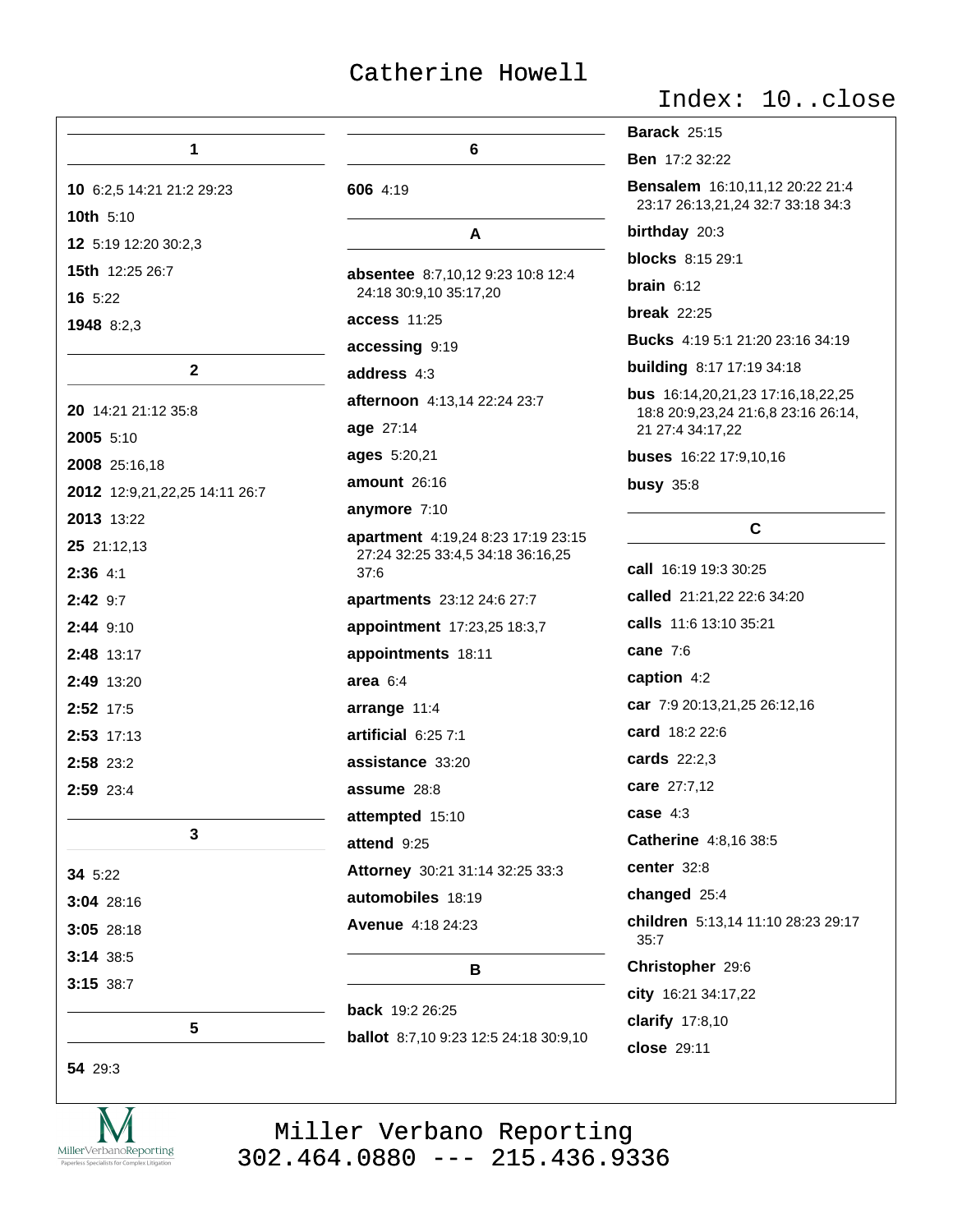Index: complex..Harry

| complex 23:15 36:16,18,25 37:7,18 | diagnosed 6:14                      |                                      |  |
|-----------------------------------|-------------------------------------|--------------------------------------|--|
| concluded 38:6                    | difficult 19:4,5 35:4               | F                                    |  |
| concludes 38:4                    | <b>DIRECT 4:7</b>                   | facility 27:7,12,16                  |  |
| condition 6:9                     | disability 10:1 11:16               | fair 23:25 27:2 29:11                |  |
| confusing 11:19                   | discount 30:4                       | <b>Fairless</b> $15:15$              |  |
| Congratulations 5:25              | discussed 31:21,23                  | fallen 6:21                          |  |
| contacted 31:10                   | discussion 17:6 23:3 28:17          | family 5:11 18:13,15 19:23 20:4 24:1 |  |
| conversation 30:24 31:14 33:16    | disease $6:11,22$                   | 28:23                                |  |
| convoluted 11:20                  | distance 15:20                      | farthest 20:12,20,25                 |  |
| cooperative 35:8                  | doctor 17:23,25                     | feel 35:18                           |  |
| correct 13:2,3 25:7 26:8,22 27:4  | doctors 18:1                        | feet $6:12$                          |  |
| 30:11 34:1 37:9                   | doctors' 18:11 26:16                | follow-up 23:9 34:15 36:12 37:15     |  |
| counsel 4:5                       | drive $7:9 18:15$                   | forget 30:20 34:19                   |  |
| County 4:19 5:2 21:20 23:16 34:19 | driver 12:16 14:12 15:1,4           | foundation 32:13,16                  |  |
| couple 16:3                       | driver's 12:14 15:15,23 26:5,6 32:7 | Friday 16:14 27:3                    |  |
| Courier 21:20                     | drove 7:11                          | full-time 19:7,10,17                 |  |
| court $4:4$                       | duly $4:9$                          | future 28:3 30:16 35:17              |  |
| <b>CROSS-EXAMINATION 23:5</b>     |                                     |                                      |  |
| <b>Crown 28:25</b>                | Е                                   | G                                    |  |
| current 14:17,19                  |                                     | Geffen 4:12 9:4.11 10:16.18 11:8.23  |  |
| curtains 9:22                     | earlier 24:5 26:7,20 28:22          | 13:13,16,21 17:4,11,14 30:21 31:15   |  |

#### D

date 13:9 25:12,15 daughter 20:4 daughter-in-law 8:25 9:1,13 daughters-in-law 19:9 **David 29:5** day 18:4 26:13 daycare 16:18 deceased 5:8 declaration 9:24 10:3,6 Department 22:6,7,8 deposition 38:4,6 describe 27:11

eastern 5:15 easy 19:4 election 7:18 10:2,12 11:3 12:10,12 13:6 14:8,9 equipped 18:16 errands 18:9 examination 4:7 22:23 37:13 examined  $4:9$ **Exchange 21:21,22** excuse  $32:10$ expect 11:3 expiration 13:9 expired 12:17,18,19,25 14:11 15:4,6, 11 26:7

6,18 11:8,23 80:21 31:15 32:13,25 33:3,16 34:14 35:23 36:2,8 37:14,23 give 11:1 18:2,14 19:6,13 34:4 Good 4:13,14 22:24 23:7 grandchildren 5:18,21 6:3 19:12 29:24 30:6 great-grandchild 6:4,6 great-grandchildren 6:1 great-grandmother 5:23 grocery 19:25 guess 8:3 11:2 20:22 26:13  $H$ 

**hand** 37:20 **Harry 7:25** 

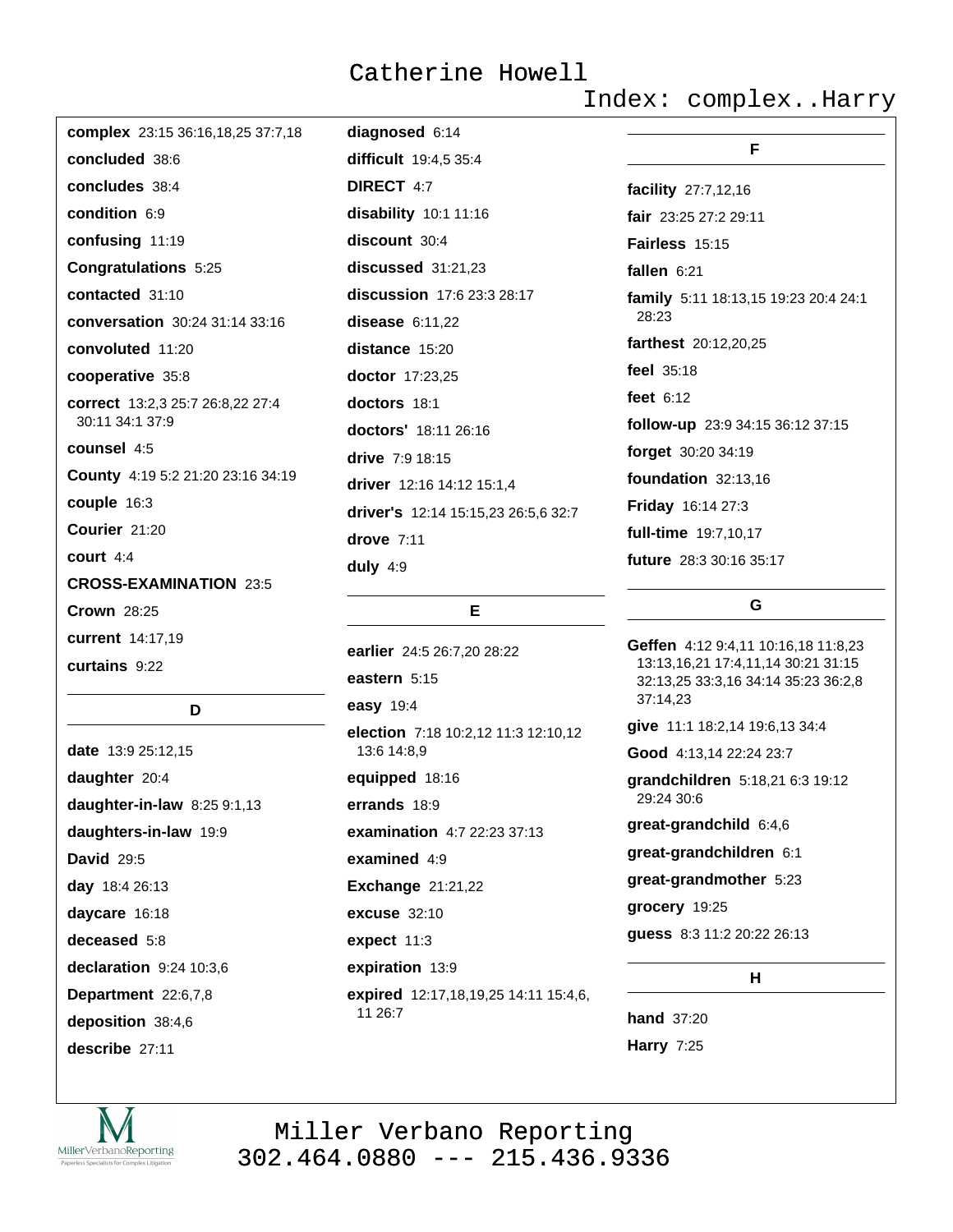| head 36:23 37:1                                                       |                                                           |
|-----------------------------------------------------------------------|-----------------------------------------------------------|
| hear $14:6$                                                           | J                                                         |
| heard 14:3 21:23 22:1,5                                               | <b>January</b> 12:25 26:7                                 |
| hearsay 13:11                                                         |                                                           |
| Hillcrest 4:18                                                        | K                                                         |
| <b>Hills</b> 15:15                                                    | <b>Kevin 23:8</b>                                         |
| <b>hoist 19:1</b>                                                     | kind 8:17 11:20 16:21                                     |
| home $4:21$                                                           | knees $7:1,3$                                             |
| hope 15:9                                                             | <b>knew</b> 35:14                                         |
| hour 21:5 26:21,24,25                                                 |                                                           |
| <b>Howell</b> 4:8,16,17 9:12 21:14 22:25<br>23:7 28:20 36:12,13 38:5  | L.                                                        |
| <b>HUD 27:12</b>                                                      | lady 33:10,11,16                                          |
| husband 8:8 10:9 30:10                                                | Langhorne 8:9 10:10 21:2 24:10,12,<br>15, 29:20           |
| hypothetical 35:22                                                    | law 4:9 13:5 14:3,7 21:24                                 |
| L                                                                     | lawsuit 23:9 30:19                                        |
|                                                                       | <b>leave</b> 18:2 36:25                                   |
| ID 12:13 13:6 14:4,11,22 15:6,13<br>21:24 22:2,6,8 25:22 26:2,4 27:18 | <b>left</b> 30:22                                         |
| 28:2 31:18,19 33:17 35:3                                              | <b>leg</b> 19:1                                           |
| idea $21:3$                                                           | legal 9:24                                                |
| identified 4:5                                                        | $legs$ 6:24,25                                            |
| <b>ill</b> 30:10                                                      | library 8:18,19,24 9:2,13 10:19<br>22:12,13 25:19,21      |
| <b>illness</b> 10:1 11:16<br>important 22:16,17,19 36:6               | license 12:14,16,25 13:9 14:12 15:1,<br>4,11,16,23 26:5,6 |
| impossible 11:17,22                                                   | licensing 32:7                                            |
| ineligible 22:3                                                       | <b>life</b> $5:3,5,6$ 16:15,17                            |
| information 28:12 34:25                                               | lift 16:24 18:17                                          |
| interest 28:9                                                         | limited 6:20                                              |
| <b>interested</b> 28:1                                                | limits 6:9                                                |
| Internet 22:10                                                        | live 4:17,18 5:15 6:4 8:16 24:9 28:24,                    |
| interruption 9:10                                                     | 25 29:14,19 30:6                                          |
| involved 30:19                                                        | lived 4:23 5:1 8:9 24:12,14,20                            |
| <b>issues</b> 6:20 27:17                                              | lives 28:25 29:4,6,20,21                                  |
|                                                                       | living 5:11                                               |
|                                                                       | local 29:4                                                |

Index: head..nearby

locally 28:23 30:6 location 4:3 16:6 long 4:23 5:1 6:13,16 7:2,11 21:10 longer 35:19 longest 26:10,11

#### M

machine 9:20 made 4:2 11:17 mail 27:21,23 28:11 34:25 majority 30:5 **make** 21:8 man 32:17,20 **Maple 24:23 March 5:10 married** 5:5,6,7 Mary's 16:14,15, 17:17 18:6 20:9  $medical$  6:9,19 members 18:14,15 19:23 24:1 mentioned 14:10 16:5,9,20 18:13 34:17 message 18:2 miles  $21:2$ minutes 21:12,13 mobility 6:10,20 moment 9:5 Monday 16:13 27:2 month  $31:3$ Morrisville 4:19 8:11,19 23:11 24:7 25:1,4,6,10,19 26:25 27:6,17 29:15  $30:6$ move 12:2 moved 8:11,21 24:6 25:3,6,10

N

nearby 5:11

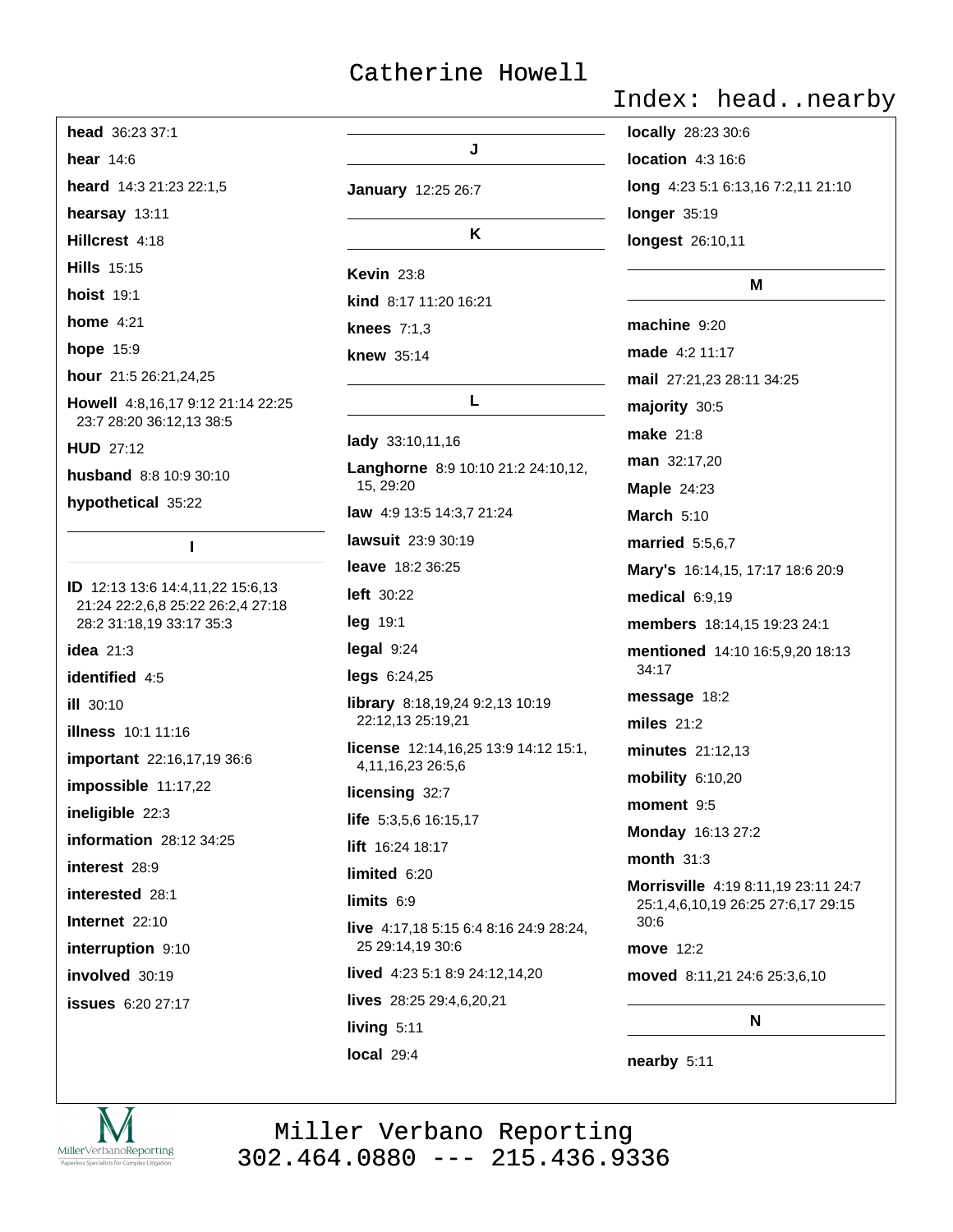needed 10:19 23:22 30:15 news 21:15,17,18,21,23 newspaper 21:19 nods 36:23 nonstop 21:11 Norristown 29:22 notes 33:14 noticed 6:7 November 11:4 12:9 14:8 number 31:5

 $\Omega$ 

**Obama** 25:14,15 object 11:21 Objection 10:14 11:6 13:10 32:13  $35:21$ occur 31:2 offer 33:19.25 34:4 office 4:3 16:11 35:12 older 16:18 oldest 20:4 29:21 opening 4:1 operate 37:20 owns 17:10,16

P

p.m. 4:1 38:7 **Pardon 19:15** Parkinson's 6:11,14 part 36:1 parties 4:6 party  $20:3$ pass 5:9 passport 14:17,18,20 Pause 9:8 13:18

Penndot 16:6.11 22:3 28:12 32:7 33:17 35:1,2,12

Pennsylvania 4:20 5:16 14:12 24:10,12 28:2

people 16:18 22:2

person 8:7,8 12:4,6 15:8 24:19 25:7, 10,18 31:10 35:2,19 36:4

#### phone  $31:5$

photo 12:13 13:6 14:4 25:22 26:2,4 28:2 31:18,19 33:17

photographed 35:3

photographic 27:17

physical 10:1 11:16

physically 34:21 35:11,14

**picture** 14:23 15:1,8 31:16,17

place 9:14, 16, 21, 25 10:13 11:5 13:4 20:16 22:12 24:22 25:1,4

places 18:14,15

point 12:23 33:15

pointing 30:21

poll 15:7

polling 9:14,16,20,25 10:13 11:5 13:4 22:12 24:22,25 25:4

predominantly 27:14 36:19

prefer 12:6 36:4

preference 12:3

Presbyterian 23:11 26:25 27:6,17

President 25:14

presume 17:17 primaries 7:19 13:22 prior 33:4,5 problem 26:1 30:13

problems  $6:23$ proud 30:1

provide 24:1 public 23:14

pull 9:22

Index: needed..reserve

push 37:21,22

put 19:1

 $\Omega$ 

question 10:17 11:20 13:14 34:24

questions 7:13 16:16 22:22 23:10 28:20 34:11,15,16 36:9 37:12,24 38:4

#### R.

ran  $8:2.3$ range  $5:20$ reasons 35:10 recall 8:2 16:6 receive  $27:21$ recently 26:11 recollection 12:24 record 4:6 9:4,6,9 13:16,17,19 17:3, 5,7,13 23:1,2,3,4 28:15,16,17,18 RECROSS-EXAMINATION 36:10 redirect 22:22 37:13 referring 32:21 refresh 12:24 registered 7:15 24:11 regular 18:19 22:3 remember 7:21,23 8:1 16:2,8 24:24 25:9,12,15 29:9 31:6,8,9 32:22,23 33:11,13 **renew** 15:11.12 **renewed** 14:14 15:22 renewing 28:1 rephrase 10:16 11:19,22 replaced 7:3 reporter 4:5 represent  $4:623:8$ requiring 13:5 reserve 22:22

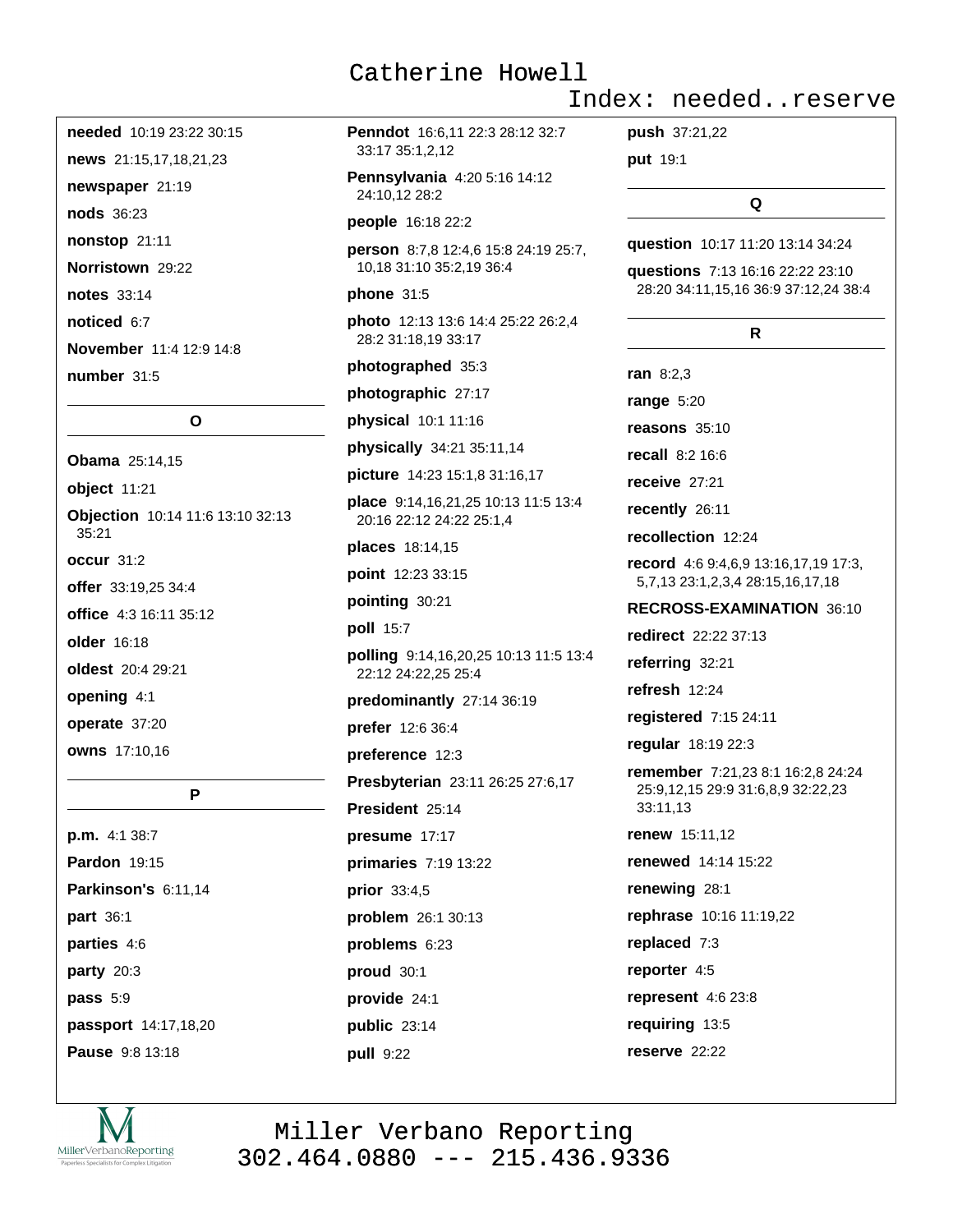residents 23:12 27:13,18 respondents 23:8 restrictions 26:16 **Return 13:19** Returning 9:9 ride 11:1,5,18,25 17:18,24 19:22 20:9 24:1 34:4 rides 17:21 18:14 19:6,13,19 20:2,14 room  $6:8$ 

running 14:2

#### $\mathbf{s}$

Saturday 19:24

Saturdays 20:2

Schmidt 10:14 11:6,21 13:10 17:2,8, 12 22:24 23:6,8 28:14,19 32:14,19 34:10 35:21,25 37:11,24 38:1 school 24:23 scooter 36:20.21 37:7 scratch 12:1 secretary 33:14 send 18:1 27:23 shakes  $37:1$ shore 20:16 34:8 show 12:12 13:6 25:24 26:4 showed 12:14 15:6 showing 14:4 26:1 sick 10:9 sian 9:24 10:2 signed 10:5 slight 9:10 son 8:25 9:1.12 18:4 20:15 28:25 **sons** 18:25 19:6 specific 31:22 specifically 6:24 speculation 11:7 35:25

**spoke 16:3** St 16:14,15, 17:17 18:6 20:9 **state** 4:15 22:6.8 32:3 stated 4:6 32:3 statement 4:1 stating 9:24 10:3 **stops** 21:8 store 19:24,25 street 29:1.9 subscribe 21:19 substance 31:14 such-and-such 18:3 sworn 4:9

#### T

takes 21:5,10 26:21 talk 32:25 telephone 30:25 television 21:18 term 11:22 testified 4:10 24:5 26:7.20 28:22 testifying 32:14 time 4:3 7:21 11:12,15,24 12:17 14:4 24:3,4 25:9 34:7,11 35:9 times 6:21 20:1 today 10:2,12,20 33:4,6 told 12:24 31:16 35:18 topic 37:16 transportation 23:12,14 travel 20:13 26:17 36:15 traveled 21:1 traveling  $35:11,14$ trial 32:12,15 trip 26:11,21 27:4 34:8 trouble 9:19

Index: residents..weekend

Truman  $7:25$ two-hour  $27:3$ typically 8:6

#### U

U.S. 14:17 Uh-huh 19:18 20:19 24:8 29:25 unable 9:25 11:13 understand 28:5 32:6

#### $\mathbf{V}$

valid 12:16 vehicle 18:16 vehicles 18:21 verbally 37:2 video 17:7 visited 16:3 vote 7:15,17,19 8:6,7,8,9,24 9:2,14 10:8,13,20 11:5,13 12:4,6,9 13:22 14:4 22:14,20 24:14,17,19 25:1 28:2 35:17,19 36:4,6,7 voted 7:22,25 8:5,12 24:18 25:7,10, 14.18.19 30:8.9 voter 21:24 24:11 voters  $13:6$ 

voting 7:14 8:20 9:14,20 10:11 22:16 28:5

#### W

walker 6:8,17 7:8 36:19 37:7 wanted  $11:13$ water  $23:1$ Wednesday 16:14 27:3 weekday 20:10 weekdays 20:8 weekend 20:7